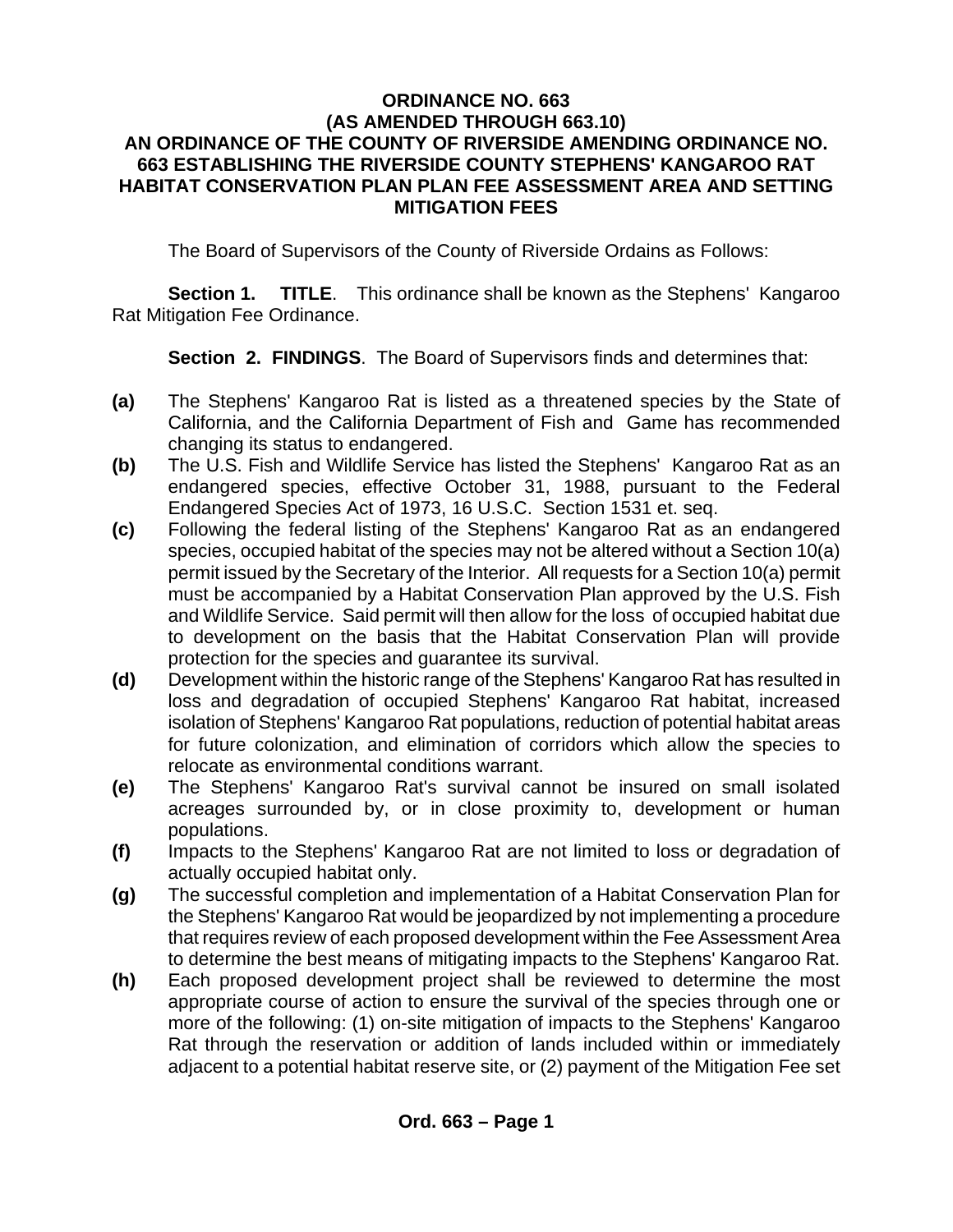by this ordinance or (3) any combination of (1) and (2) consistent with the intent and purpose of this ordinance. A proposed development project may be referred, for review, to Federal and State resource agencies based upon criteria which may be established and agreed upon by the County and said agencies.

- **(I)** A program providing for off-site project mitigation in accordance with the development of a Habitat Conservation Plan will provide a mechanism for establishing sufficient habitat areas which can be effectively protected and managed for the Stephens' Kangaroo Rat's survival and recovery.
- **(j)** Immediate implementation of this ordinance is necessary to make use of other potential funding opportunities for the development and implementation of a Habitat Conservation Plan for the Stephens' Kangaroo Rat.
- **(k)** The successful completion of a Habitat Conservation Plan depends upon providing protection to potential habitat reserve sites until the mechanisms for land acquisition contained within the Plan can be put into effect.
- **(l)** All Mitigation Fees collected pursuant to the provisions of this ordinance shall be used for the development, preparation and implementation of a Habitat Conservation Plan for the Stephens' Kangaroo Rat, including, but not limited to, the acquisition and management of habitat reserve sites, and for the application of a Section 10(a) permit under the Federal Endangered Species Act of 1973, as well as authorization to take the species pursuant to the California Endangered Species Act.
- **(m)** Adoption of this ordinance will provide mitigation for projects within the historical range of the Stephens' Kangaroo Rat allowing said projects to proceed during the preparation and implementation of a Habitat Conservation Plan for the Stephens' Kangaroo Rat, provided said projects are not located in areas identified as and meeting the criteria for potential habitat reserve sites needed for the conservation of the species. The approval of such development projects could jeopardize the survival of the species and therefore would be inconsistent with a Habitat Conservation Plan, even if the Mitigation Fee is paid.
- **(n)** Adoption and implementation of this ordinance demonstrates the County's intent to cooperate with federal and state agencies to provide for the survival of the Stephens' Kangaroo Rat.
- **(o)** The passage of this ordinance is intended to be consistent with the requirements of state and federal environmental legislation, including the California Environmental Quality Act.

**Section 3. PURPOSE**. The purpose of this ordinance is to finance the preparation, development and implementation of a Habitat Conservation Plan, including the acquisition of habitat reserve sites, and the application for a Section 10(a) permit under the Federal Endangered Species Act of 1973. It is the further purpose of this ordinance to provide a method for mitigation of impacts to the Stephens' Kangaroo Rat caused by the loss of its habitat due to development during the preparation and implementation of a Habitat Conservation Plan and provide for habitat mitigation to be identified in the Habitat Conservation Plan. Mitigation of impacts to the Stephens' Kangaroo Rat will be accomplished through the review of each proposed development project within the Fee Assessment Area to determine whether on-site mitigation through the reservation or addition of lands included within or immediately adjacent to a potential habitat reserve site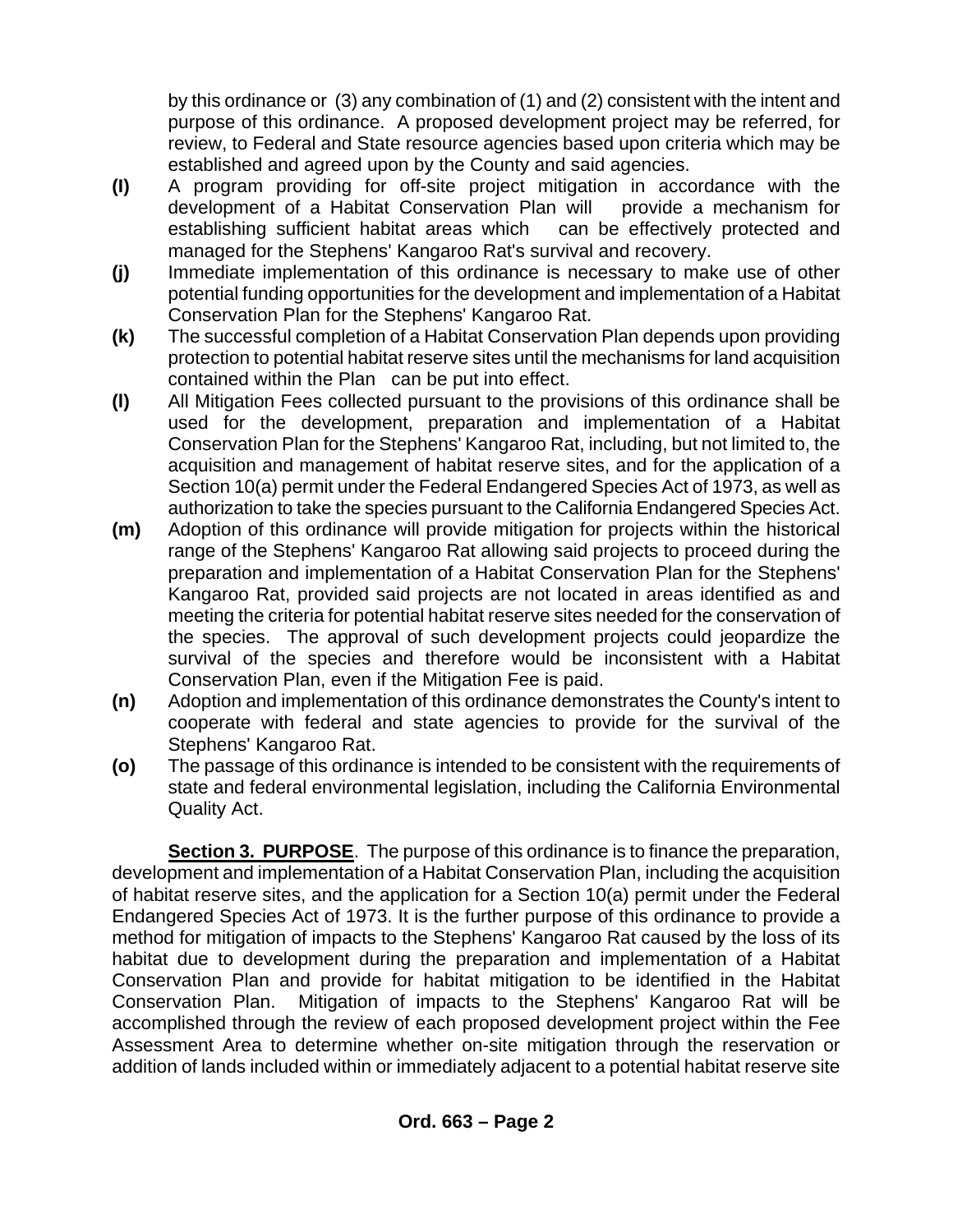or payment of the Mitigation Fee or a combination of both is appropriate and furthers the ultimate Habitat Conservation Plan objectives. A proposed development project may be referred, for review, to Federal and State resource agencies based upon criteria which may be established and agreed upon by the County and said agencies.

This ordinance provides for the establishment of this review process and satisfaction of on-site mitigation to protect potential habitat reserve sites or payment of the Mitigation Fee or a combination of both, which upon implementation will satisfy U.S. Fish and Wildlife Service, California Department of Fish and Game, as well as County mitigation requirements for the Stephens' Kangaroo Rat and its habitat which may occur within the unincorporated areas of the County designated herein.

**Section 4. DEFINITIONS.** As used in this ordinance, the following terms shall have the following meanings:

- **(a) BOARD OF SUPERVISORS**. The Board of Supervisors of the County of Riverside.
- **(b) CERTIFICATE OF OCCUPANCY**. "Certificate of Occupancy" shall mean a certificate of occupancy as defined by Ordinance No. 457 or state law.
- **(c) COUNTY.** The County of Riverside.
- **(d) DEVELOPMENT PERMIT.** County approval of a tentative tract map, tentative parcel map, conditional use permit, public use permit, plot plan, surface mining permit, or grading permit pursuant to the provisions of all applicable County ordinances. Where a development project has been previously reviewed and approved pursuant to the provisions of this ordinance, any subsequent implementing development permit shall not be subject to further review under this ordinance.
- **(e) FEE ASSESSMENT AREA**. All real property located within the area as described in Section 5 of this ordinance.
- **(f) FINAL INSPECTION**. "Final Inspection" shall mean a final inspection as defined by Ordinance No. 457 or state law.
- **(g) HABITAT CONSERVATION PLAN**. A plan prepared pursuant to Section 10(a) of the Federal Endangered Species Act of 1973, 16 U.S.C. Section 1539.
- **(h) MITIGATION FEE**. The fee imposed pursuant to the provisions of this ordinance.
- **(i) PARCEL**. All real property for which a development permit is applied for.
- **(j) RESIDENTIAL UNIT**. A building or portion thereof used by one (1) family and containing but one (1) kitchen, and designed for single family residential purposes only.
- **(k) SECTION 10(a) PERMIT**. A permit issued by the Secretary of the Interior pursuant to Section 10(a) of the Federal Endangered Species Act of 1973, 16 U.S.C. Section 1539.
- **(l) STEPHENS' KANGAROO RAT**. An animal species known as Dipodomys Stephensi.
- **(m) GRADING PERMIT.** "Grading Permit" shall mean a grading permit as defined by Ordinance No. 457, provided, however, that for purposes of this ordinance, 'grading permit' shall not include the following:
	- **(1)** A grading permit wherein grading was previously performed pursuant to a grading permit issued within one (1) year prior to November 15, 1988, and subsequently inspected and approved by the Riverside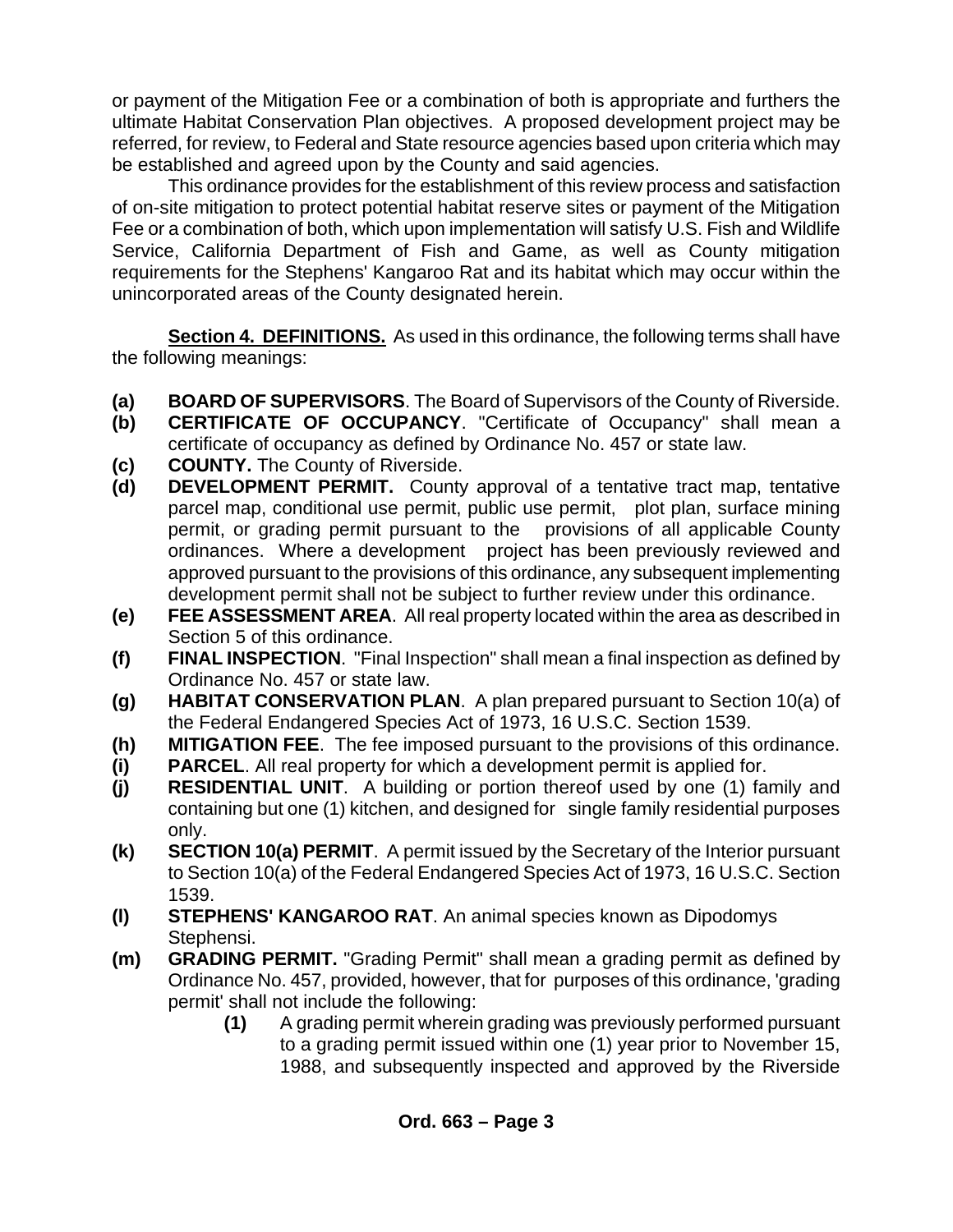County Department of Building and Safety. In addition, the area to be graded pursuant to said permit shall be the same or substantially the same area previously graded.

**(2)** A grading permit for real property upon which a detached or attached second unit will be constructed pursuant to Sections 18.28a and 18.28b of Ordinance 348.

# **Section 5. DESIGNATION OF THE FEE ASSESSMENT AREA**.

All those certain lands located in the unincorporated areas of the County of Riverside, State of California, as hereinafter particularly described, are hereby designated as the Fee Assessment Area. Said Fee Assessment Area is described as follows:

Beginning at the intersection of the West line of the Northeast 1/4 of the Northeast 1/4 of Section 11, Township 2 South, Range 5 West with the northerly boundary line of the County of Riverside, California.

Thence Southerly along the West line of the Northeast 1/4 of the Northeast 1/4 of said Section 11 to the Southwest corner thereof.

Thence Easterly along the South line of the Northeast 1/4 of the Northeast 1/4 of said Section 11 to the Southeast corner thereof.

Thence Southerly along the West line of Sections 12 and 13, Township 2 South, Range 5 West to the Southwest corner thereof.

Thence Easterly along the South line of said Section 13 and the South line of Secti9ns 18 and 17, Township 2 South, Range 4 West to the Southeast corner thereof.

Thence Southerly along the West line of Sections 21, 28 and 33, Township 2 South, Range 4 West to the Southwest corner thereof.

Thence Westerly along the North line of Section 5, Township 3 South, Range 4 West to the Northwest corner thereof.

Thence Southerly along the West line of said Section 5 to the Southwest corner thereof.

Thence Westerly along the North line of Section 7, Township 3 South, Range 4 West and the North line of Sections 12, 11 and 10, Township 3 South, Range 5 West to its intersection with the centerline of Victoria Avenue in the City of Riverside, California.

Thence Southwesterly along said centerline of Victoria Avenue to its intersection with the North line of Section 19, Township 3 South, Range 5 West.

Thence Westerly along the North line of said Section 19 and the North line of Section 24, Township 3 South, Range 6 West to the Northwest corner thereof.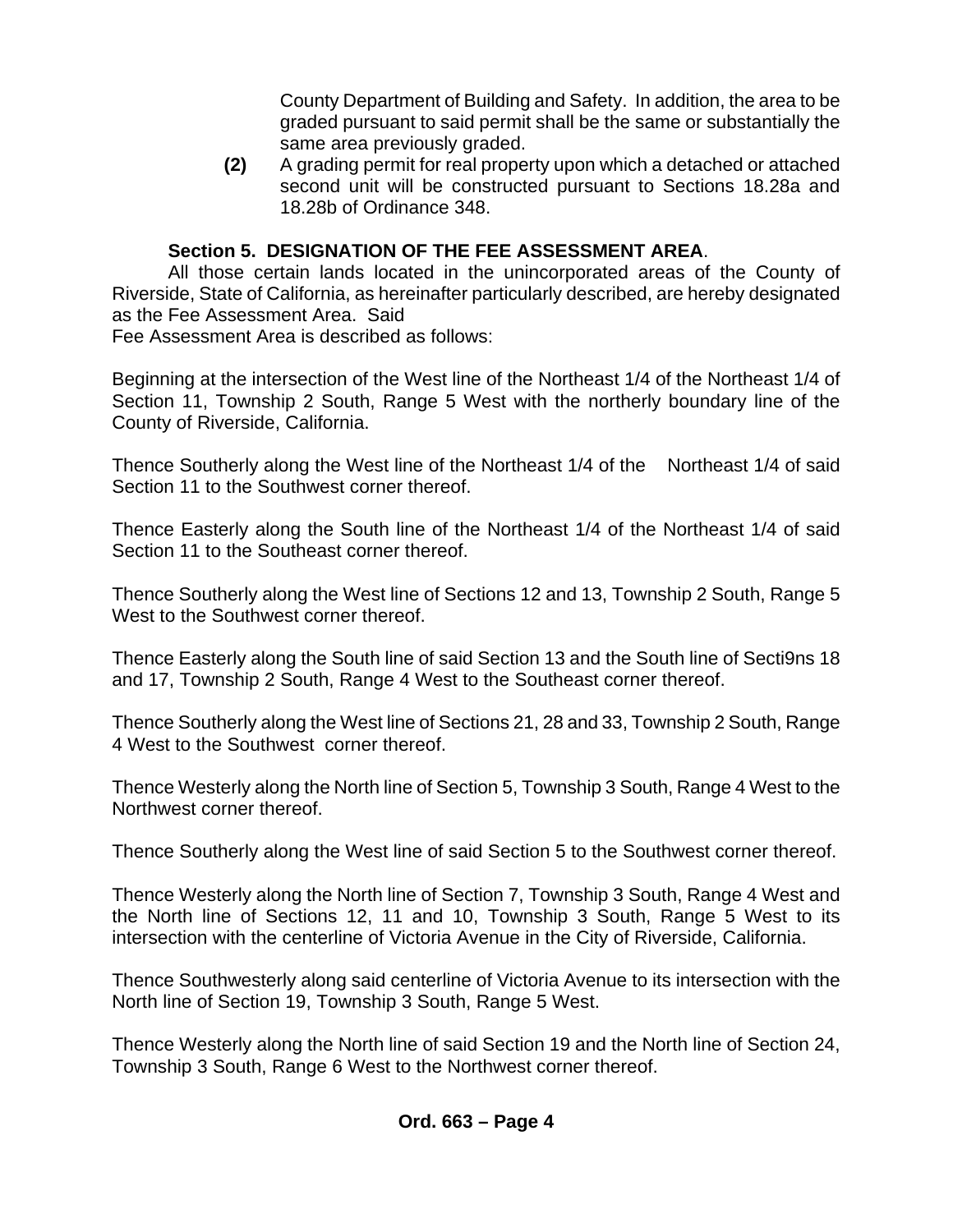Thence Southerly along the West line of said Section 24 to the Southwest corner thereof.

Thence Westerly along the North line of Sections 26 and 27, Township 3 South, Range 6 West to the Northwest corner thereof.

Thence Southerly along the West line of the Northwest 1/4 of said Section 27 to the Southwest corner thereof.

Thence Westerly along the North line of the Southeast 1/4 of Section 28, Township 3 South, Range 6 West to the Northwest corner thereof.

Thence Southerly along the West line of the Southeast 1/4 of said Section 28 and the West line of the East 1/2 of Section 33, Township 3 South, Range 6 West to the Southwest corner thereof.

Thence Southerly along the West line of the East 1/2 of the West 1/2 of Section 4, Township 4 South, Range 6 West to the Southwest corner thereof.

Thence Easterly along the South line of the East 1/2 of the West 1/2 and the South line of the West 1/2 of the East 1/2 of said Section 4 to the Southeast corner thereof.

Thence Southerly along the West line of the East 1/2 of the East 1/2 of Section 9, Townshnip 4 South, Range 6 West to the Southwest corner thereof.

Thence Easterly along the South line of the East 1/2 of the East 1/2 of said Section 9 to the Southeast corner thereof.

Thence Southerly along the West line of Section 15, Township 4 South, Range 6 West to the centerline of Cajalco Road.

Thence Southwesterly along the said centerline of Cajalco Road to its intersection with the centerline of Interstate 15.

Thence Southeasterly along said centerline Interstate 15 to its intersection with the West line of Section 1, Township 5 South, Range 6 West.

Thence Southerly along the West line of said Section 1 and the West line of the Northwest 1/4 of Section 12, Township 5 South, Range 6 West to the Southwest 1/4 thereof.

Thence Easterly along the South line of the Northwest 1/4 of said Section 12 to the Southeast corner thereof.

Thence Southerly along the West line of the Southeast 1/4 of said Section 12 to the Southwest corner.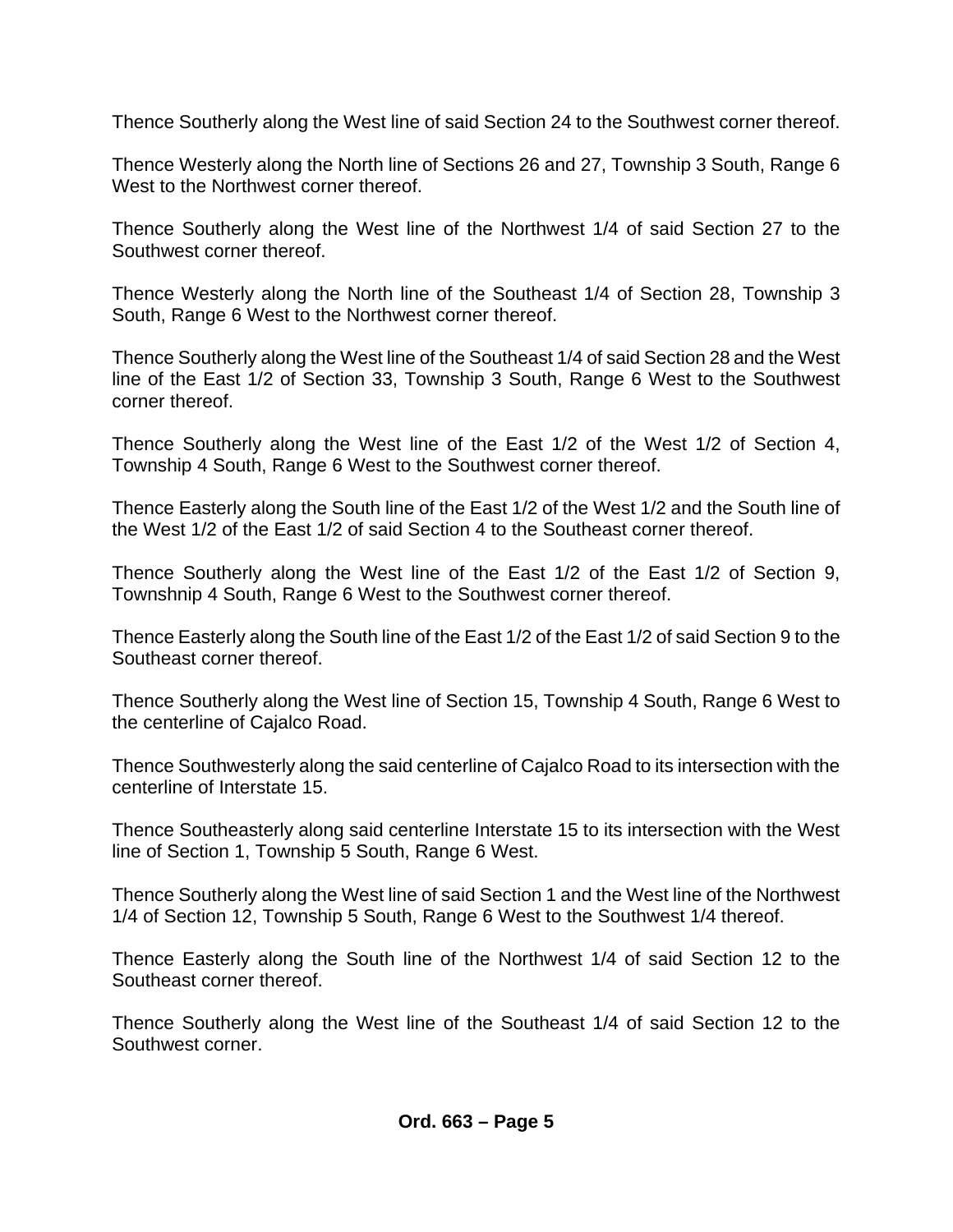Thence Easterly along the South line of said Section 12 to the Southeast corner thereof.

Thence Southerly along the West line of the North 1/2 of the North 1/2 of Section 18, Township 5 South, Range 5 West to the Southwest corner thereof.

Thence Easterly along the South line of the North 1/2 of the North 1/2 of said Section 18 to the Southeast corner thereof.

Thence Southerly along the West line of the South 1/2 of the North 1/2 of Section 17, Township 5 South, Range 5 West to the Southwest corner thereof.

Thence Easterly along the South line of the South 1/2 of the North 1/2 of said Section 17 to the Southeast corner thereof.

Thence Southerly along the West line of the South 1/2 of Section 16, Township 5 South, Range 5 West to the Southwest corner thereof.

Thence Easterly along the South line of said Section 16 to the Southeast corner thereof.

Thence Southerly along the West line of the North 1/2 of Section 2, Township 5 South, Range 5 West to the Southwest corner thereof.

Thence Easterly along the South line of the North 1/2 of said Section 22 to the Southeast corner thereof.

Thence Southerly along the West line of the Southwest 1/4 of Section 23, Township 5 South, Range 5 West to the Southwest corner thereof.

Thence Easterly along the South line of the Southwest 1/4 of said Section 23 to the Southeast corner thereof.

Thence Southerly along the West line of the Northeast 1/4 of Section 26, Township 5 South, Range 5 West to the Southwest corner thereof.

Thence Easterly along the South line of the Northeast 1/4 of said Section 26 to the Southeast corner thereof.

Thence Southerly along the West line of the Southwest 1/4 of Section 25, Township 5 South, Range 5 West to the Southwest corner thereof.

Thence Easterly along the South line of the Southwest 1/4 of said Section 25 to the Southeast corner thereof.

Thence Southerly along the West line of the East 1/2 of Section 36, Township 5 South, Range 5 West to the Southwest corner thereof.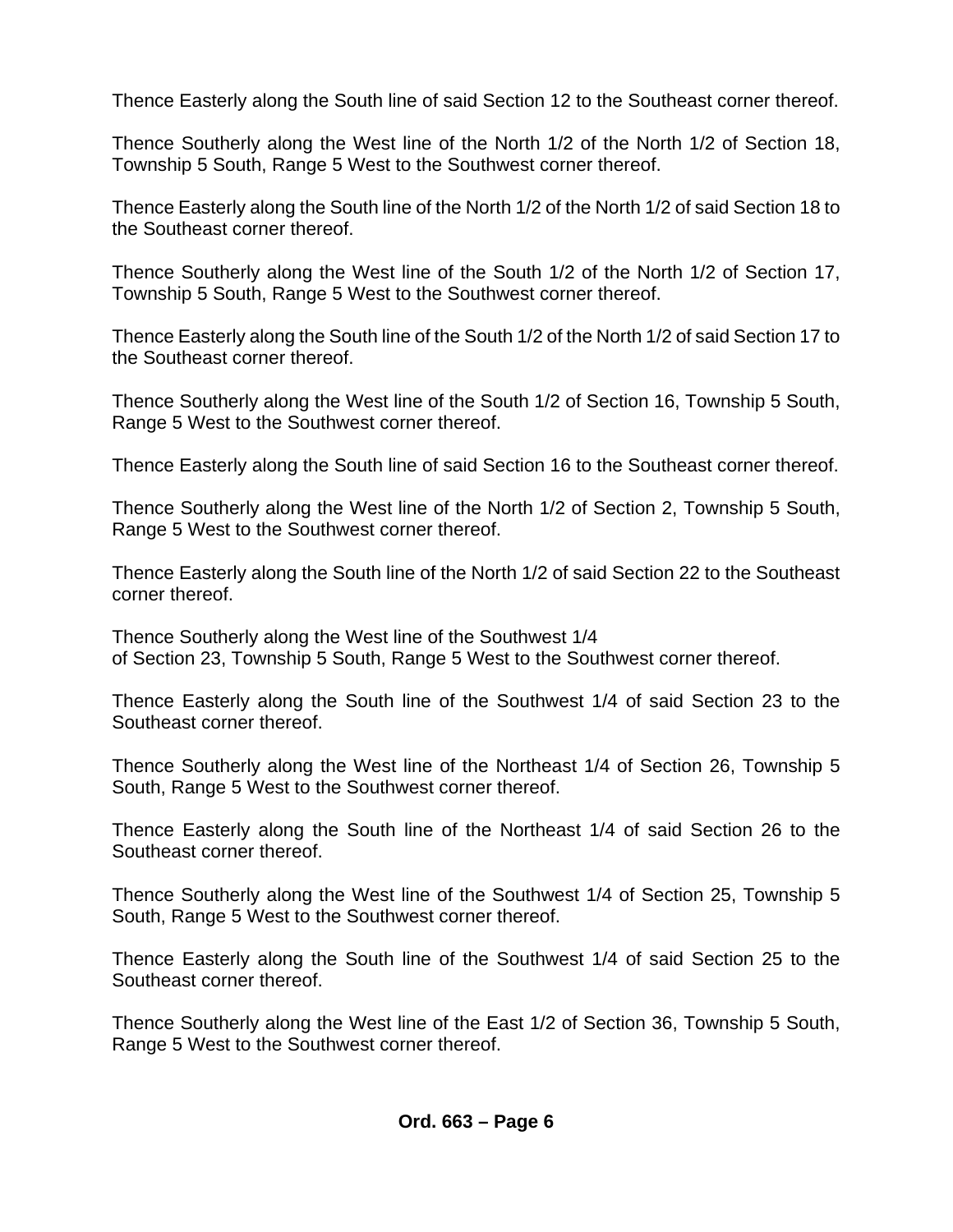Thence Easterly along the South line of the East 1/2 of said Section 36 to the Southeast corner thereof.

Thence Southerly along the West line of the Northwest 1/4 of Section 6, Township 6 South, Range 4 West to the Southwest corner thereof.

Thence Easterly along the South line of the Northwest 1/4 of said Section 6 to the Southeast corner thereof.

Thence Southerly along the West line of the Southeast 1/4 of said Section 6 to the Southwest corner thereof.

Thence Easterly along the South line of the Southeast 1/4 of said Section 6 to the Southeast corner thereof.

Thence Southerly along the West line of the Northwest 1/4 of Section 8, Township 6 South, Range 4 West to the Southwest corner thereof.

Thence Easterly along the South line of the Northwest 1/4 of said Section 8 to the Southeast corner thereof.

Thence Southerly along the West line of the Southeast 1/4 of said Section 8 to the Southwest corner thereof.

Thence Easterly along the South line of the Southeast 1/4 of said Section 8 to the Southeast corner thereof.

Thence Southerly along the West line of Section 16, Township 6 South, Range 4 West to the Southwest corner thereof.

Thence Easterly along the South line of said Section 16 to the Southeast corner thereof.

Thence Southerly along the West line of the West 1/2 of Section 22, Township 6 South, Range 4 West to the Southwest corner thereof.

Thence Easterly along the South line of the West 1/2 of said Section 22 of the Southeast corner thereof.

Thence Southerly along the West line of the Northeast 1/4 of Section 27, Township 6 South, Range 4 West to the Southwest corner thereof.

Thence Easterly along the South line of the Northeast 1/4 of said Section 27 to the Southeast corner thereof.

Thence Southerly along the West line of the Southwest 1/4 of Section 26 and the West line of the Northwest 1/4 of Section 35, Township 6 South, Range 4 West to the Southwest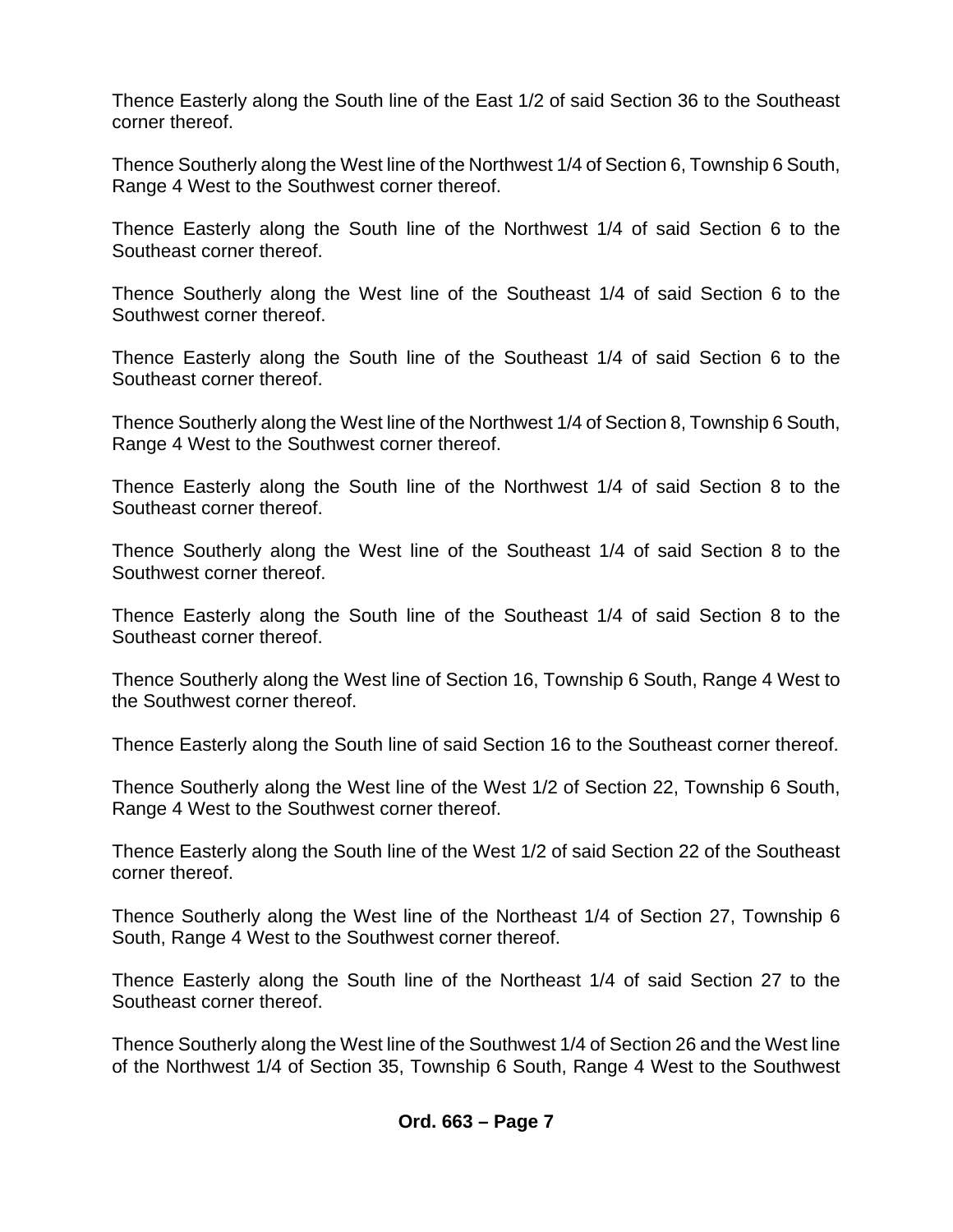corner thereof.

Thence Easterly along the South line of the Northwest 1/4 of said Section 35 to the Southeast corner thereof.

Thence Westerly along the South line of projected Section 35 and Section 34, Township 6 South, Range 4 West to its intersection with the Northerly Boundary Line of The Santa Rosa Rancho.

Thence Southerly along the West line of the Southeast 1/4 of said Section 35 to the Southwest corner thereof.

Thence Northwesterly and Southwesterly along said boundary line to its intersection with the centerline of Via Serreno.

Thence Southwesterly along said centerline of Via Serreno and the centerline of Hombre Lane to its intersection with the centerline of Avenida La Cresta.

Thence Southeasterly along said centerline of Avenida La Cresta to its intersection with the centerline of Sierra Maria Road.

Thence Northerly along the centerline of Sierra Maria Road to its intersection with the centerline of Buenos Tiempos Road.

Thence Northwesterly along said centerline of Buenos Tiempos Road to its intersection with the centerline of Via Caballos.

Thence Southwesterly and Northwesterly along said centerline of Via Caballos to its intersection with the centerline of Avenida Castilla.

Thence Northeasterly along said centerline of Avenida Castilla to its intersection with the centerline of Avenida La Cresta.

Thence Northwesterly along said centerline of Avenida La Cresta to its intersection with Calle Centro.

Thence Northerly along said centerline of Calle Centro to its intersection with Avenida Arbolos.

Thence Easterly along said centerline of Avenida Arbolos to its intersection with the centerline of Via Majorca.

Thence Northeasterly along said centerline of Via Majorca ot its intersection with Via Vista Grande.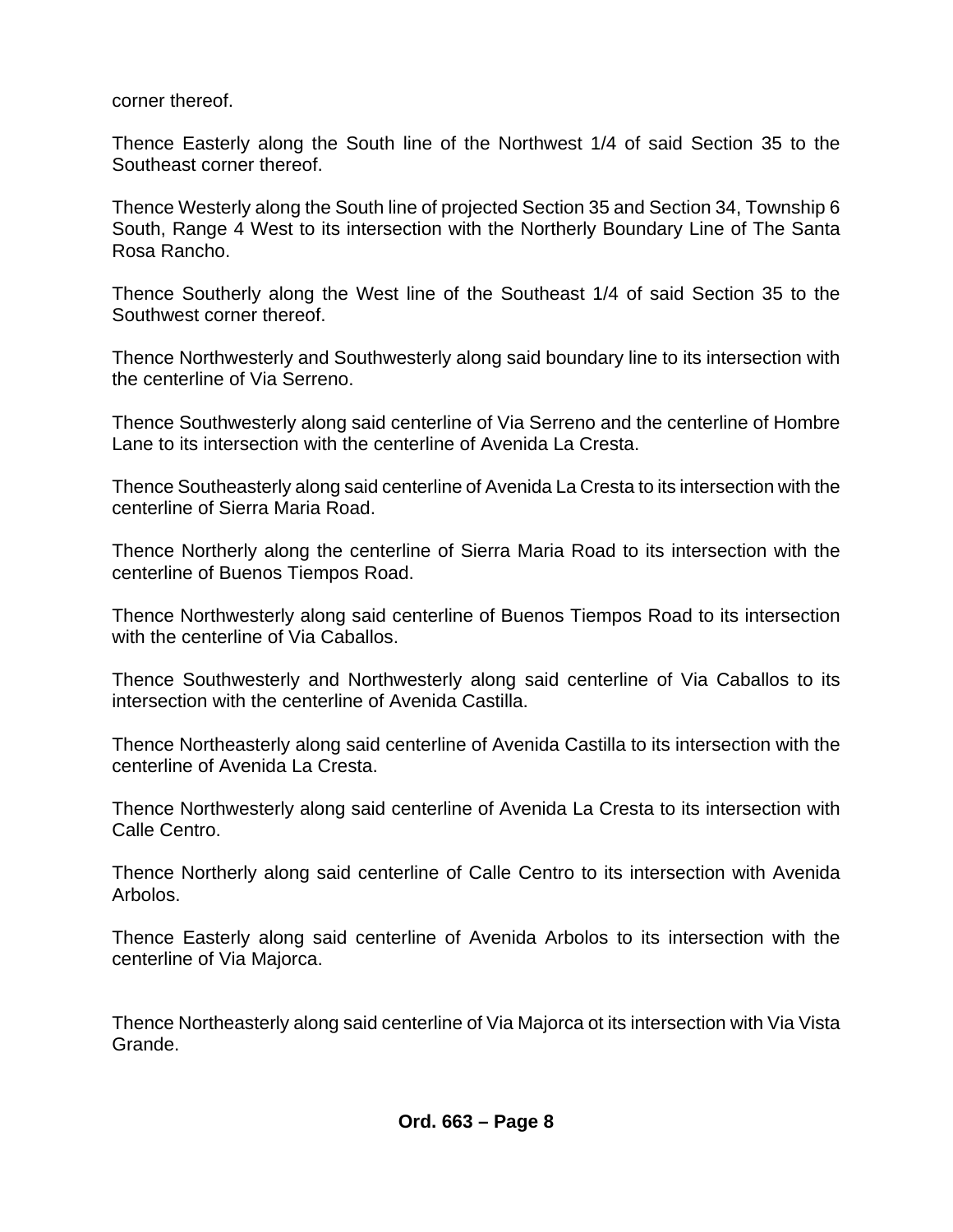Thence Northeasterly along said centerline of Via Vista Grande to the most Westerly corner of Parcel 7 of Record of Survey recorded in Book 54, Page 59, in The County of Riverside, California.

Thence North 74 Degrees 38'39" East a distance of 532.45'.

Thence North 04 Degrees 15'22" East a distance of 800.00'.

Thence South 85 Degrees 44'38" East a distance of 4011.73'.

Thence North 54 Degrees 49'53" East a distance of 1308.88' to the Northeasterly boundary line of The Santa Rosa Rancho.

Thence Southeasterly along said Northeasterly boundary line to the most Easterly corner of Parcel 3 of a Parcel Map recorded in Book 106, Pages 29 through 36, in The County of Riverside, California.

Thence continuing South 47 Degrees 19'01" East along said Northeasterly boundary line a distance of 8883.69'.

Thence leaving said boundary line South 41 Degrees 42'23" West a distance of 185.62'.

Thence South 13 Degrees 07'27" East a distance of 185.97'.

Thence South 43 Degrees 24'26" West a distance of 1230.44'.

Thence South 11 Degrees 33'09" West a distance of 1121.89'.

Thence South 64 Degrees 12'10" West a distance of 1753.24" to an angle point in the boundary of Parcel Map No. 19515 recorded in Book 119, Pages 27 and 28, in the County of Riverside, California.

Thence Southwesterly along said boundary South 85 Degrees 50'07" West a distance of 1083.42'.

Thence North 02 Degrees 26'46" East a distance of 1171.03'.

Thence North 51 Degrees 08'17" East a distance of 311.41'.

Thence North 42 Degrees 05'20" West a distance of 443.63'.

Thence North 17 Degrees 33'08" West a distance of 556.92'.

Thence North 03 Degrees 11'26" East a distance of 751.38'.

Thence North 47 Degrees 40'31" West a distance of 226.42'.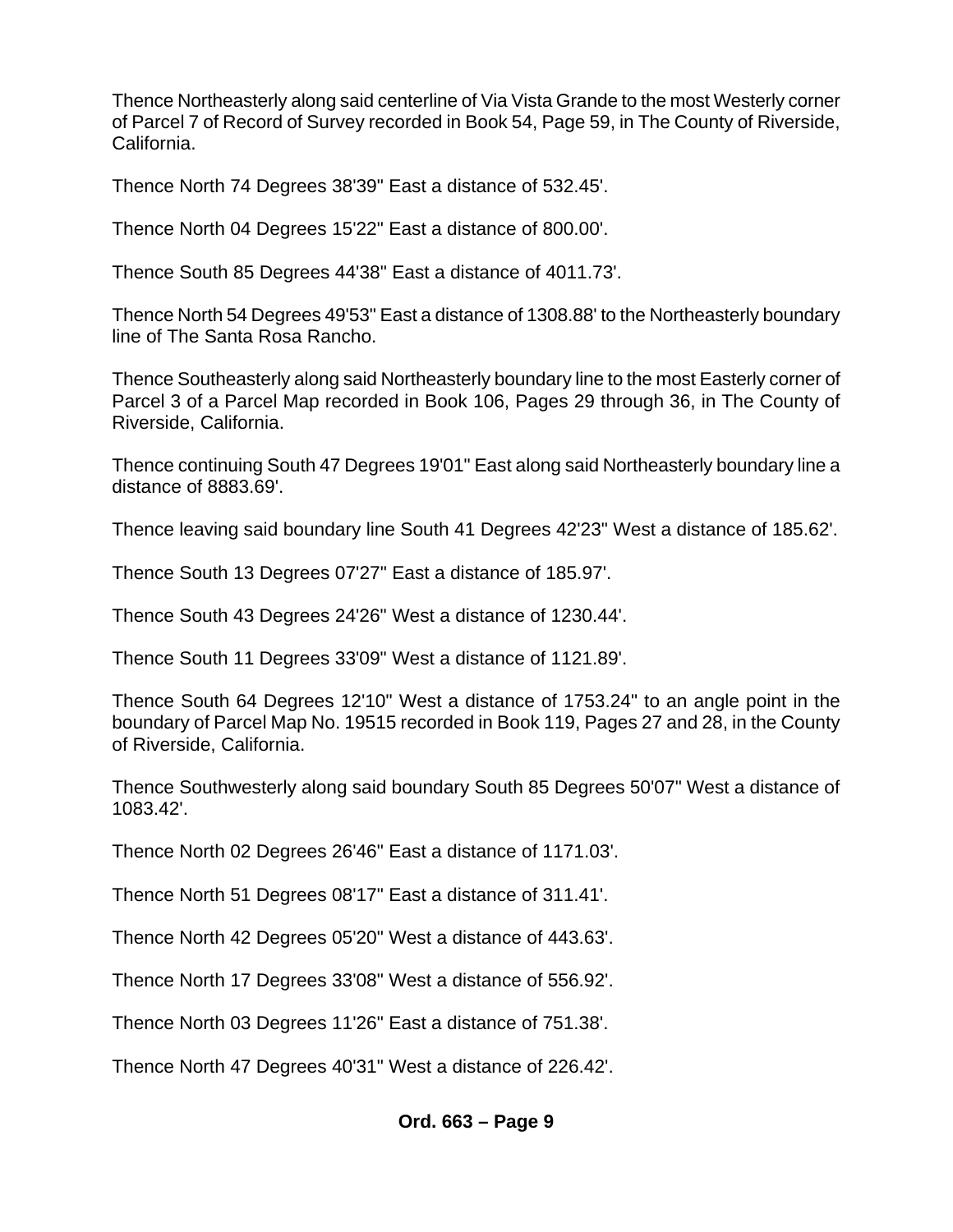Thence South 49 Degrees 25'04" West a distance of 740.54'. Thence North 54 Degrees 33'51" West a distance of 1187.10'. Thence North 30 Degrees 57'50" East a distance of 870.64'. Thence North 79 Degrees 18'05" West a distance of 584.42'. Thence North 39 Degrees 00'28" West a distance of 386.67'. Thence South 60 Degrees 08'58" West a distance of 358.06'. Thence South 35 Degrees 51'19" West a distance of 1063.12'. Thence North 12 Degrees 26'34" West a distance of 858.58'. Thence North 30 Degrees 44'33" East a distance of 481.79'. Thence North 68 Degrees 19'30" West a distance of 462.92'. Thence South 72 Degrees 55'47" West a distance of 418.38'. Thence North 79 Degrees 18'03" West a distance of 397.36'. Thence North 08 Degrees 58'06" East a distance of 701.96'. Thence North 79 Degrees 34'51" West a distance of 817.94'. Thence South 69 Degrees 36'06" West a distance of 329.91'. Thence South 26 Degrees 53'49" West a distance of 580.01'. Thence South 79 Degrees 38'43" West a distance of 785.06'. Thence leaving said Parcel Map boundary in a Northwesterly direction North 52 Degrees

24'41" West a distance of 4453.07' to an angle point in the boundary line of Parcel Map No. 19516, recorded in Book 119, Pages 22 through 26, in the County of Riverside, California. Thence continuing Northwesterly along said boundary line North 69 Degrees 45'26" West a distance of 661.92' to the centerline of Slinton Keith Road as shown on said Parcel Map.

Thence Southerly along said centerline of Clinto Keith Road South 15 Degrees 58'45" West a distance of 1167.82' to the beginning of a tangent curve, concave to the East, and having a radius of 3600.00'.

Thence Southerly along said curve through a central angle of 14 Degrees 21'20" and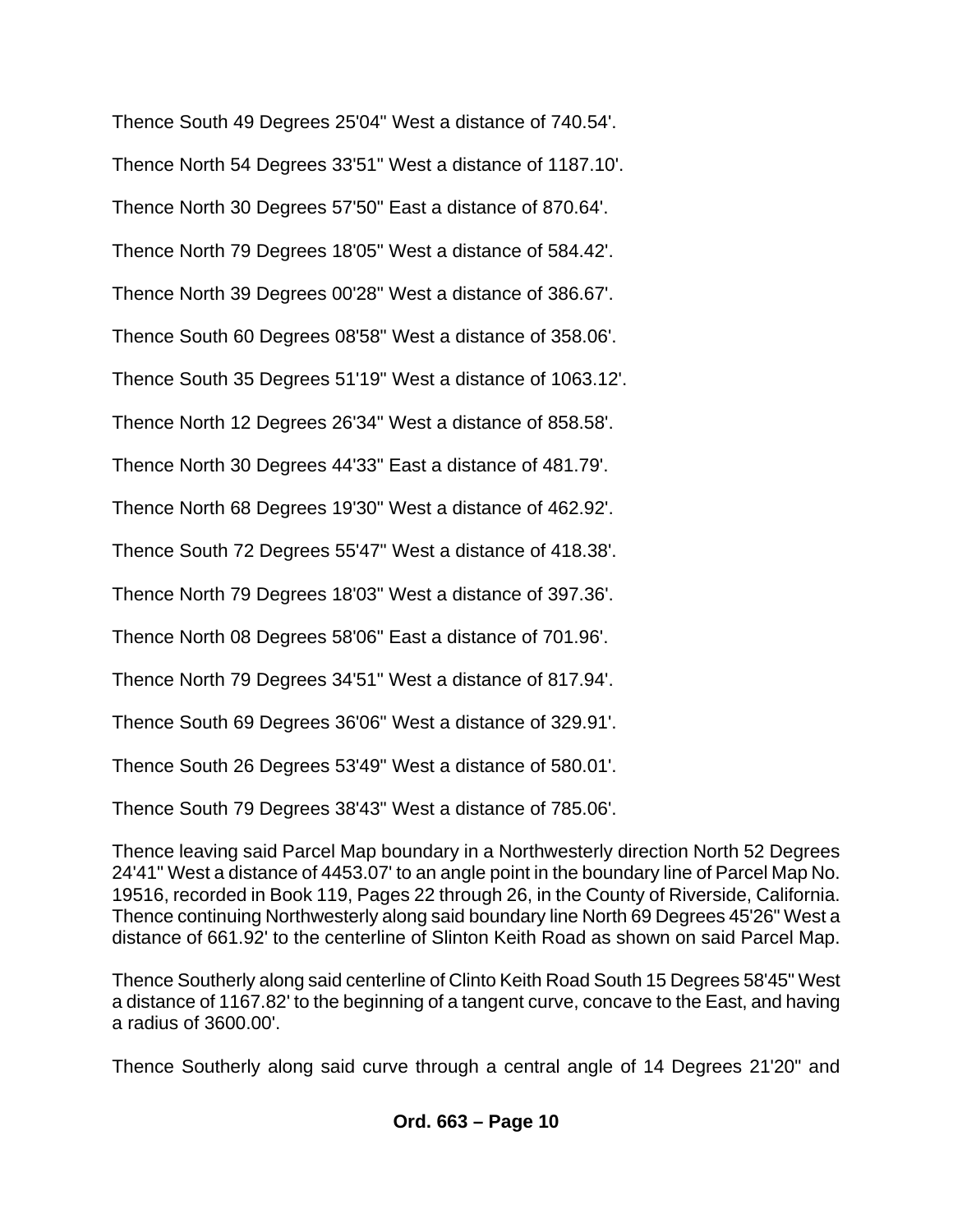having a length of 901.99'.

Thence South 01 Degrees 37'25" West a distance of 1010.95' to the beginning of a tangent curve, concave to the East, and having a radius of 6000.00'.

Thence Southerly along said curve Through a central angle of 05 Degrees 03'33" and having a length of 529.79'.

Thence South 03 Degrees 26'08" East a distance of 456.53' to the beginning of a tangent curve, concave to the West, and having a radius of 2000.00'.

Thence Southerly along said curve through a central angle of 15 Degrees 40'22" and having a length of 547.08'.

Thence leaving said centerline in a Westerly direction North 74 Degrees 25'38" West a distance of 7844.89' to an angle point on the most Westerly boundary line of Parcel Map No. 22375, recorded in Book 144, Pages 7 through 10, in The County of Riverside, California.

Thence Southerly along said boundary line South 12 Degrees 47'19" West a distance of 1707.19'.

Thence South 21 Degrees 58'58" West a distance of 3527.68' to a point on the centerline of Sierra Allena as shown on said Parcel Map.

Thence Easterly and Southeasterly along said centerline to its intersection with the centerline of Tenaja Road as shown on said Parcel Map.

Thence Southwesterly and Southerly along said centerline to a point, said point also being an intersection with the centerline of Avacado Mesa as shown on Parcel Map 19516, recorded in Book 77, Page 77, in The County of Riverside, California. Said point also being the beginning of a non-tangent curve, concave to the North, and having a radius of 1400.00'. A radial line from said point bears South 00 Degrees 22'28" West.

Thence Easterly along said curve and said centerline of Avacado Mesa through a central angle of 10 Degrees 04'02" and having a length of 245.99'.

Thence North 80 Degrees 18'26" East a distance of 559.10'.

Thence leaving said centerline along the Southerly boundary line of said Parcel Map South 01 Degrees 58'18" East a distance of 1125.46'.

Thence North 55 Degrees 45'24" East a distance of 819.60'.

Thence South 75 Degrees 03'27" East a distance of 797.86'.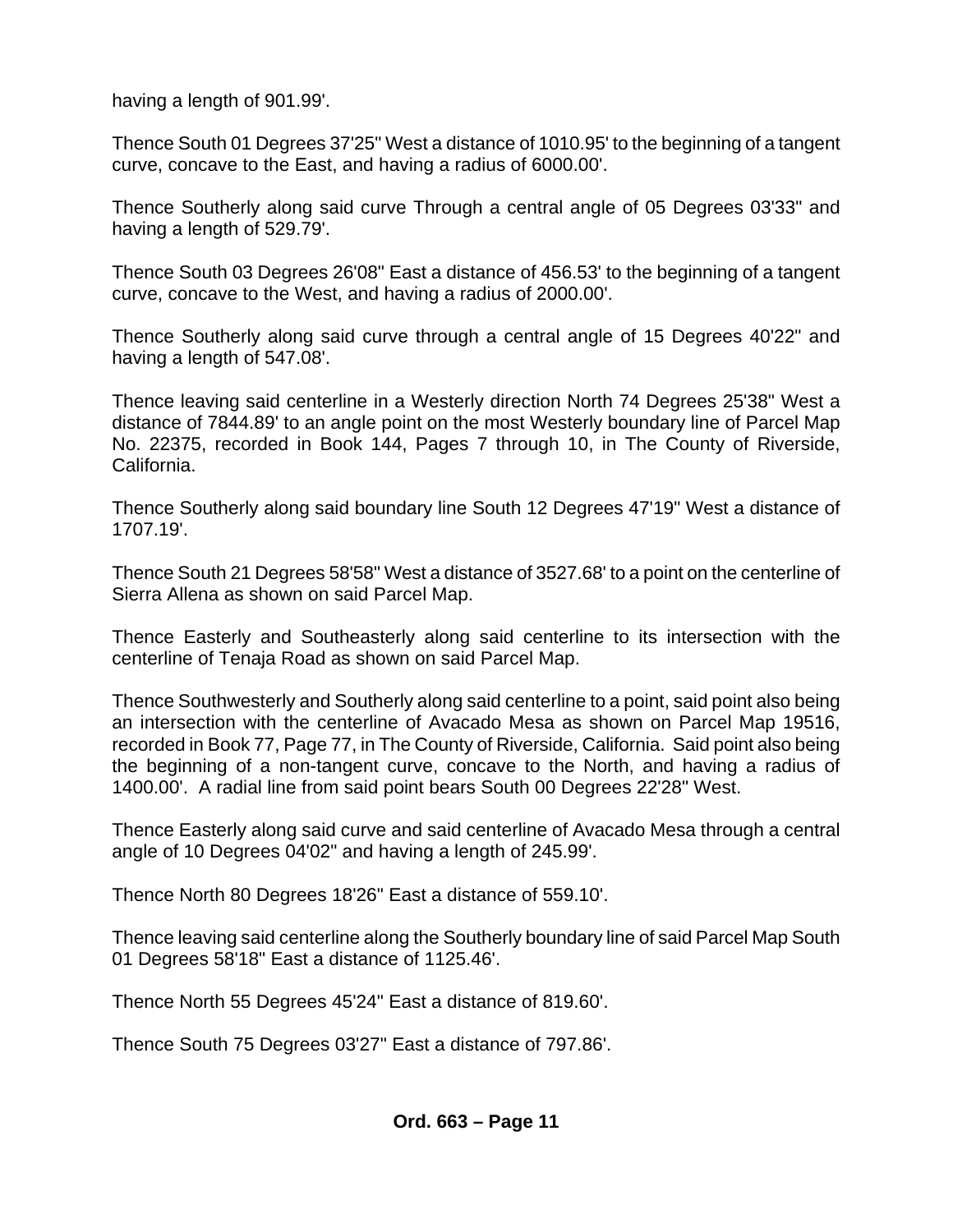Thence South 47 Degrees 33'58" East a distance of 608.30'. Thence North 35 Degrees 37'25 East a distance of 978.34'. Thence North 87 Degrees 44'52" East a distance of 839.89'. Thence North 62 Degrees 38'14" East a distance of 2703.03'. Thence South 54 Degrees 15'29" East a distance of 617.25'. Thence North 78 Degrees 40'27" East a distance of 1462.83'. Thence South 69 Degrees 27'30" East a distance of 2370.44'. Thence South 20 Degrees 06'29" East a distance of 1570.29'. Thence North 56 Degrees 07'25" East a distance of 777.48'. Thence North 15 Degrees 23'24" East a distance of 906.54'. Thence North 86 Degrees 25'18" East a distance of 1321.76'. Thence North 65 Degrees 36'25" East a distance of 300.23'. Thence North 19 Degrees 24'52" West a distance of 4974.39'. Thence North 01 Degrees 51'13" East a distance of 785.93'. Thence North 32 Degrees 04'45" West a distance of 380.82'. Thence North 61 Degrees 22'38" West a distance of 669.33'. Thence leaving the boundary of said Parcel Map North 45 Degrees 01'03" East a distance of 5251.91' to an angle point in the Northwesterly boundary line said Parcel Map No. 19516. Thence Southeasterly along said boundary line South 15 Degrees 08'17" East a distance of 1653.19'.

Thence South 27 Degrees 02'39" West a distance of 368.26'.

Thence South 02 Degrees 47'23" East a distance of 742.67'.

Thence South 53 Degrees 14'19" East a distance of 720.31'.

Thence South 19 Degrees 31'44" East a distance of 916.70'.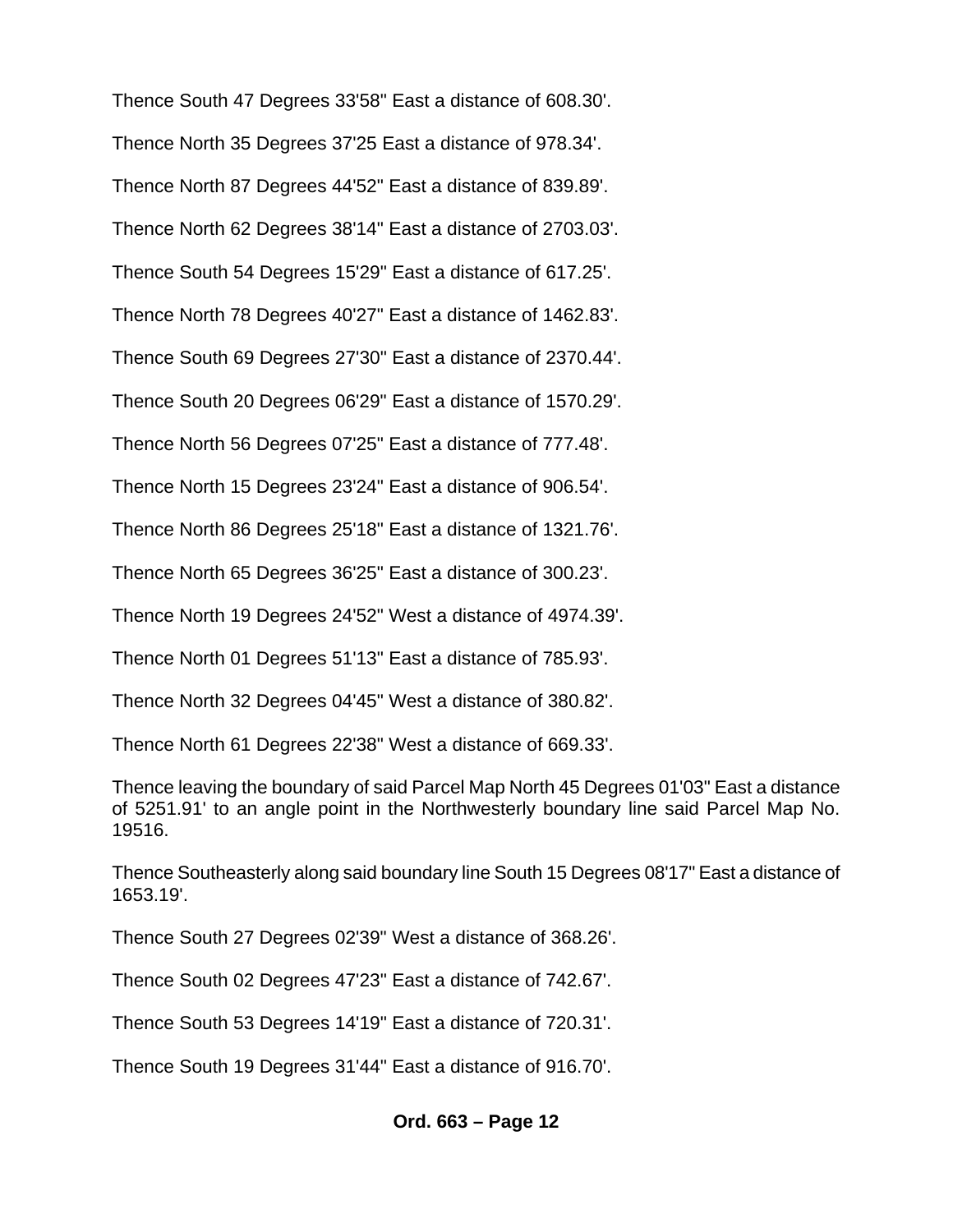Thence North 84 Degrees 07'41" East a distance of 711.71'.

Thence South 11 Degrees 22'53" East a distance of 424.06'.

Thence South 54 Degrees 58'53" East a distance of 179.72'.

Thence North 61 Degrees 33'54" East a distance of 396.56'.

Thence South 18 Degrees 51'58" East a distance of 636.64'.

Thence North 52 Degrees 26'17" East a distance of 1090.83'.

Thence South 54 Degrees 33'49" East a distance of 612.68'.

Thence South 13 Degrees 02'07" East a distance of 1024.25'.

Thence South 36 Degrees 58'48" East a distance of 526.98'.

Thence South 76 Degrees 34'31" East a distance of 681.25'.

Thence South 54 Degrees 54'12" East a distance of 941.25'.

Thence North 69 Degrees 28'21" East a distance of 553.52'.

Thence South 74 Degrees 21'23" East a distance of 653.97'.

Thence North 38 Degrees 52'12" West a distance of 2216.15'.

Thence North 28 Degrees 21'03" East a distance of 456.68'.

Thence North 81 Degrees 12'02" East a distance of 709.99'.

Thence leaving the boundary line of said Parcel Map South 24 Degrees 58'52" East a distance of 405.02' to the most westerly corner of Parcel 84 of Parcel Map recorded in Book 2, pages 42 through 68, in The County of Riverside, California.

Thence Northeasterly along the Northwesterly boundary line of said Parcel 84 North 43 Degrees 04'23" East a distance of 1355.03'to the most Westerly corner of Parcel 85 of said Parcel Map.

Thence Northeasterlly along the Northwesterly boundary line of said Parcel 85 North 65 Degrees 35'21" East a distance of 1437.56' to the centerline of DeLuz Road.

Thence Northerly and Northeasterly along said centerline to its intersection with the Northeasterly boundary line of The Santa Rosa Rancho.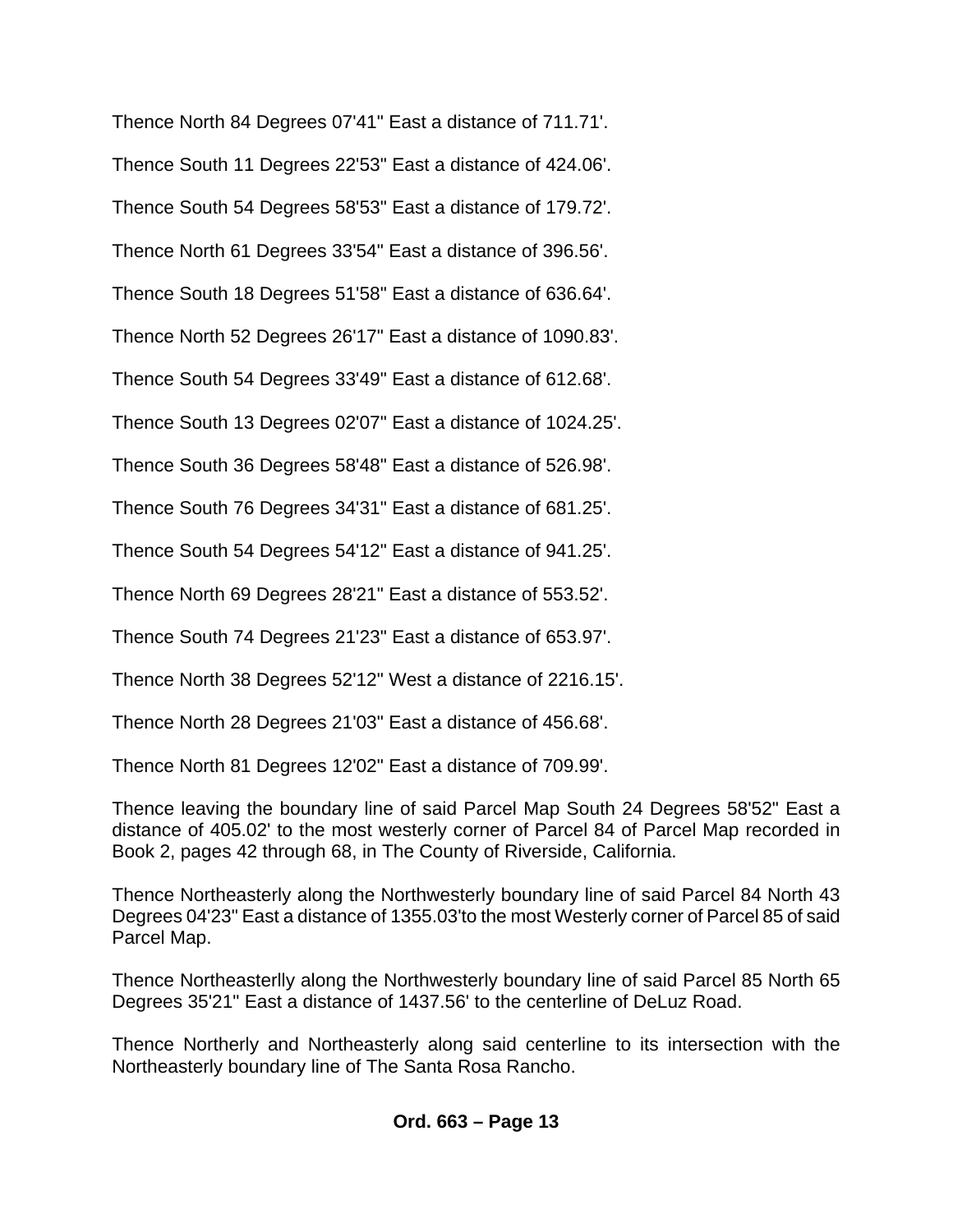Thence along said boundary line South 47 Degrees 19'01" East a distance of 6731.56'.

Thence South 47 Degrees 18'54" East a distance of 2168.17'.

Thence South 39 Degrees 48'45" East a distance of 5192.67'.

Thence leaving said boundary line North 44 Degrees 52 56" East a distance of 2590.77'.

Thence South 45 Degrees 05'53" East a distance of 1431.39'.

Thence South 44 Degrees 55'54" West a distance of 793.37'.

Thence South 38 Degrees 21'30" East a distance of 2638.92' to the beginning of a nontangent curve, concave to the North, and having a radius of 4550.00'. A radial line bears North 00 Degrees 37'07" West.

Thence Northwesterly along said curve through a central angle of 06 Degrees 19'00" and having a length of 501.62'.

Thence North 83 Degrees 03'53" East a distance of 1140.23'.

Thence South 06 Degrees 56'07" East a distance of 44.00'.

Thence South 26 Degrees 16'04" East a distance of 369.98'.

Thence South 00 Degrees 43'59" West a distance of 259.98'.

Thence South 71 Degrees 46'11" East a distance of 305.00'.

Thence South 54 Degrees 16'11" East a distance of 380.00'.

Thence South 85 Degrees 16'27" East a distance of 439.97'.

Thence South 53 Degrees 46'16" East a distance of 269.99'.

Thence South 33 Degrees 59'30" East a distance of 348.67'.

Thence South 45 Degrees 28'43" East a distance of 300.81'.

Thence South 45 Degrees 30'01" East a distance of 226.24'.

Thence South 45 Degrees 28'43" East a distance of 1954.04'.

Thence South 44 Degrees 31'14" West a distance of 206.39'.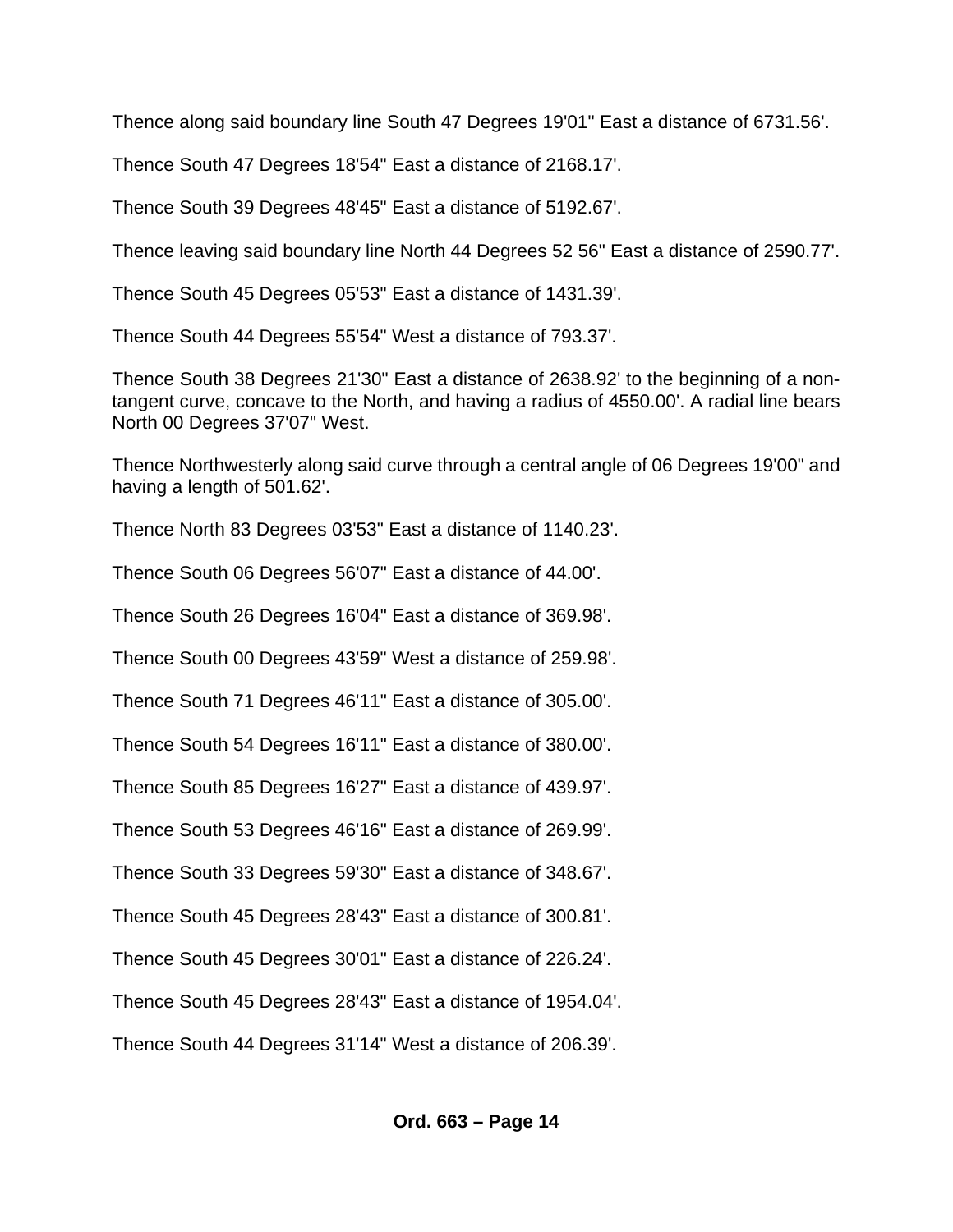Thence South 15 Degrees 39'21" East a distance of 1945.58'.

Thence South 45 Degrees 26'04" East a distance of 1495.92'.

Thence South 19 Degrees 54'54" East a distance of 235.93'.

Thence South 70 Degrees 12'40" West a distance of 1495.31'.

Thence South 33 Degrees 28'43" East a distance of 543.70'.

Thence South 39 Degrees 45'49" East a distance of 408.24'.

Thence South 49 Degrees 04'11" East a distance of 1528.81'.

Thence South 50 Degrees 07'21" West a distance of 2306.79'.

Thence North 39 Degrees 47'24" West a distance of 370.04' to the Southeasterly boundary line of The Santa Rosa Rancho.

Thence Southwesterly along said Southeasterly boundary line of the Santa Rosa Rancho to its intersection with the West line of Section 24, Township 8 South, Range 3 West.

Thence Southerly along the West line of said Section 24 and the West line of Sections 25 and 36, Township 8 South, Range 3 West to the Southwest corner thereof. Said corner also being a point on the Southerly boundary line of the County of Riverside, California.

Thence Easterly along said Southerly boundary line to its intersection with the East line of the West 1/2 of the West 1/2 of Section 33, Township 8 South, Range 2 West.

Thence Northerly along the East line of the West 1/2 of the West 1/2 of said Section 33 to the Northeast corner thereof.

Thence Easterly along the South line of the East 1/2 of the West 1/2 of Section 28, Township 8 South, Range 2 West to the Southeast corner thereof.

Thence Northerly along the East line of the East 1/2 of the West 1/2 of said Section 28 to its intersection with the Southeasterly boundary line of the Little Temecula Rancho.

Thence from said intersection Northeasterly to the intersection of the centerline of De Portola Rd. and the centerline of Butterfield Stage Rd.

Thence along said centerline of De Portola Rd. a distance of 1110.00' said point being on a line between the Southeast corner of Section 14, Township 7 South, Range 2 West and the intersection of the North-South quarter section line of Section 28, Township 8 South, Range 2 West with the Southerly boundary line of The Little Temecula Rancho. Said line hereinafter referred to as Line "A".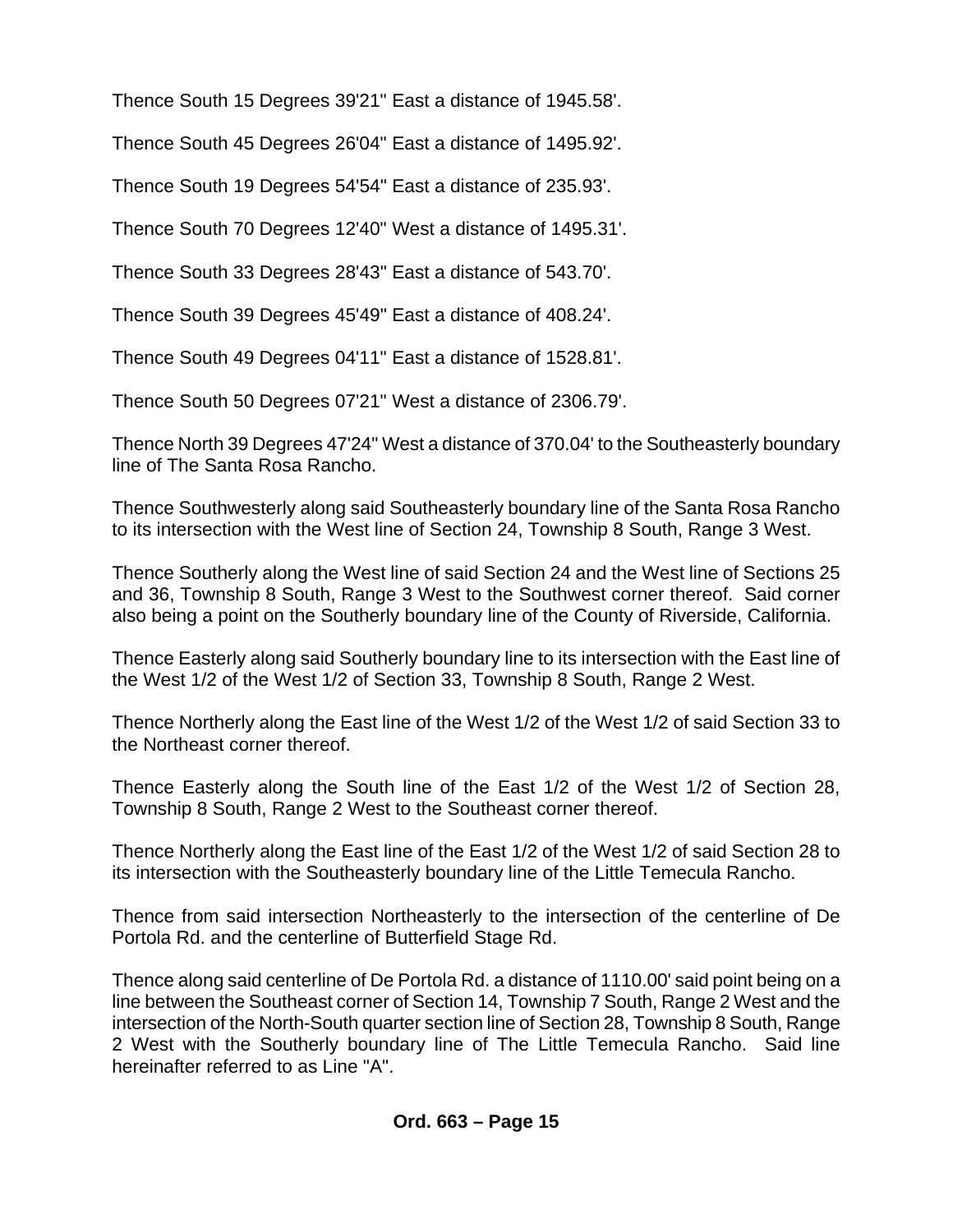Thence along said line "A" South 21 Degrees 03'43" West a distance of 3503.49'.

Thence leaving said line "A" North 83 Degrees 52'28" East a distance of 1391.95' to the beginning of a tangent curve concave to the Northeast and having a radius of 2000.00.

Thence Northwesterly along said curve through a central angle of 01 Degrees 07'57" a distance of 39.53'.

Thence North 22 Degrees 56'22" West a distance of 295.47' to the beginning of a tangent curve concave Southerly and having a radius of 3000.00'.

Thence Easterly along said curve through a central angle of 01 Degrees 24'38" a distance of 73.86'.

Thence tangent from said curve North 81 Degrees 39'22" East a distance of 2497.32' to the beginning of a tangent curve concave Northwesterly and having a radius of 4200.00'.

Thence Easterly along said curve Through a central angle of 10 Degrees 54'22" a distance of 799.46'.

Thence tangent from said curve North 70 Degrees 45'00" East a distance of 51147.52' to the beginning of a tangent curve concave Southerly and having a radius of 4200.00'.

Thence Northeasterly along said curve through a central angle of 17 Degrees 00'24" a distance of 1246.29'.

Thence tangent from said curve North 87 Degrees 45'06" East a distance of 1635.73' to the beginning of a curve concave Northwesterly and having a radius of 6250.00'.

Thence Easterly along said curve through a central angle of 36 Degrees 39'21" a distance of 3998.53'.

Thence tangent from said curve North 51 Degrees 05'45" East a distance of 2355.02' to the beginning of a tangent curve concave Southeasterly and having a radius of 10540.00'.

Thence Easterly along said curve through a central angle of 15 Degrees 30'13" a distance of 2852.04'.

Thence South 20 Degrees 58'19" East a distance of 325.30' to the beginning of a nontangent curve concave Southerly and having a radius of 3000.00'. A radial line bears North 23 Degrees 23'40" West.

Thence Southerly along said curve through a central angle of 57 Degrees 07'25" a distance of 2991.74'.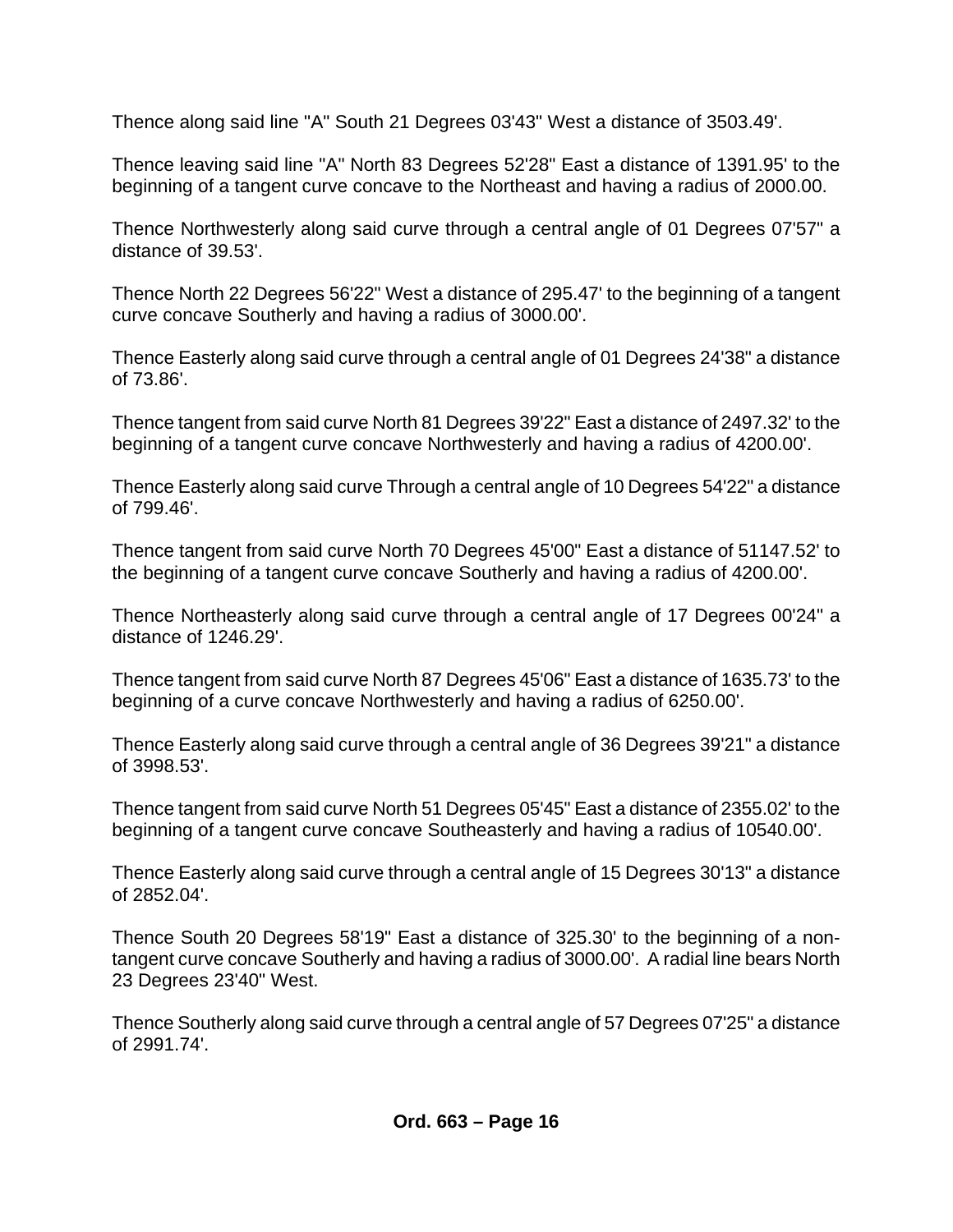Thence South 86 Degrees 39'42" East a distance of 284.32'. Thence South 46 Degrees 49'32" East a distance of 555.37'. Thence South 38 Degrees 39'35" East a distance of 224.11'. Thence South 51 Degrees 24'55" East a distance of 185.07'. Thence South 80 Degrees 50'16" East a distance of 157.00'. Thence North 88 Degrees 31'25" East a distance of 194.06'. Thence North 62 Degrees 25'22" East a distance of 632.91'. Thence North 38 Degrees 17'25" East a distance of 435.73'. Thence North 22 Degrees 28'46" East a distance of 156.92' Thence North 40 Degrees 01'49" East a distance of 163.25'. Thence South 65 Degrees 57'21" East a distance of 142.35'. Thence North 10 Degrees 10'09" East a distance of 226.56'. Thence North 61 Degrees 41'57" East a distance of 295.30'. Thence North 88 Degrees 27'06" East a distance of 185.07'. Thence South 66 Degrees 48'05" East a distance of 228.47'. Thence South 15 Degrees 27'30" East a distance of 420.20'. Thence South 29 Degrees 10'58" East a distance of 303.53'. Thence South 43 Degrees 59'42" East a distance of 201.56'. Thence South 56 Degrees 18'36" East a distance of 246.33'. Thence South 78 Degrees 06'41" East a distance of 97.08'. Thence South 01 Degrees 58'03" East a distance of 145.09'. Thence South 25 Degrees 13'16" East a distance of 152.54'. Thence North 27 Degrees 26'06" East a distance of 206.19'.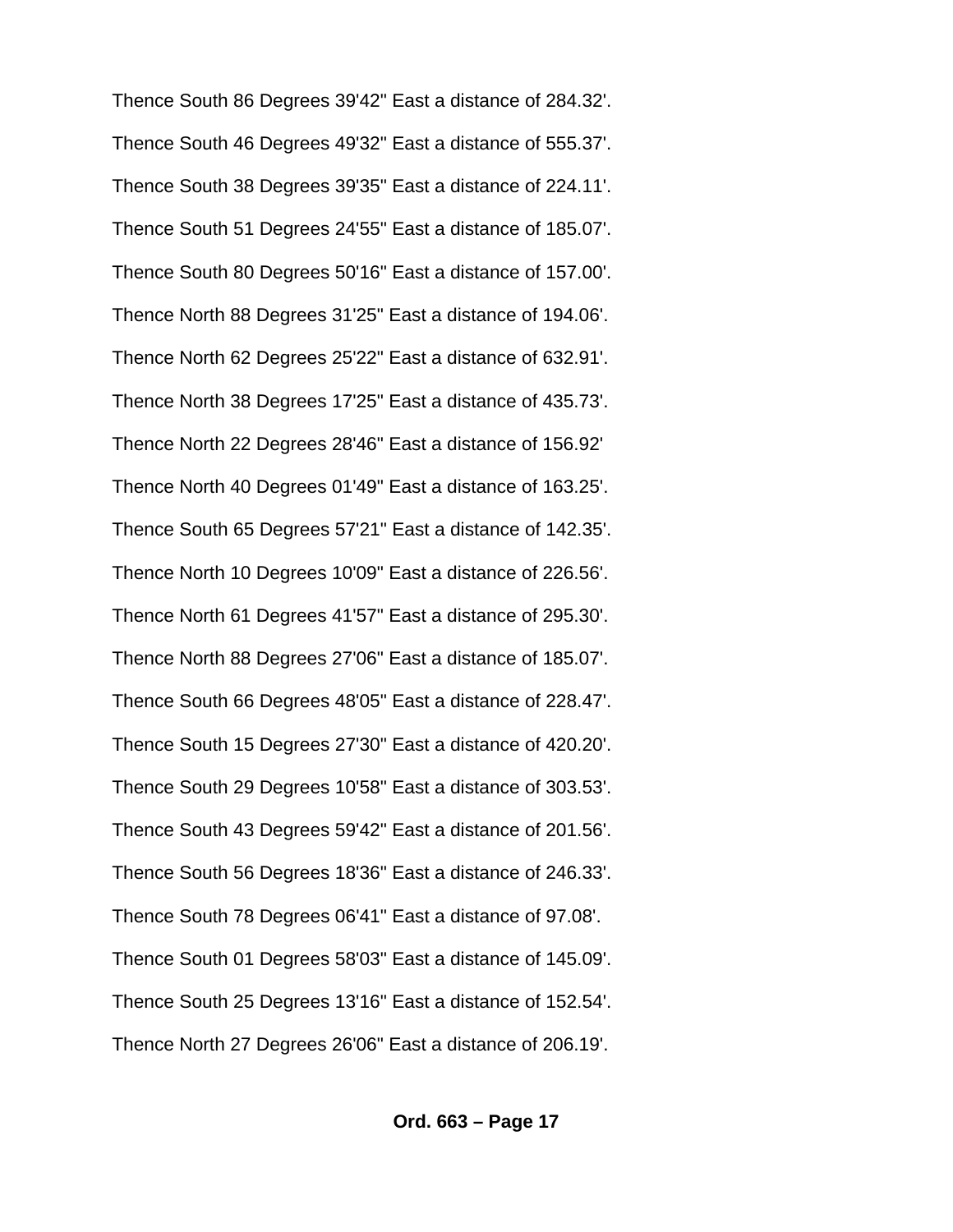Thence South 49 Degrees 53'57" East a distance of 248.39'.

Thence North 87 Degrees 03'51" East a distance of 390.51'.

Thence North 68 Degrees 38'01" East a distance of 397.40'.

Thence North 56 Degrees 46'06" East a distance of 173.35'.

Thence North 62 Degrees 06'10" East a distance of 288.53'.

Thence North 53 Degrees 23'34" East a distance of 218.00'.

Thence South 04 Degrees 23'55" West a distance of 130.38".

Thence South 26 Degrees 33'54" West a distance of 368.95'.

Thence South 36 Degrees 09'30" West a distance of 322.02'.

Thence South 27 Degrees 19'26" West a distance of 337.68'.

Thence South 22 Degrees 30'46" West a distance of 445.19' to the beginning of a tangent curve concave Northeasterly and having a radius of 250.00'.

Thence Southeasterly along said curve through a central angle of 112 Degrees 58'16" a distance of 492.93'.

Thence tangent to said curve Nroth 89 Degrees 32'30" East a distance of 247.52'.

Thence South 81 Degrees 07'09" East a distance of 161.94'.

Thence South 13 Degrees 14'26" West a distance of 87.32'.

Thence South 73 Degrees 14'15" East a distance of 86.68'.

Thence North 19 Degrees 17'24" East a distance of 127.14'.

Thence North 77 Degrees 49'43" East a distance of 260.86'.

Thence South 85 Degrees 41'60" East a distance of 133.38'.

Thence North 62 Degrees 51'01" East a distance of 131.49'.

Thence North 78 Degrees 41'24" East a distance of 127.48'

Thence South 69 Degrees 26'38" East a distance of 128.16'.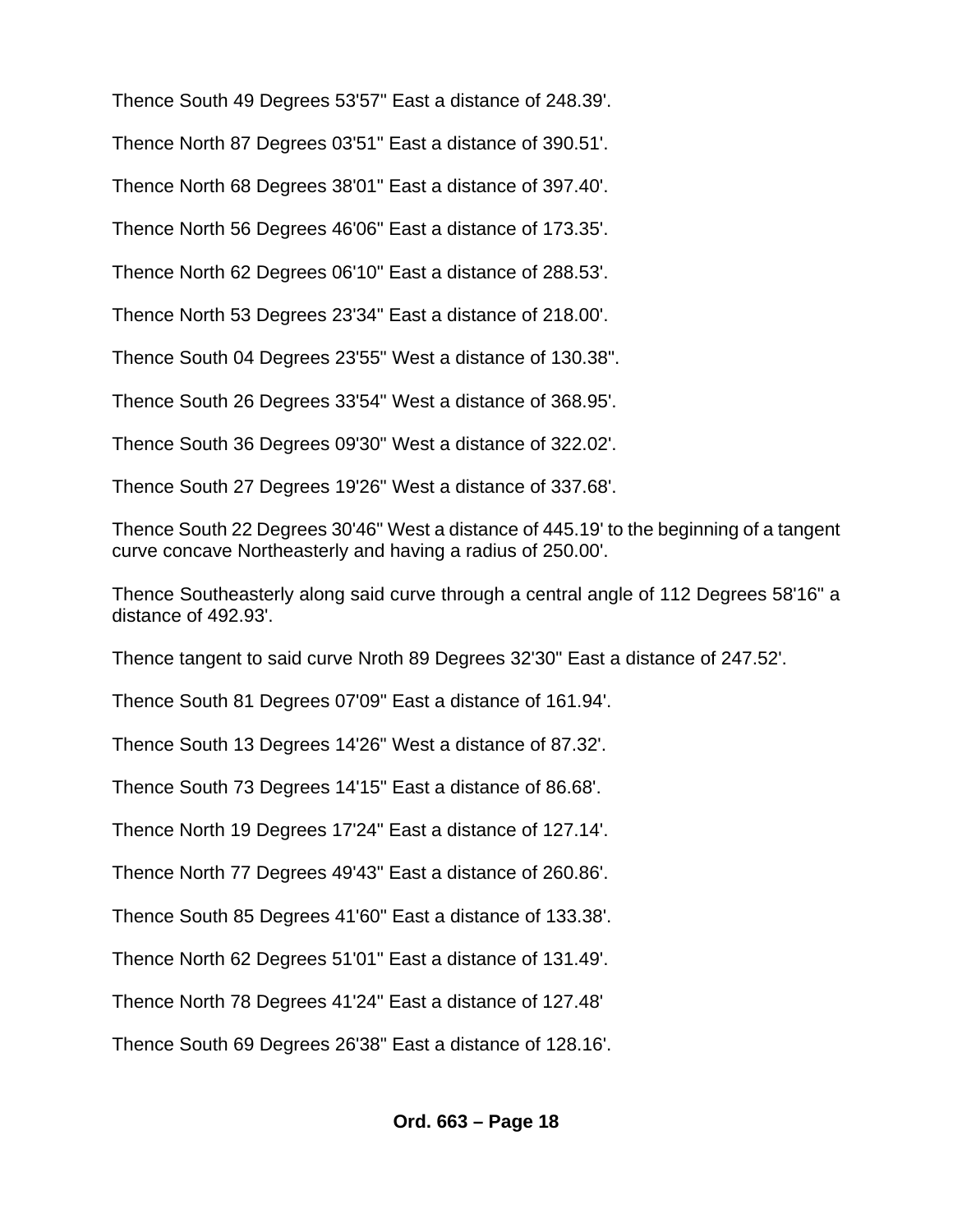Thence South 42 Degrees 46'03" East a distance of 544.89'. Thence North 25 Degrees 38'28" East a distance of 544.89'. Thence South 49 Degrees 53'57" East a distance of 248.39'. Thence South 17 Degrees 06'10" East a distance of 136.01'. Thence North 11 Degrees 04'13" East a distance of 234.36'. Thence South 86 Degrees 54'21" East a distance of 185.27'. Thence South 09 Degrees 51'57" East a distance of 116.73'. Thence North 46 Degrees 32'54" East a distance of 130.86'. Thence North 82 Degrees 114'05" East a distance of 111.02'. Thence South 71 Degrees 33'54" East a distance of 110.68'. Thence South 20 Degrees 11'39" East a distance of 92.70'. Thence South 00 Degrees 58'16" West a distance of 118.02'. Thence South 17 Degrees 44'41" West a distance of 131.24'. Thence North 71 Degrees 04'31" East a distance of 185.00'. Thence North 23 Degrees 11'55" East a distance of 190.39'. Thence South 75 Degrees 57'50" East a distance of 103.08'. Thence South 23 Degrees 57'45" East a distance of 147.73'. Thence South 33 Degrees 18'38" East a distance of 209.40'. Thence North 58 Degrees 14'26" East a distance of 123.49'. Thence South 72 Degrees 05'22" East a distance of 276.39'. Thence South 06 Degrees 52'54" West a distance of 292.10'. Thence South 22 Degrees 39'34" West a distance of 111.62'. Thence South 44 Degrees 20'02" West a distance of 121.63'.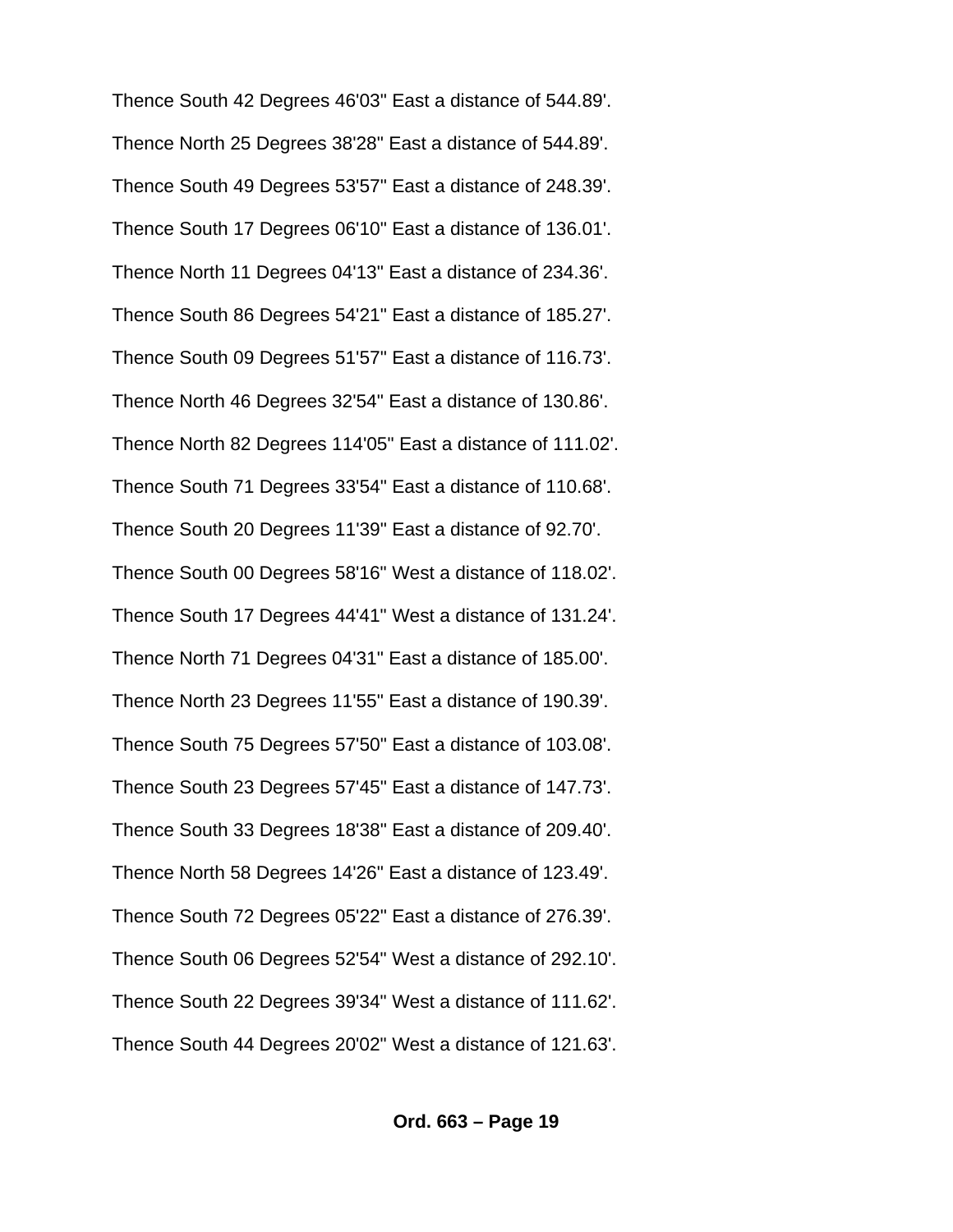Thence South 16 Degrees 14'20" East a distance of 107.28'.

Thence South 06 Degrees 28'59" West a distance of 132.85'.

Thence South 38 Degrees 13'13" West a distance of 101.83'.

Thence South 02 Degrees 07'16" East a distance of 270.19'.

Thence South 34 Degrees 31'41" West a distance of 303.45'.

Thence South 29 Degrees 21'28" West a distance of 91.79'.

Thence South 11 Degrees 33'36" East a distance of 224.56'.

Thence South 04 Degrees 05'08" West a distance of 140.36'.

Thence South 41 Degrees 11'09" West a distance of 106.30'.

Thence South 11 Degrees 46'06" West a distance of 122.58'.

Thence South 23 Degrees 11'55" West a distance of 114.24'.

Thence South 53 Degrees 07'48" West a distance of 125.00'.

Thence South 38 Degrees 59'28" West a distance of 96.30' to the beginning of a tangent curve concave Northwesterly and having a radius of 325.00'.

Thence Westerly along said curve through a central angle of 56 Degrees 17'56" a distance of 319.35'.

Thence tangent to said curve North 84 Degrees 42'36" West a distance of 97.26'.

Thence South 78 Degrees 53'13" West a distance of 130.45' to the beginning of a tangent curve concave Southeasterly and having a radius of 75.00'.

Thence Southerly along said curve through a central angle of 128 Degrees 19'41" a distance of 167.98'.

Thence tangent to said curve South 49 Degrees 26'28" East a distance of 137.31'.

Thence South 86 Degrees 33'09" East a distance of 83.15'.

Thence South 31 Degrees 13'35" West a distance of 187.11'.

Thence North 82 Degrees 14'05" East a distance of 111.02'.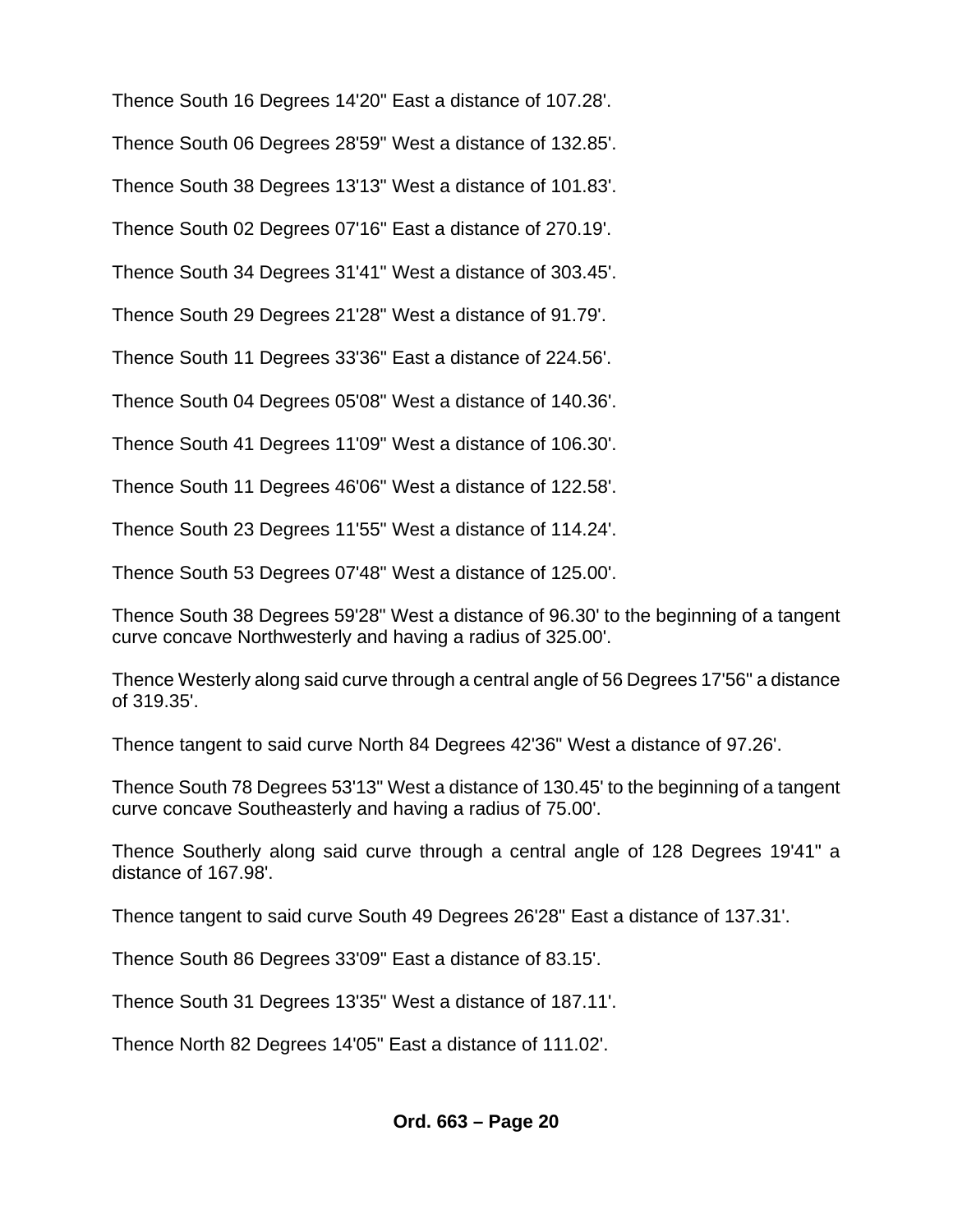Thence South 36 Degrees 42'10" West a distance of 205.80'.

Thence South 78 Degrees 115'57" West a distance of 255.34 to the beginning of a tangent curve concave Easterly and having a distance of 30.00'.

Thence Southerly along said curve through a central angle of 142 Degrees 41'04" a distance of 74.71'.

Thence tangent to said curve South 64 Degrees 25'07" East a distance of 223.80'.

Thence South 59 Degrees 02'10" East a distancee of 145.77'.

Thence South 39 Degrees 02'08" East a distance of 238.17'.

Thence West a distance of 170.00'.

Thence South 25 Degrees 12'04" East a distance of 187.88'.

Thence South 36 Degrees 52'12" East a distance of 102.01' to the beginning of a tangent curve concave Westerly and having a radius of 95.00'.

Thence Southerly along said curve through a central angle of 91 Degrees 46'27" a distance of 152.17'.

Thence tangent to said curve South 54 Degrees 54'15" West a distance of 128.12'.

Thence South 68 Degrees 27'32" West a distance of 204.27'.

Thence South 41 Degrees 11'09" West a distance of 106.30'.

Thence South 81 Degrees 01'39" West a distance of 96.28'.

Thence South 03 Degrees 00'46" East a distance of 95.13'.

Thence South 39 Degrees 59'13" West a distance of 202.30'.

Thence South 07 Degrees 07'30" East a distance of 241.87'.

Thence South 55 Degrees 29'29" West a distance of 291.25'.

Thence South 77 Degrees 04'26" West a distance of 120.28' to the beginning of a tangent curve concave Southeasterly and having a radius of 300.00'.

Thence Westerly along said curve through a central angle of 65 Degrees 24'53" a distance of 342.51'.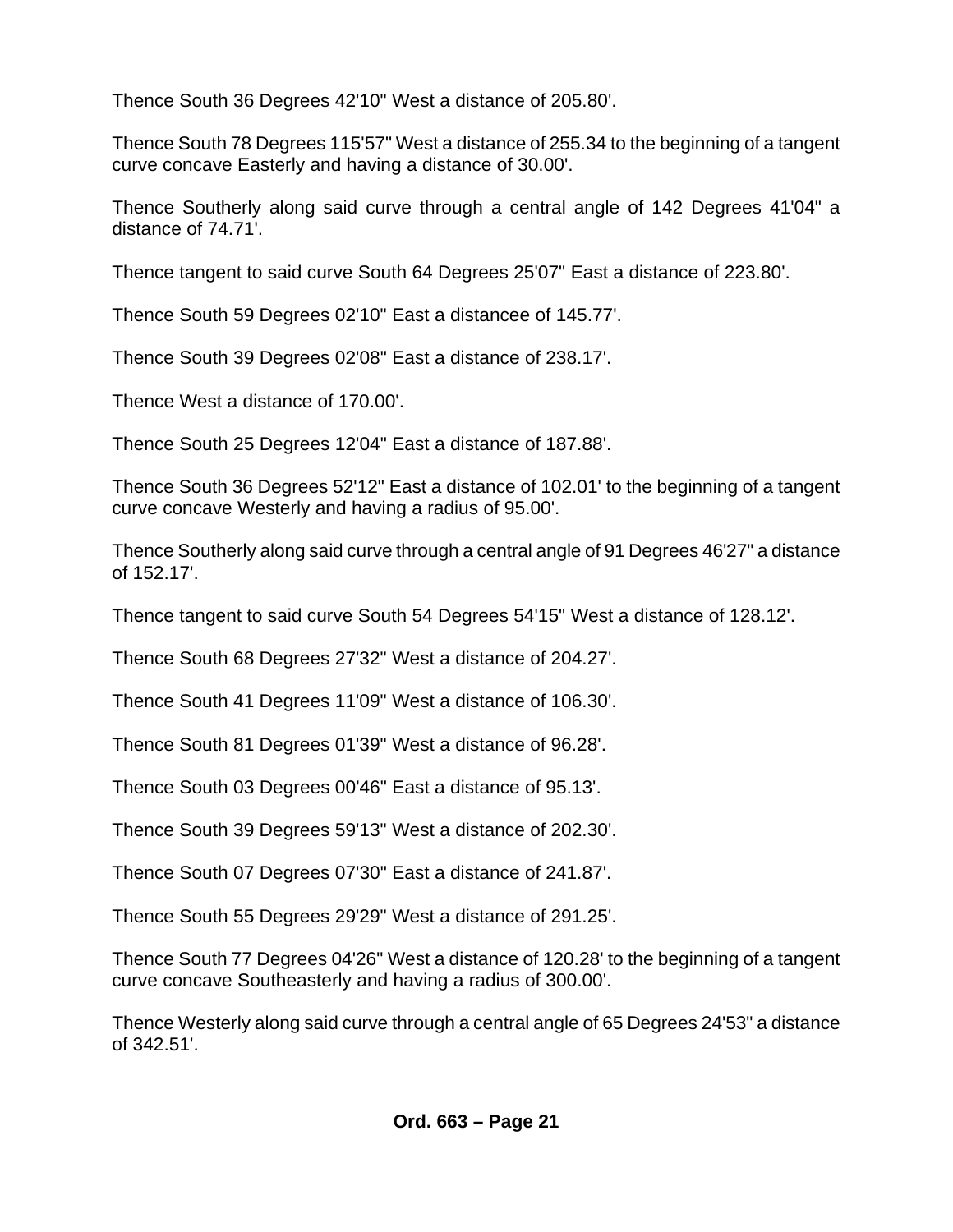Thence North 65 Degrees 00'00" East a distance of 125.00'. Thence North 55 Degrees 00'29" East a distance of 122.07'. Thence North 72 Degrees 53'50" East a distance of 204.02'. Thence North 81 Degrees 42'51" East a distance of 416.35'. Thence East a distance of 50.00'. Thence North 19 Degrees 39'14" West a distance of 193.26'. Thence North 39 Degrees 48'20" East a distance of 101.53'. Thence North 17 Degrees 39'00" East 115.43'. Thence North 32 Degrees 32'30" East 124.56'. Thence North 47 Degrees 24'48" East a distance of 184.72'. Thence South 04 Degrees 21'25" West a distance of 105.30'. Thence South 30 Degrees 52'00" East a distance of 101.36'. Thence South 47 Degrees 45'22" East a distance of 145.78'. Thence North 55 Degrees 26'15" East a distance of 109.29'. Thence South 89 Degrees 27'16" East a distance of 210.01'. Thence South 27 Degrees 12'58" East a distance of 393.57'. Thence South 33 Degrees 41'24" East a distance of 108.17'. Thence South 66 Degrees 48'05" East a distance of 114.24'. Thence South 27 Degrees 17'58" East a distance of 174.43'. Thence North 16 Degrees 41'57" East a distance of 104.40'. Thence North 74 Degrees 49'38" East a distance of 183.39'. Thence South 74 Degrees 11'51" East a distance of 110.16'. Thence North 10 Degrees 18'17" East a distance of 134.16'.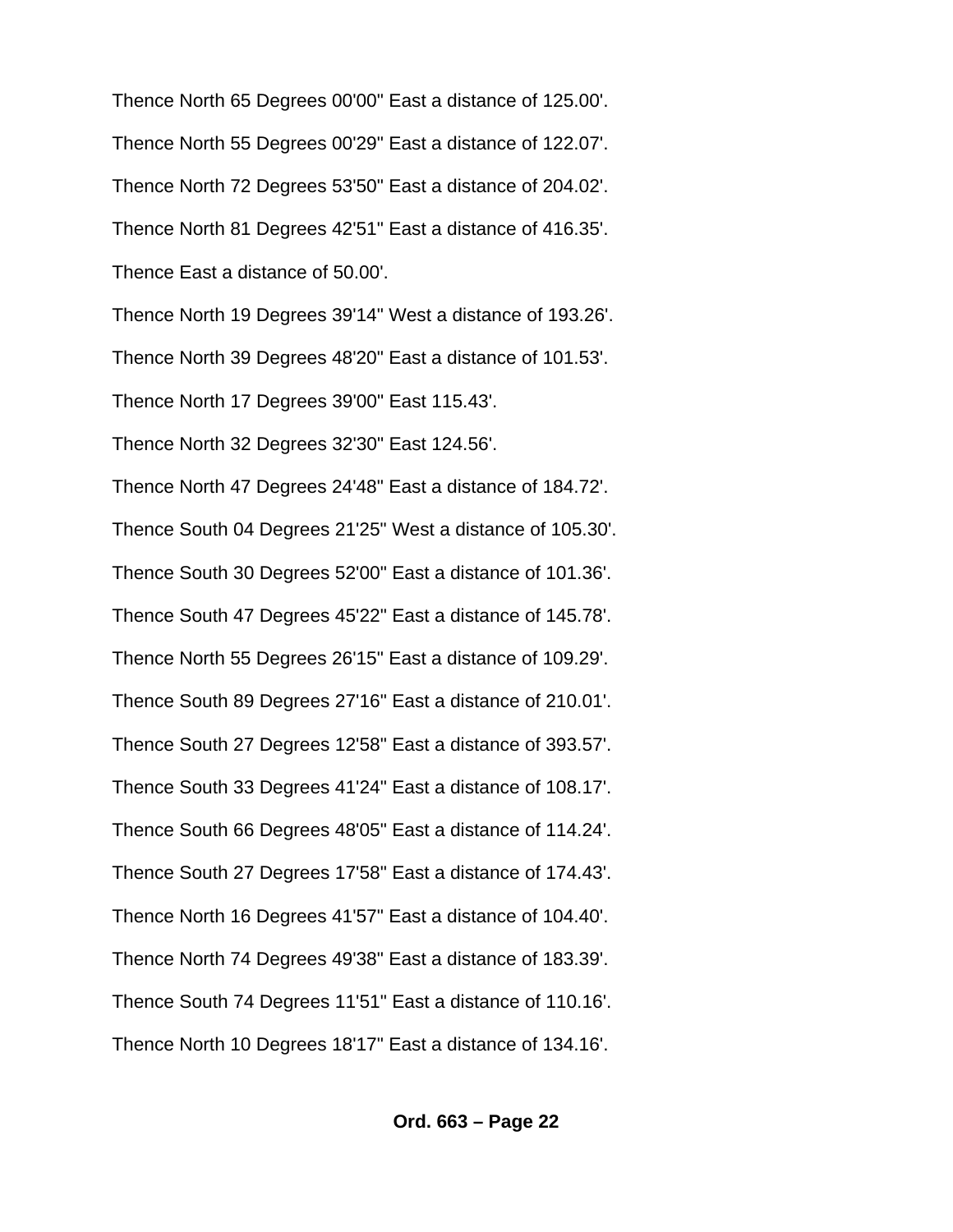Thence South 86 Degrees 11'09" West a distance of 120.27'.

Thence South 76 Degrees 33'05" West a distance of 94.59'.

Thence North 66 Degrees 22'14" West a distance of 174.64'.

Thence North 43 Degrees 34'04" West a distance of 113.17'.

Thence North 00 Degrees 46'27" West a distance of 148.01'.

Thence East a distance of 110.00'.

Thence North 73 Degrees 47'28" East a distance of 83.84' to the beginning of a tangent curve concave Northwesterly and having a radius of 180.00'.

Thence Easterly along said curve through a central angle of 55 Degrees 47'13" a distance of 175.26'.

Thence tangent to said curve North 18 Degrees 00'15" East 157.08'.

Thence East a distance of 130.00'.

Thence North 06 Degrees 37'57" West a distance of 173.16'.

Thence North 66 Degrees 25'31" West a distance of 120.02'.

Thence North 24 Degrees 05'15" West a distance of 93.11'.

Thence North 40 Degrees 47'41" East a distance of 96.43'. Thence North 01 Degrees 28'08" West a distance of 117.04'.

Thence North 75 Degrees 41'20" East a distance of 101.14'.

Thence North 34 Degrees 59'31" West a distance of 122.07'.

Thence South 87 Degrees 16'25" East a distance of 210.24'.

Thence North 15 Degrees 51'22" West a distance of 277.22'.

Thence North 15 Degrees 56'43" West a distance of 109.20'.

Thence North 19 Degrees 08'01" West a distance of 259.33'.

Thence South 87 Degrees 47'51" East a distance of 130.10'.

Thence South 68 Degrees 11'55" East a distance of 107.70'.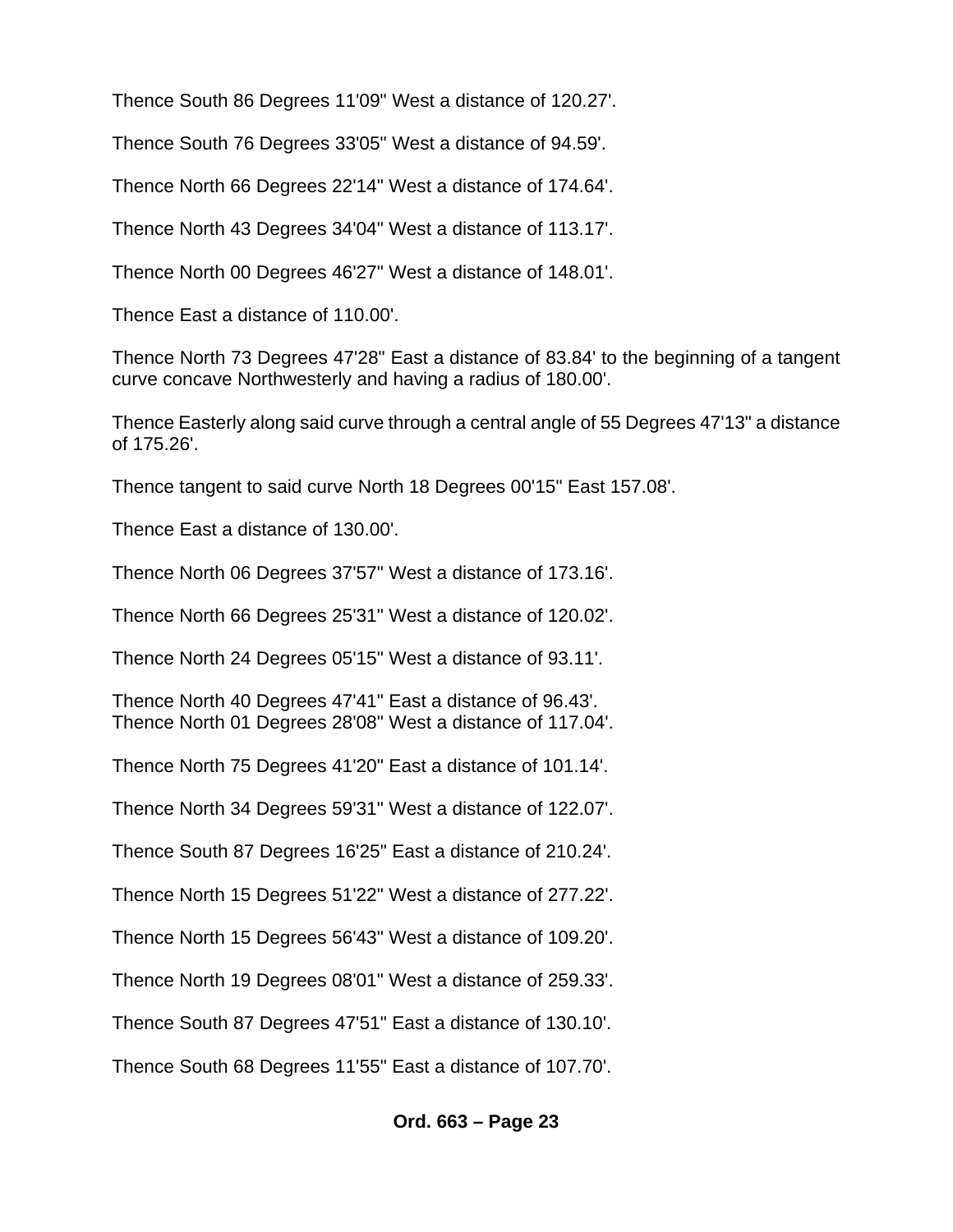Thence South 51 Degrees 20'25" East a distance of 192.09'. Thence North 13 Degrees 12'04" West a distance of 166.40'. Thence South 80 Degrees 45'52" East a distance of 124.62'. Thence North 33 Degrees 10'43" West a distance of 155.32'. Thence North 53 Degrees 15'09" East a distance of 93.60'. Thence North 85 Degrees 06'03" East a distance of 140.51'. Thence South 72 Degrees 53'50" East a distance of 136.02'. Thence North 76 Degrees 51'10" East a distance of 140.69'. Thence North 80 Degrees 52'11" West a distance of 113.44'. Thence North 52 Degrees 07'30" West a distance of 114.02'. Thence North 76 Degrees 45'34" West a distance of 174.64'. Thence South 86 Degrees 03'17" West a distance of 145.34'. Thence North 40 Degrees 54'52" East a distance of 99.25'. Thence North 50 Degrees 11'40" East a distance of 195.26'. Thence North 03 Degrees 10'47" East a distance of 90.14'. Thence North 48 Degrees 07'20" East a distance of 194.74'. Thence South 79 Degrees 02'45" East a distance of 157.88'. Thence North 14 Degrees 51'01" West a distance of 136.56'. Thence North 83 Degrees 22'45" East a distance of 112.75'. Thence North 25 Degrees 10'25" West a distance of 110.49'. Thence North 36 Degrees 28'09" West a distance of 143.00'. Thence North 57 Degrees 59'41" East a distance of 94.34'. Thence North 29 Degrees 03'17" East a distance of 102.96'.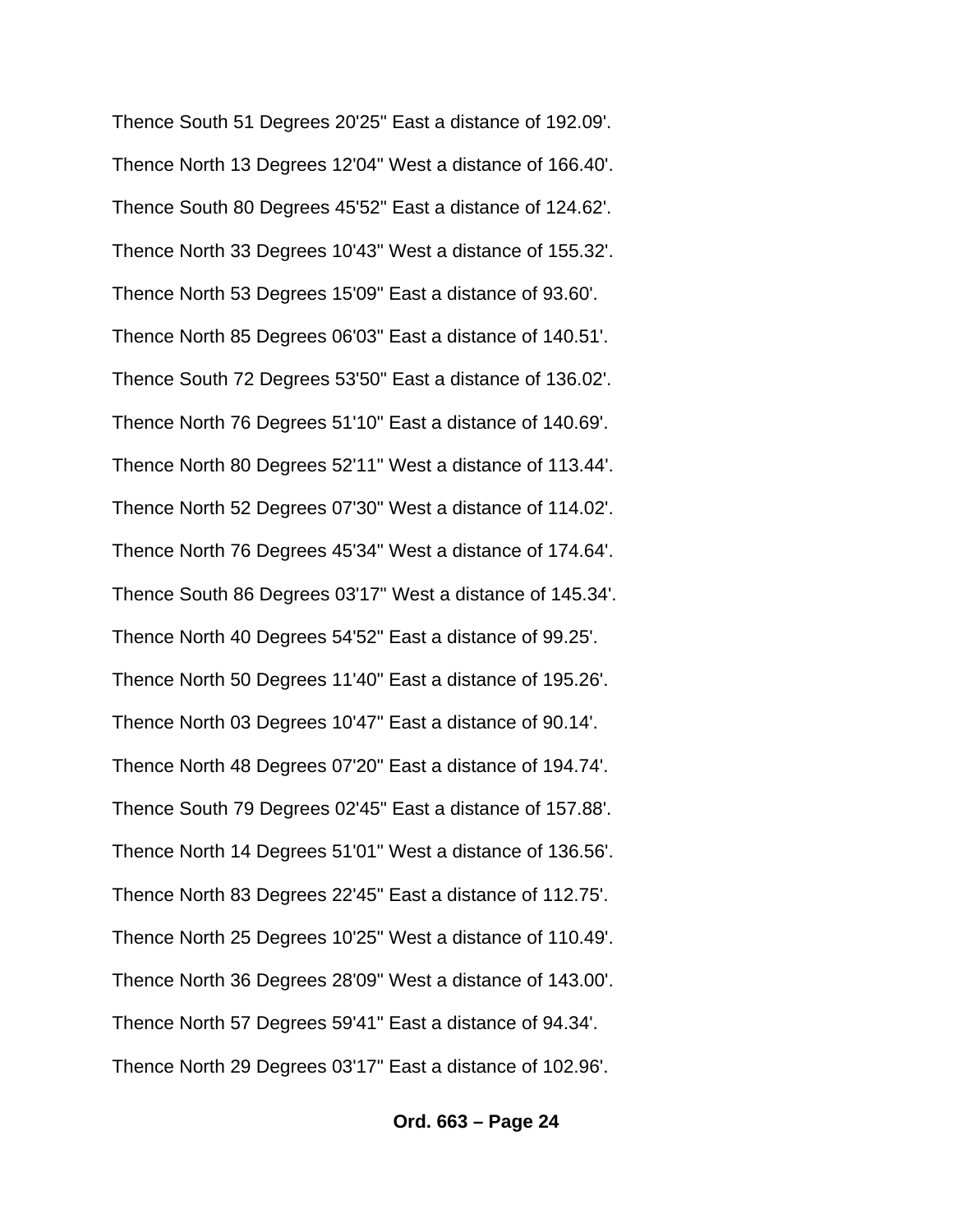Thence North 59 Degrees 02'10" West a distance of 87.46' Thence North 01 Degrees 47'24" East a distance of 160.08'. Thence North 14 Degrees 11'37" West a distance of 265.09'. Thence North 22 Degrees 55'56" West a distance of 141.16'. Thence North 03 Degrees 24'23" West a distance of 168.30'. Thence South 67 Degrees 54'46" East a distance of 372.32'. Thence South 80 Degrees 13'03" East a distance of 176.57'. Thence South 42 Degrees 17'14" East a distance of 283.87'. Thence South 41 Degrees 49'13" West a distance of 127.48'. Thence South 30 Degrees 22'45" West a distance of 168.08'. Thence South 65 Degrees 39'32" West a distance of 230.49'. Thence South 79 Degrees 27'58" East a distance of 246.15'. Thence South 20 Degrees 28'20" East a distance of 80.06' Thence South 27 Degrees 00'46" West a distance of 286.23'. Thence South 11 Degrees 53'19" West a distance of 194.16'. Thence South 03 Degrees 21'59" East a distance of 170.29'. Thence South 28 Degrees 26'34" East a distance of 272.95'. Thence South 05 Degrees 48'24" East a distance of 296.52'. Thence South 39 Degrees 28'21" East a distance of 110.11'. Thence South 71 Degrees 33'54" East a distance of 94.87'. Thence South 04 Degrees 23'55" East a distance of 130.38'. Thence South 21 Degrees 20'13" East a distance of 343.55'. Thence North 43 Degrees 31'52" East a distance of 137.93'.

#### **Ord. 663 – Page 25**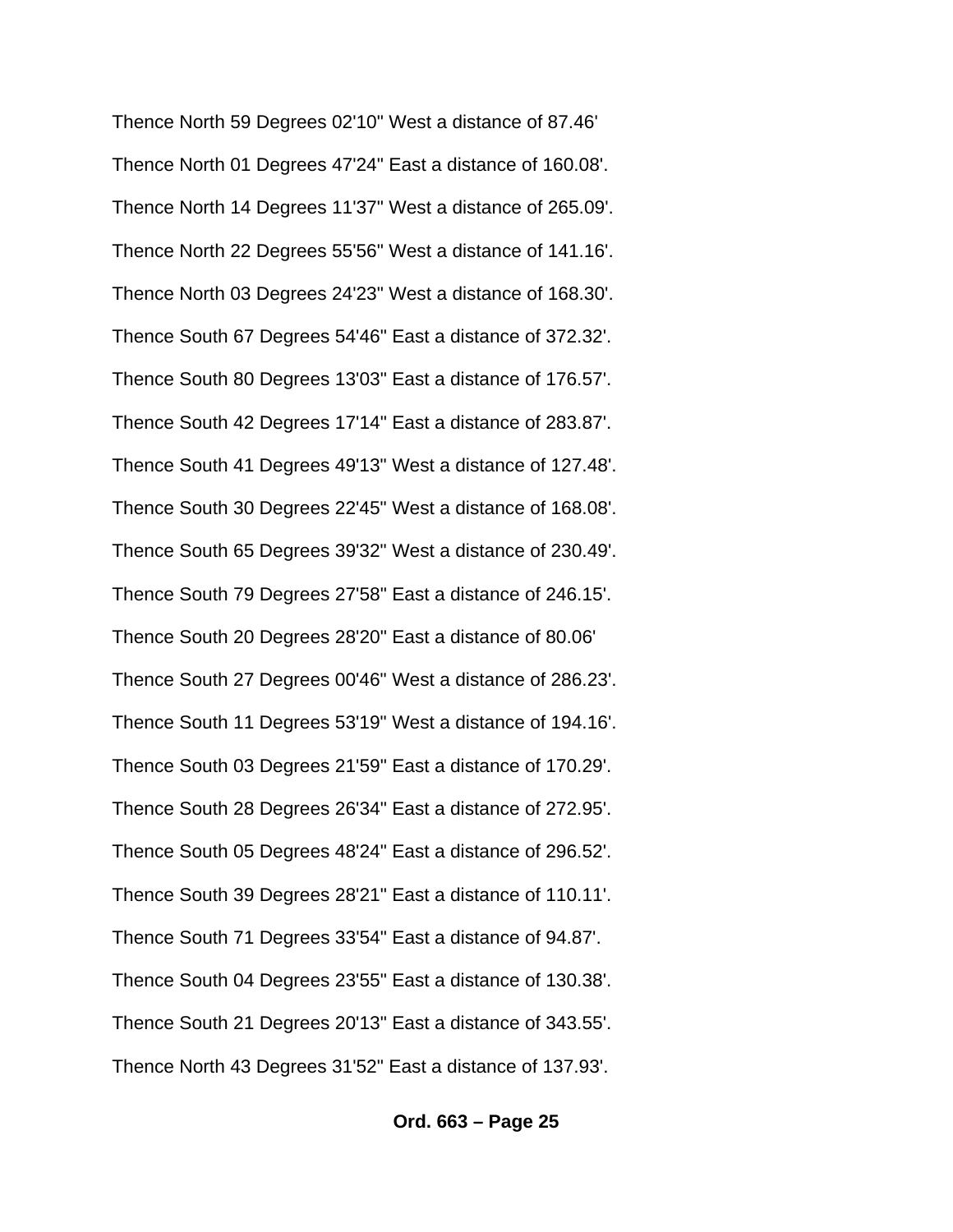Thence South 62 Degrees 14'29" East a distance of 107.35'. Thence South 14 Degrees 02'10" East a distance of 144.31'. Thence South 26 Degrees 33'54" East a distance of 122.98'. Thence North 19 Degrees 39'14" East a distance of 222.99'. Thence South 80 Degrees 32'16" East a distance of 91.24'. Thence South 23 Degrees 52'06" East a distance of 123.57'. Thence North 49 Degrees 23'55" East a distance of 92.20'. Thence South 85 Degrees 06'03" East a distance of 140.51'. Thence South 02 Degrees 43'35" West a distance of 105.12'. Thence North 59 Degrees 32'04" East a distance of 98.62'. Thence South 56 Degrees 18'36" East a distance of 90.14'. Thence North 87 Degrees 42'34" East a distance of 125.10'. Thence North 80 Degrees 04'26" East a distance of 203.04'. Thence North 74 Degrees 21'28" East a distance of 129.81'. Thence South 33 Degrees 16'30" East a distance of 191.38'. Thence South 31 Degrees 25'47" West a distance of 105.48'. Thence South 08 Degrees 52'51" West a distance of 129.55'. Thence North 73 Degrees 18'03" East a distance of 167.04'. Thence South 01 Degrees 35'28" East a distance of 180.07'. Thence South 17 Degrees 01'14" West a distance of 102.49'. Thence South 80 Degrees 44'39" East a distance of 136.78'. Thence South 19 Degrees 42'51" West a distance of 127.47'. Thence South 61 Degrees 36'25" West a distance of 252.36'.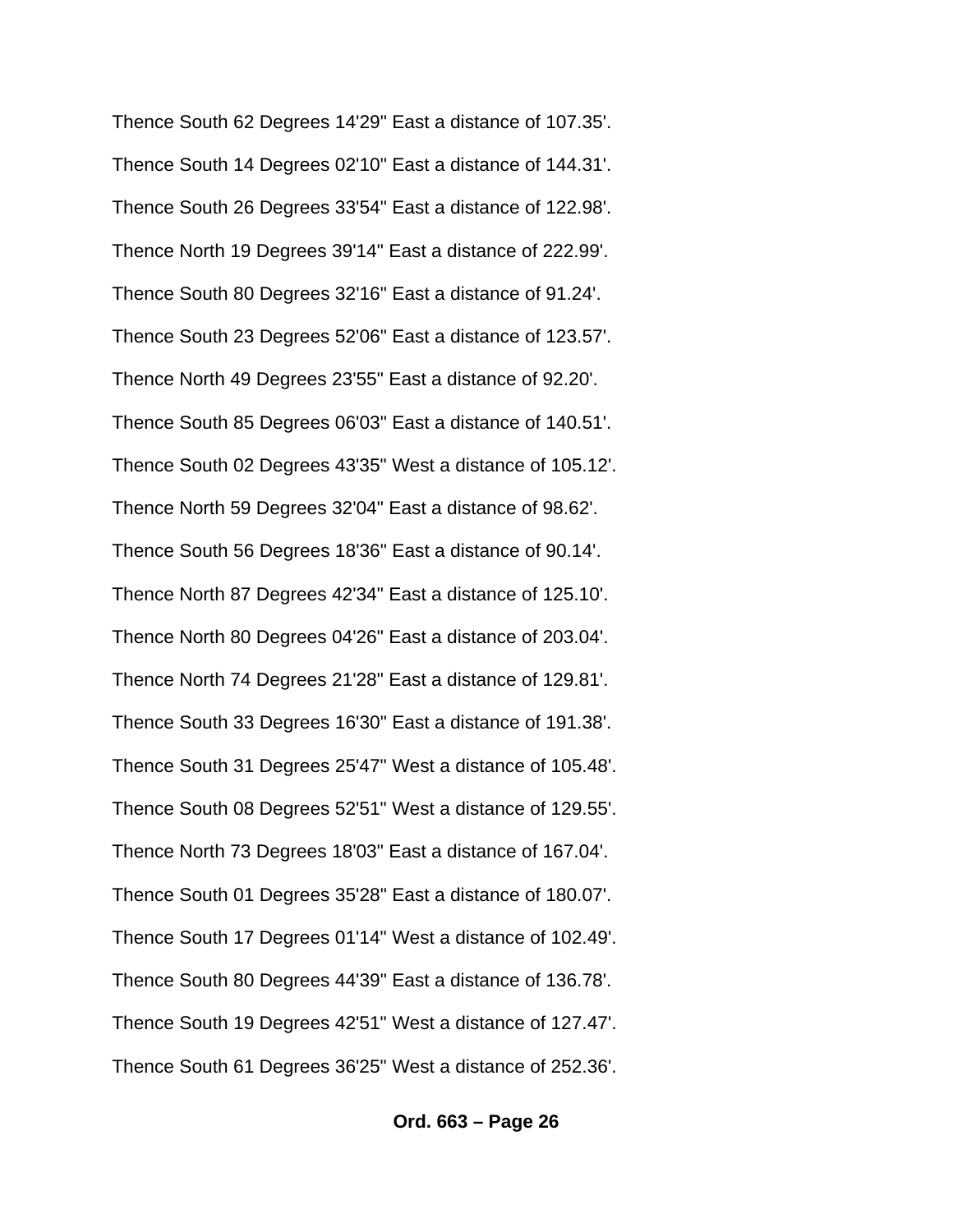Thence North 79 Degrees 37'27" East a distance of 228.72' to the beginning of a tangent curve concave Southwesterly and having a radius of 80.00'.

Thence Southerly along said curve through a central angle of 117 Degrees 37'57" a distance of 164.25'.

Thence tangent to said curve South 17 Degrees 15'24" West a distance of 113.90'.

Thence North 67 Degrees 02'10" East a distance of 128.16'.

Thence South 11 Degrees 46'06" West a distance of 122.58'.

Thence South 72 Degrees 38'46" West a distance of 167.63'.

Thence South 67 Degrees 53'26" East a distance of 172.70'.

Thence South 21 Degrees 02'15" East a distance of 139.28'.

Thence South 46 Degrees 50'51" West a distance of 109.66'.

Thence South 69 Degrees 08'44" East a distance of 112.36'.

Thence North 38 Degrees 17'25" East a distance of 242.07'.

Thence South 43 Degrees 52'36" East a distance of 180.35'.

Thence North 41 Degrees 59'14" East a distance of 134.54'.

Thence South 49 Degrees 14'11" East a distance of 191.44'.

Thence South 03 Degrees 41'29" West a distance of 155.32'.

Thence South 26 Degrees 33'54" West a distance of 111.80'.

Thence South 03 Degrees 34'35" East a distance of 160.31'.

Thence North 50 Degrees 37'51" East a distance of 252.24'.

Thence South 74 Degrees 03'17" East a distance of 109.20'.

Thence North 27 Degrees 33'10" East a distance of 103.77'.

Thence North 32 Degrees 44'07" West a distance of 199.72'.

Thence North 26 Degrees 33'54" East a distance of 100.62'.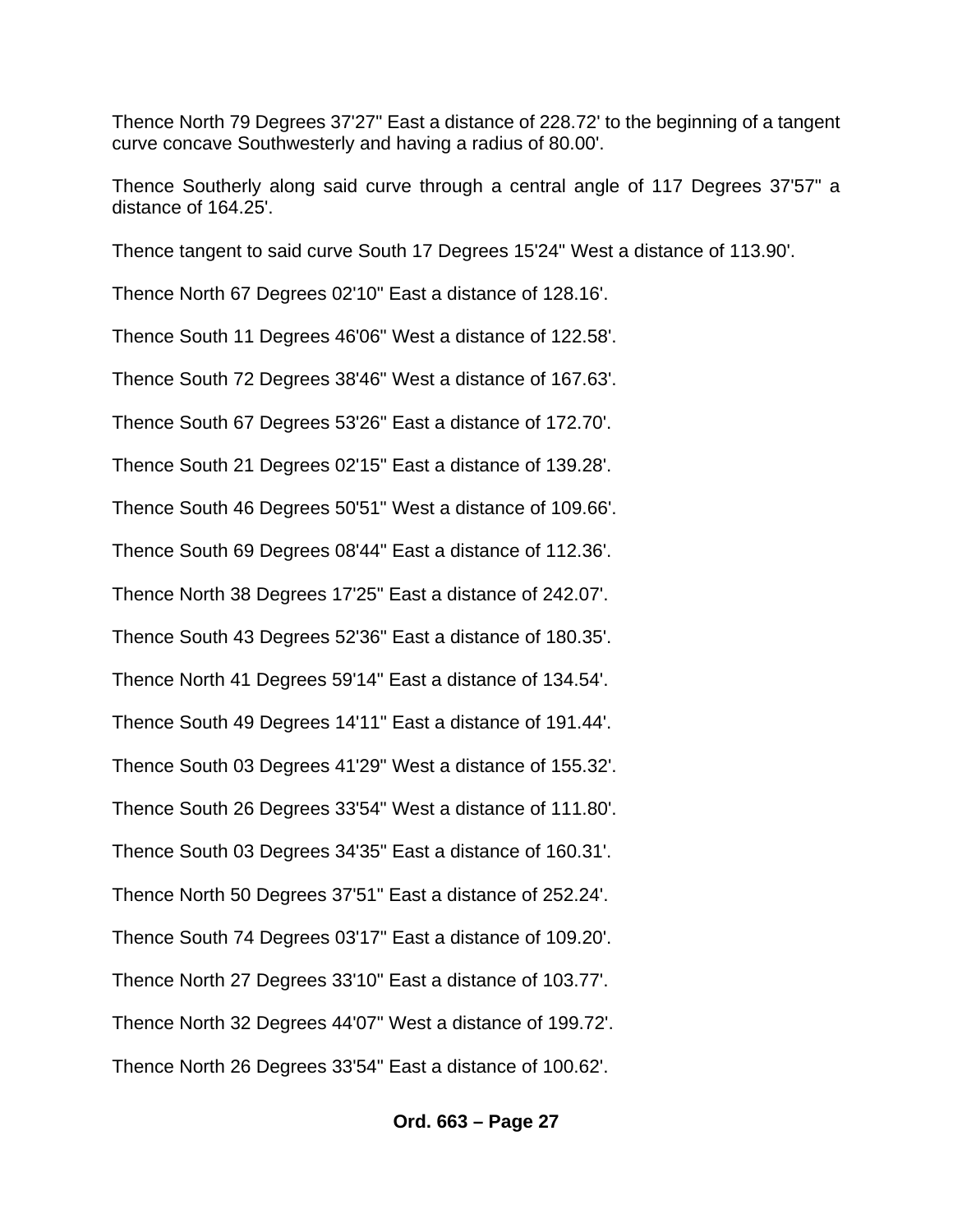Thence North 88 Degrees 21'48" East a distance of 105.04'. Thence North 72 Degrees 04'56" East a distance of 315.29'. Thence South 60 Degrees 15'18" East a distance of 161.25'. Thence East a distance of 72.00'.

Thence South 20 Degrees 15'57" East a distance of 138.58'. Thence South 33 Degrees 10'43" West a distance of 155.32'. Thence North 87 Degrees 36'51" East a distance of 120.10'. Thence South 05 Degrees 54'22" West a distance of 145.77'. Thence South 30 Degrees 15'23" West a distance of 138.92'. Thence South 04 Degrees 45'49" East a distance of 120.42'. Thence South 15 Degrees 25'20" West a distance of 150.42'. Thence South a distance of 235.00'.

Thence South 06 Degrees 34'55" East a distance of 130.86'. Thence South 08 Degrees 58'21" West a distance of 192.35'. Thence South 51 Degrees 48'33" East a distance of 95.43'. Thence South 28 Degrees 47'12" West a distance of 103.83'. Thence South 14 Degrees 02'10" East a distance of 103.08'. Thence South 05 Degrees 11'40" West a distance of 165.68'. Thence South 22 Degrees 50'01" East a distance of 103.08'. Thence South 61 Degrees 11'21" West a distance of 114.13'. Thence South 71 Degrees 33'54" East a distance of 126.49'. Thence South 05 Degrees 26'25" East a distance of 105.48'. Thence South 46 Degrees 32'54" East a distance of 130.86'.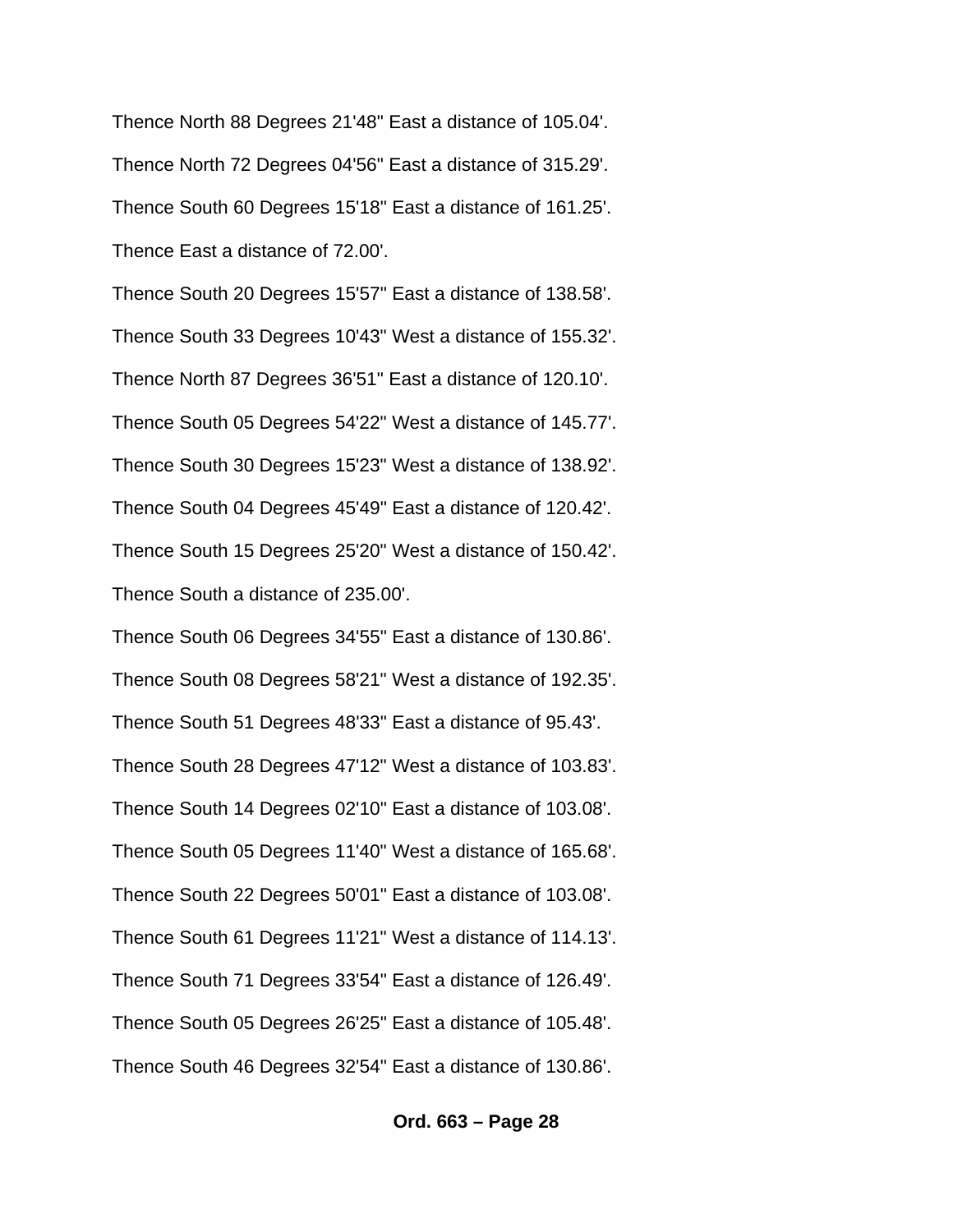Thence South 41 Degrees 20'52" East a distance of 133.21'. Thence South 50 Degrees 49'15" East a distance of 292.84'. Thence South 10 Degrees 00'29" East a distance of 86.31'. Thence South 45 Degrees 00'00" East a distance of 205.06'. Thence South a distance of 130.00'.

Thence North 86 Degrees 25'25" East a distance of 320.62'. Thence South 60 Degrees 01'06" East a distance of 150.08'. Thence South 24 Degrees 26'38" East a distance of 120.83'. Thence South 49 Degrees 41'09" East a distance of 216.39'. Thence North 55 Degrees 42'47" East a distance of 266.27'. Thence North 62 Degrees 02'56" East a distance of 277.35'. Thence North 72 Degrees 21'00" East a distance of 230.87'. Thence North 59 Degrees 02'10" East a distance of 204.08'. Thence North 77 Degrees 00'19" East a distance of 133.42'. Thence North 47 Degrees 07'16" East a distance of 95.52'. Thence North 24 Degrees 13'40" East a distance of 109.66'. Thence North 43 Degrees 09'09" East a distance of 219.32'. Thence North 55 Degrees 00'29" East a distance of 122.07'. Thence North 49 Degrees 11'06" West a distance of 145.34'. Thence North 68 Degrees 37'46" East a distance of 123.49'. Thence North 82 Degrees 41'39" East a distance of 196.60'. Thence South 63 Degrees 26'06" East a distance of 212.43'. Thence South 49 Degrees 23'55" East a distance of 92.20'.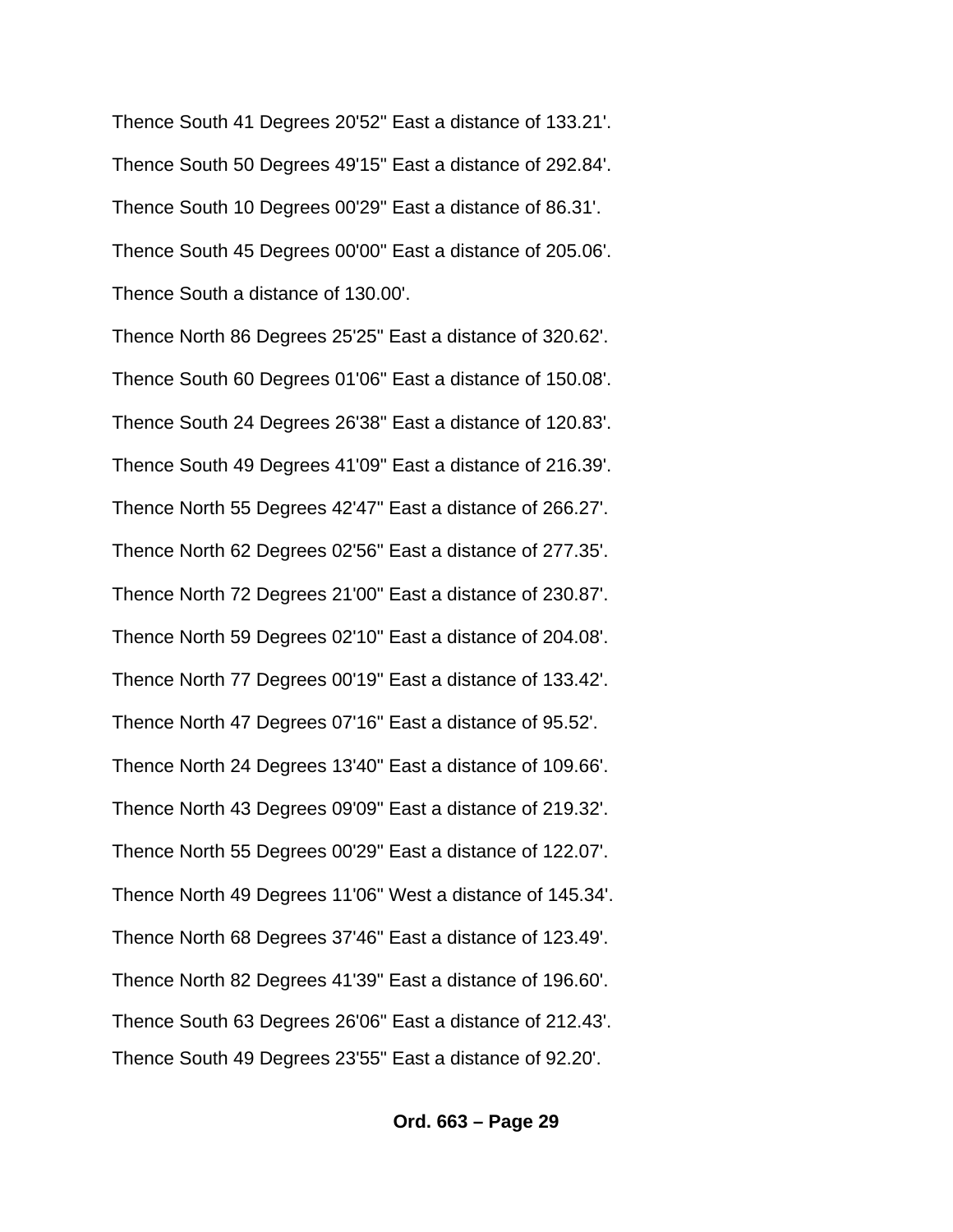Thence South 71 Degrees 50'02" East a distance of 336.79'.

Thence South 43 Degrees 15'51" East a distance of 233.45'.

Thence South 47 Degrees 01'17" East a distance of 300.71'.

Thence South 42 Degrees 11'04" East a distance of 215.93'.

Thence South 48 Degrees 53'16" East a distance of 365.00'.

Thence South 47 Degrees 47'51" East a distance of 280.00'.

Thence South 71 Degrees 42'59" East a distance of 500.00' to the beginning of a tangent curve concave Southwesterly and having a radius of 2500.00'.

Thence Easterly along said curve through a central angle of 17 Degrees 31'51" to a point on the East boundary line of The Pauba Rancho.

Thence Southwesterly along said rancho boundary line to the most Southeasterly corner thereof.

Thence Westerly along said rancho boundary line to the Northwest corner of Section 24, Township 8 South, Range 1 West.

Thence Southerly along the West line of said Section 24 to the Southwest corner thereof.

Thence Easterly along the South line of said Section 24 to the Southeast corner thereof.

Thence Southerly along the West line of Section 30, Township 8 South, Range 1 East to the Southwest corner thereof.

Thence Easterly along the South line of said Section 30 and the South line of Section 29, Township 8 South, Range 1 East to the Southeast corner thereof.

Thence Southerly along the West line of Section 33, Township 8 South, Range 1 East to the Southwest corner thereof. Said corner also being a point in the Southerly boundary line of the County of Riverside, California.

Thence Easterly along said Southerly boundary line to its intersection with the East line of Section 35, Township 8 South, Range 1 East.

Thence Northerly along the East line of said Section 35 to the Northeast corner thereof.

Thence Westerly along the North line of said Section 35 to the Northwest corner thereof.

Thence Northerly along the East line of Sections 27 and 22, Township 8 South, Range 1 East to the Northeast corner thereof.

Thence Easterly along the South line of the West 1/2 and the West 1/2 of the East 1/2 of Section 14, Township 8 South, Range 1 East to the Southeast corner thereof.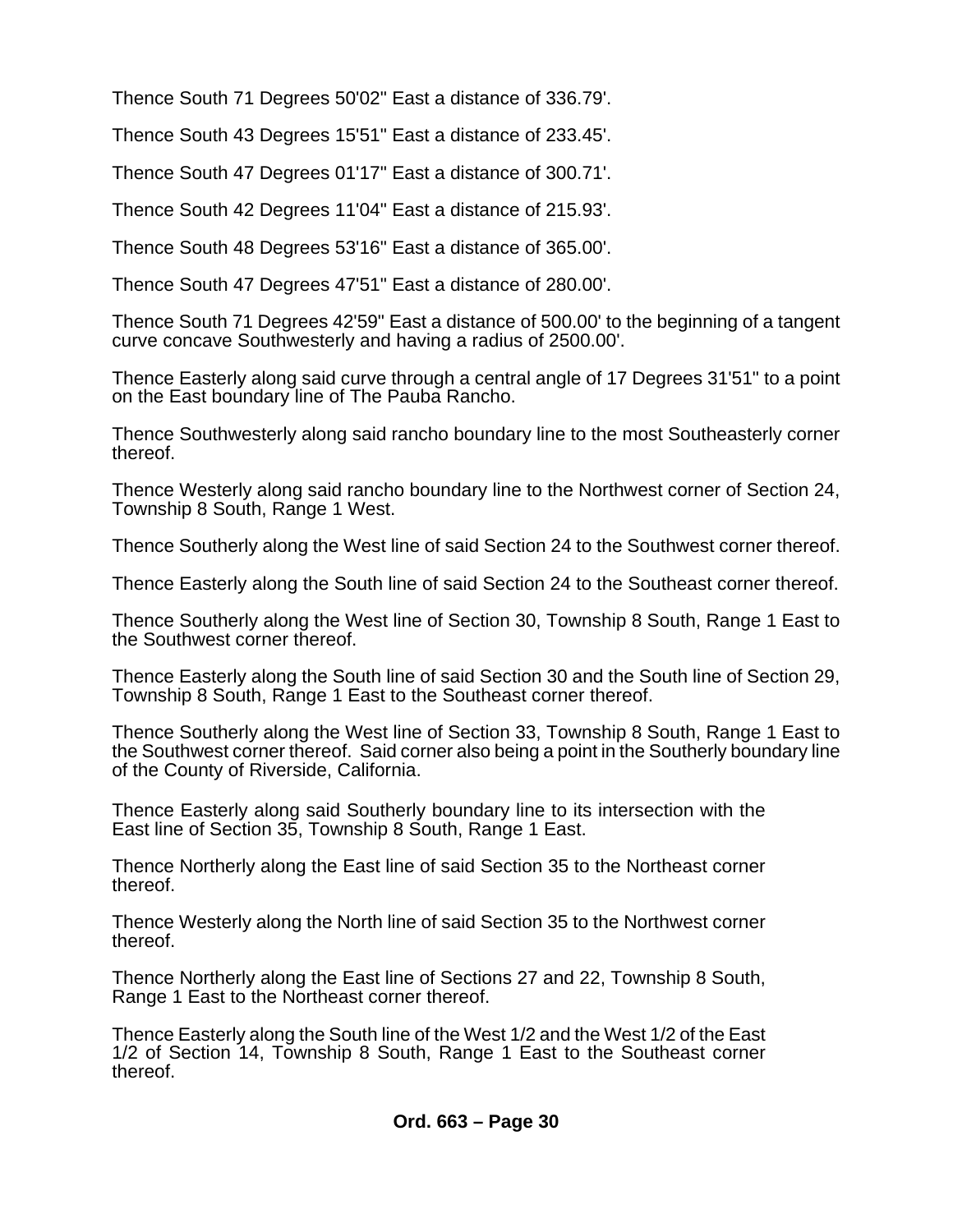Thence Northerly along the East line of the West 1/2 of the East 1/2 of said Section 14 to the Northeast corner thereof.

Thence Westerly along the North line of said Section 14 and the North line of Section 15, Township 8 South, Range 1 East to the Northwest corner thereof.

Thence Southerly along the West line of said Section 15 and the West line of Section 22, Township 8 South, Range 1 East to the Southwest corner thereof.

Thence Westerly along the North line of Sections 28 and 29, Township 8 South, Range 1 East to the Northwest corner thereof.

Thence Northerly along the East line of Section 19, Township 8 South, Range 1 East to the Northeast corner thereof.

Thence Westerly along the North line of said Section 19 to the Northwest corner thereof.

Thence Northerly alogn the East line of Section 13, Township 8 South, Range 1 West to the Northeast corner thereof.

Thence Westerly along the North line of said Section 13 to its intersection with the Easterly boundary line of the Pauba Rancho.

Thence Southwesterly along said rancho boundary line a distance of 3800.00'.

Thence leaving said rancho boundary line South 77 Degrees 12'23" West a distance of 1542.24' to the beginning of a non-tangent curve concave Northeasterly and having a radius of 600.00'. A radial line bears North 03 Degrees 16'45" East.

Thence Westerly along said curve through a central angle of 35 Degrees 39'40" a distance of 373.44'.

Thence leaving said curve North 33 Degrees 45'20" East a distance of 484.24'.

Thence North 47 Degrees 46'03" East a distance of 700.84'.

Thence North 54 Degrees 32'56" East a distance of 152.89'.

Thence North 82 Degrees 13'56" East a distance of 187.36'.

Thence North 87 Degrees 54'05" East a distance of 390.53'.

Thence North 78 Degrees 01'53" East a distance of 201.31'.

Thence South 80 Degrees 36'13" East a distance of 353.91' to a point on the Easterly boundary line of The Pauba Rancho.

Thence along said rancho boundary line North 13 Degrees 35'32" East a distance of 224.85'.

Thence North 80 Degrees 21'04" West a distance of 630.44'.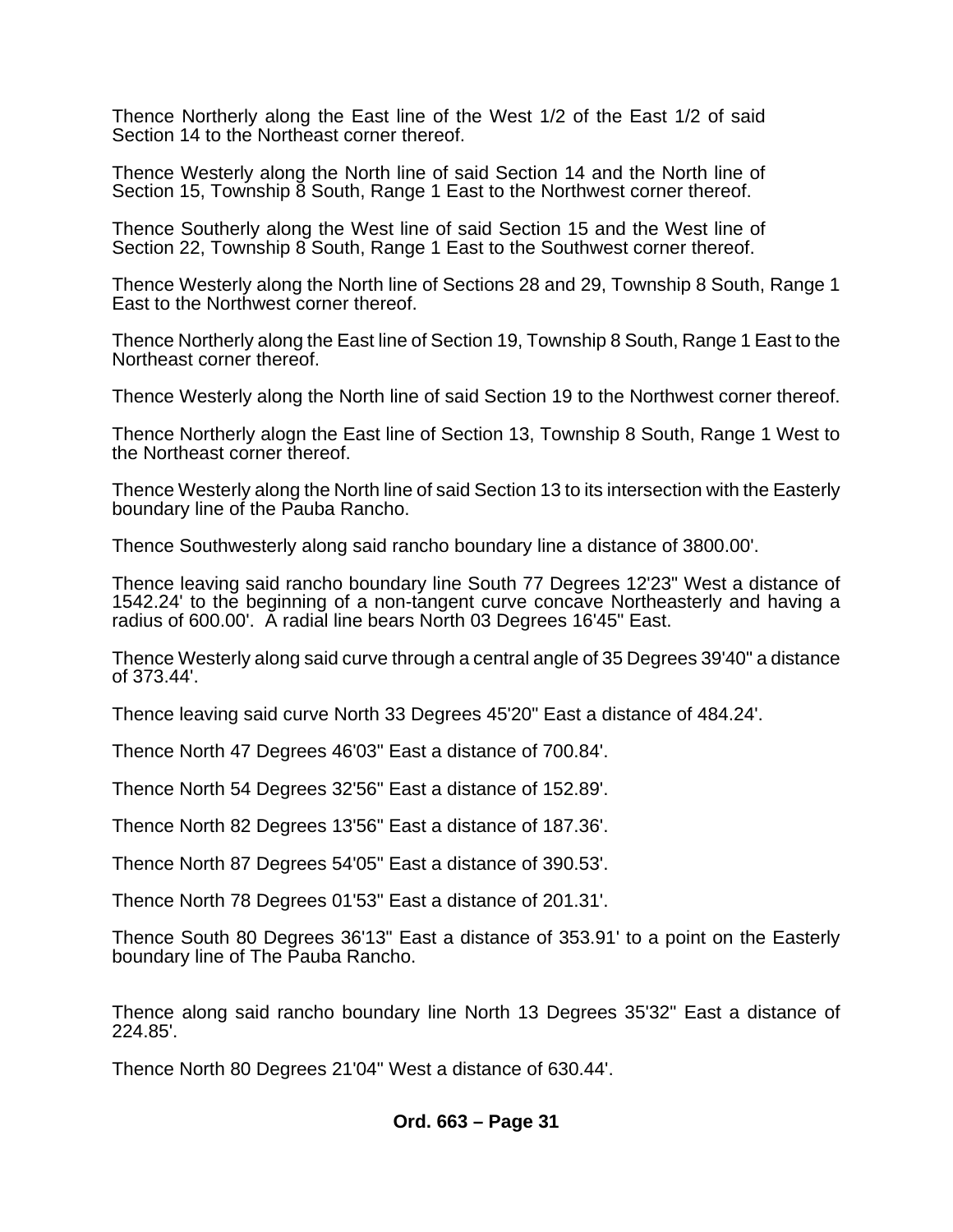Thence South 87 Degrees 33'13" West a distance of 511.46'. Thence South 72 Degrees 43'11" West a distance of 184.78'. Thence South 59 Degrees 31'31" West a distance of 429.17'. Thence South 67 Degrees 09'37" West a distance of 577.07'. Thence South 29 Degrees 09'59" West a distance of 480.00'. Thence South 46 Degrees 38'12" West a distance of 123.79'. Thence North 85 Degrees 01'49" West a distance of 230.87'. Thence North 55 Degrees 48'50" West a distance of 120.00'. Thence North 19 Degrees 42'53" East a distance of 191.37'. Thence North 39 Degrees 18'41" East a distance of 406.86'. Thence North 41 Degrees 53'28" East a distance of 609.71'. Thence North 37 Degrees 14'26" East a distance of 60.83'. Thence North 52 Degrees 27'24" West a distance of 80.09'. Thence South 60 Degrees 33'10" West a distance of 553.62'. Thence South 37 Degrees 53'43" West a distance of 800.00'. Thence South 54 Degrees 41'20" West a distance of 147.05'. Thence West a distance of 160.00'.

Thence South 78 Degrees 31'05" West a distance of 326.53'. Thence South 72 Degrees 33'10" West a distance of 183.44'. Thence North 59 Degrees 32'04" West a distance of 98.62'. Thence South 80 Degrees 32'16" West a distance of 121.66'. Thence North 78 Degrees 13'54" West a distance of 122.58'. Thence North 60 Degrees 15'18" West a distance of 161.25'. Thence North 34 Degrees 17'13" West a distance of 133.14'. Thence North 12 Degrees 05'41" East a distance of 143.18'. Thence North 79 Degrees 00'41" West a distance of 104.92'.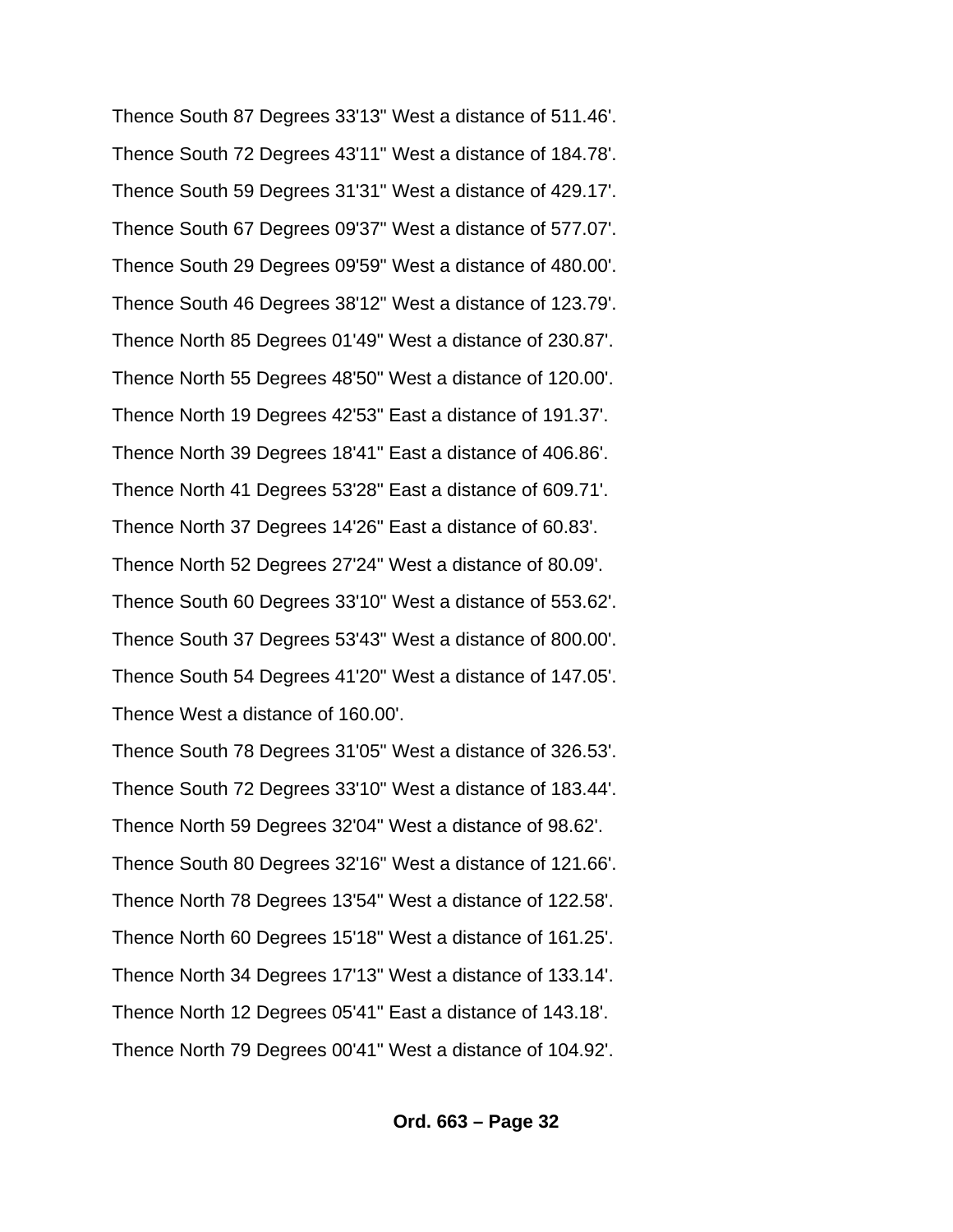Thence North 11 Degrees 18'36" West a distance of 112.18'. Thence North 21 Degrees 48'05" West a distance of 107.70'. Thence North 08 Degrees 07'48" West a distance of 282.84'. Thence North 70 Degrees 33'36" East a distance of 90.14'. Thence North 49 Degrees 45'49" West a distance of 170.29'. Thence North 15 Degrees 22'35" West a distance of 207.42'. Thence North 51 Degrees 50'34" East a distance of 178.04'. Thence South 58 Degrees 23'13" East a distance of 152.64'. Thence South 85 Degrees 36'05" East a distance of 130.38'. Thence North 45 Degrees 00'00" West a distance of 169.71'. Thence North 40 Degrees 36'05" East a distance of 92.20'. Thence North 59 Degrees 20'57" West a distance of 156.92'. Thence South 83 Degrees 39'35" East a distance of 90.55'. Thence North 70 Degrees 20'46" West a distance of 148.66'. Thence South 34 Degrees 22'49" West a distance of 115.11'. Thence South 54 Degrees 09'44" West a distance of 111.02'. Thence North 69 Degrees 08'44" West a distance of 112.36'. Thence North 39 Degrees 24'03" East a distance of 362.35'. Thence South 70 Degrees 01'01" West a distance of 117.05'. Thence South 54 Degrees 14'46" West a distance of 154.03'. Thence North 34 Degrees 59'31" West a distance of 122.07'. Thence North 09 Degrees 39'36" East a distance of 238.38'. Thence North 77 Degrees 35'33" East a distance of 255.98'. Thence North 35 Degrees 32'16" West a distance of 86.02'. Thence North 55 Degrees 42'47" East a distance of 266.27'. Thence North 87 Degrees 08'15" East a distance of 200.25'. Thence North 63 Degrees 26'06" East a distance of 223.61'.

#### **Ord. 663 – Page 33**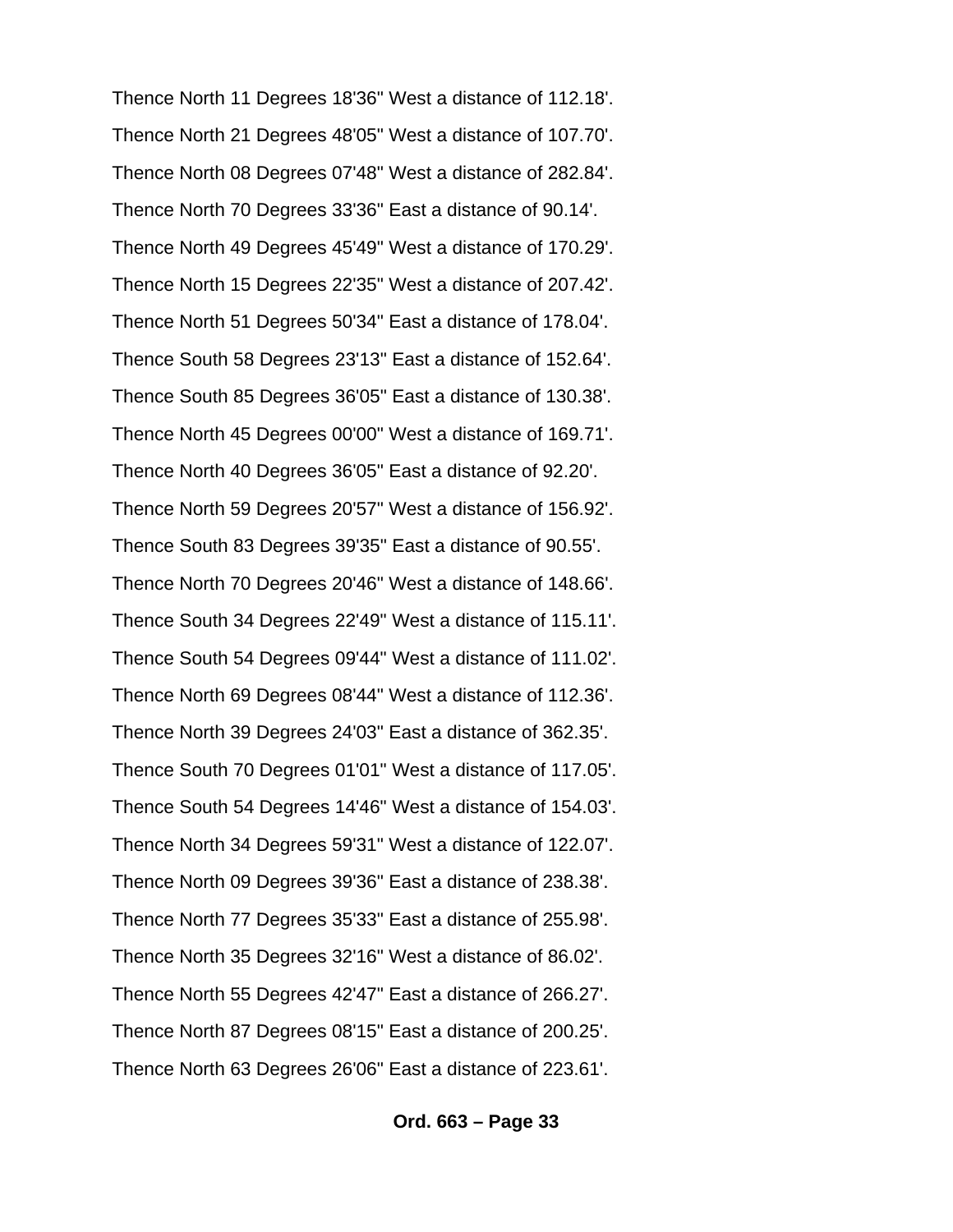Thence South 86 Degrees 59'14" West a distance of 190.26'. Thence North 74 Degrees 28'33" West a distance of 280.22'. Thence North 11 Degrees 53'19" West a distance of 97.08'. Thence South 15 Degrees 49'09" West a distance of 187.09'. Thence South 67 Degrees 22'48" West 130.00'. Thence South 61 Degrees 23'22" West a distance of 125.30'. Thence North 06 Degrees 06'56" East a distance of 140.80'. Thence North 07 Degrees 07'30" West a distance of 120.93'. Thence South 29 Degrees 03'17" West a distance of 102.96'. Thence South 68 Degrees 11'55" West a distance of 107.70'. Thence North 20 Degrees 00'15" East a distance of 149.03'. Thence North 13 Degrees 11'26" East a distance of 328.67'. Thence North 00 Degrees 40'56" West a distance of 420.00'. Thence North 50 Degrees 42'38" West a distance of 142.13'. Thence North 22 Degrees 50'01" West a distance of 103.08'. Thence North 43 Degrees 01'30" West a distance of 102.59'. Thence North 21 Degrees 48'05" West a distance of 107.70'. Thence North 47 Degrees 36'09" West a distance of 155.72'. Thence North 77 Degrees 28'16" West a distance of 58.37' to the beginning of a tangent curve concave Northeasterly and having a radius of 125.00'.

Thence Northerly along said curve through a central angle of 90 Degrees 27'57" a distance of 197.37'.

Thence tangent to said curve North 12 Degrees 59'41" East a distance of 74.10'.

Thence North 85 Degrees 14'10" East a distance of 120.42'.

Thence South 79 Degrees 06'52" East a distance of 132.38'.

Thence East a distance of 120.00'.

Thence North 77 Degrees 28'16" East a distance of 507.70'.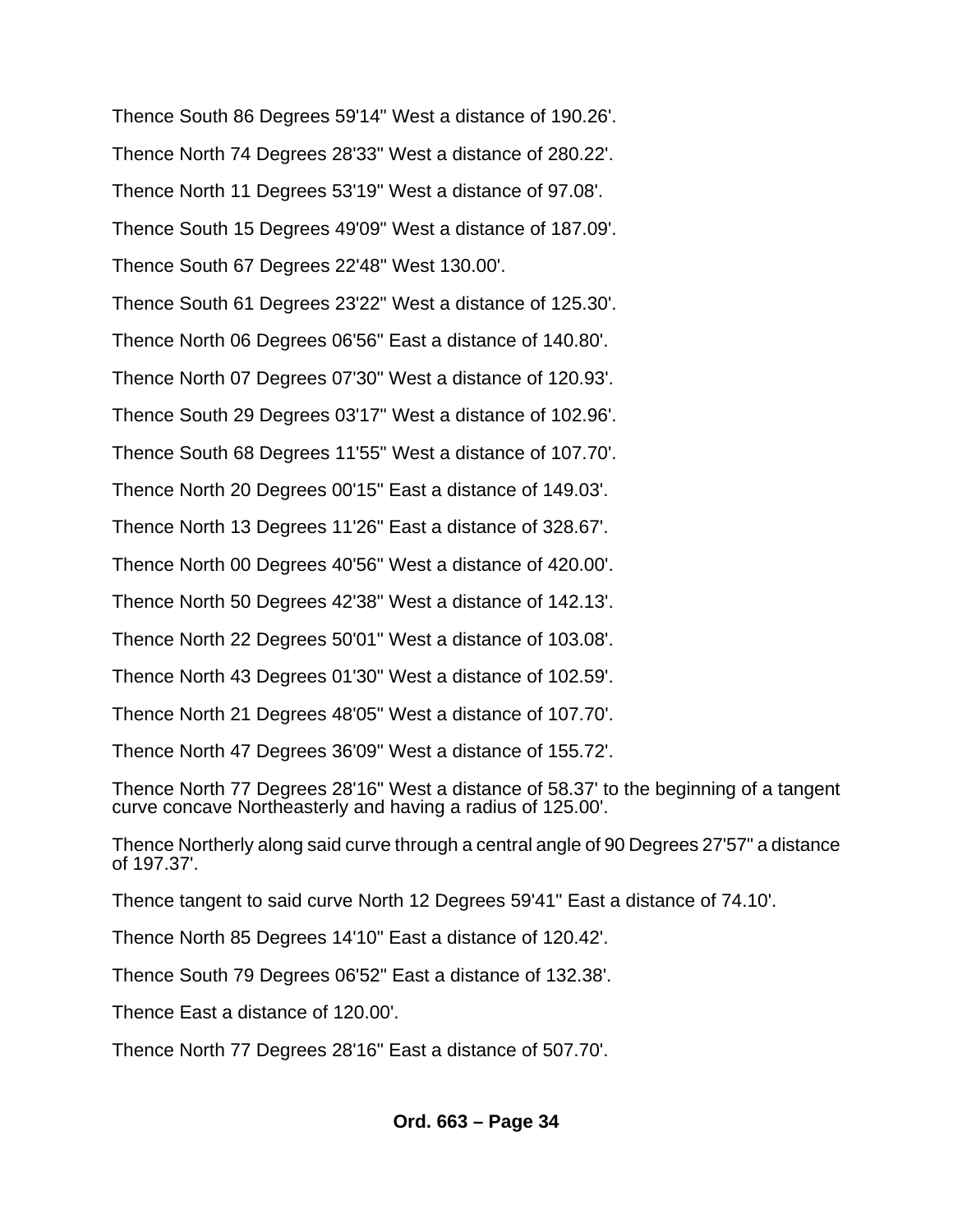Thence South 88 Degrees 05'27" East a distance of 300.17'. Thence South 51 Degrees 20'25" East a distance of 96.05'. Thence North 81 Degrees 24'59" East a distance of 268.00'. Thence North 52 Degrees 07'30" West a distance of 171.03'. Thence North 31 Degrees 15'49" East a distance of 163.78'. Thence North 52 Degrees 48'55" East a distance of 182.00'. Thence North 41 Degrees 49'13" East a distance of 127.48'. Thence North 27 Degrees 17'59" East a distance of 174.43'. Thence North 43 Degrees 36'10" East a distance of 145.00'. Thence North 72 Degrees 07'17" East a distance of 162.86'. Thence North 51 Degrees 50'34" West a distance of 89.02'. Thence North 05 Degrees 11'40" East a distance of 110.45'. Thence North 15 Degrees 04'07" East a distance of 134.63'. Thence North 72 Degrees 28'28" East a distance of 99.62'. Thence North 54 Degrees 27'44" West a distance of 86.02'. Thence North 11 Degrees 00'13" West a distance of 183.37'. Thence North 79 Degrees 54'29" East a distance of 228.54'. Thence South 68 Degrees 33'08" East a distance of 150.42'. Thence North 03 Degrees 56'43" East a distance of 145.34'. Thence North 56 Degrees 18'36" East a distance of 144.22'. Thence South 37 Degrees 18'14" East a distance of 132.00'. Thence South 46 Degrees 07'24" East a distance of 180.35'. Thence South 47 Degrees 38'33" East a distance of 230.05'. Thence North 03 Degrees 21'59" East a distance of 85.15'. Thence North 17 Degrees 21'14" East a distance of 83.82'. Thence North 22 Degrees 46'57" West a distance of 271.15'. Thence North 61 Degrees 41'57" East a distance of 147.65'.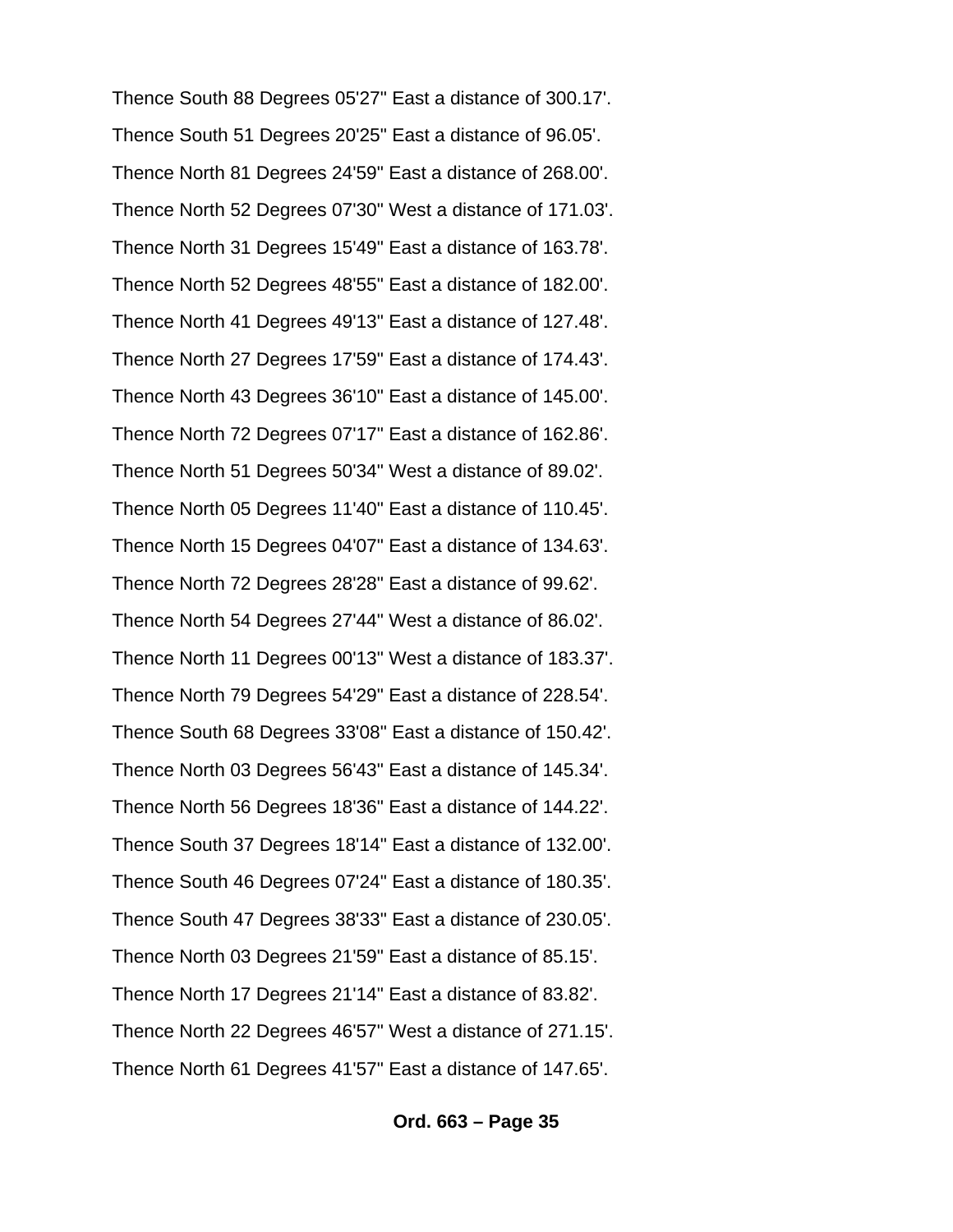Thence South 21 Degrees 58'28" East a distance of 196.17' to the beginning of a tangent curve concave Northeasterly and having a radius of 120.00'.

Thence Easterly along said curve through a central angle of 85 Degrees 37'05" a distance of 179.32'.

Thence tangent to said curve North 72 Degrees 24'27" East a distance of 103.90'.

Thence North 56 Degrees 18'36" East a distance of 90.14'.

Thence South 58 Degrees 40'17" East a distance of 134.63'.

Thence South 39 Degrees 17'22" East a distance of 142.13'.

Thence North 10 Degrees 07'29" East a distance of 142.21'.

Thence North 08 Degrees 21'57" West a distance of 171.83'.

Thence North 36 Degrees 15'14" West a distance of 186.01'.

Thence North 59 Degrees 32'04" East a distance of 98.62'.

Thence North 82 Degrees 05'34" East a distance of 181.73'.

Thence North 65 Degrees 43'32" East a distance of 279.73'.

Thence North 46 Degrees 23'50" East a distance of 145.00'.

Thence North 35 Degrees 50'16" East a distance of 111.02'.

Thence North 59 Degrees 02'10" East a distance of 204.08'.

Thence North 35 Degrees 45'14" East a distance of 154.03'.

Thence North 55 Degrees 55'22" East a distance of 205.24'.

Thence North 75 Degrees 46'26" East a distance of 366.23'.

Thence North 68 Degrees 11'55" East a distance of 188.48'.

Thence North 74 Degrees 57'44" East a distance of 346.88'.

Thence North 66 Degrees 15'02" East a distance of 136.57'.

Thence North 30 Degrees 34'45" East a distance of 127.77'.

Thence North 11 Degrees 58'34" West a distance of 168.67'.

Thence South 60 Degrees 38'32" East a distance of 91.79'. Thence South 34 Degrees 59'31" East a distance of 122.07'.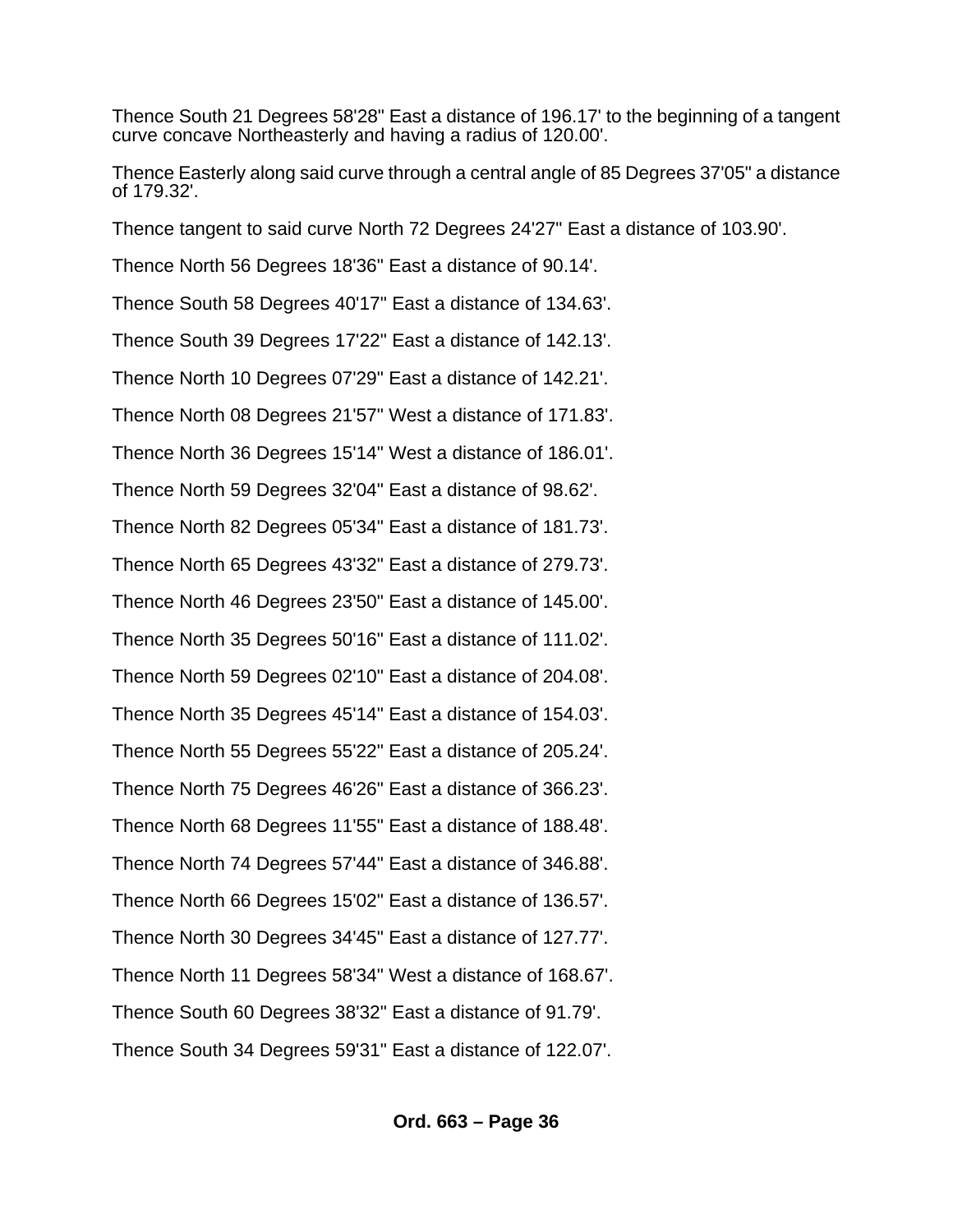Thence South 41 Degrees 38'01" East a distance of 120.42'

. Thence North 12 Degrees 31'44" West a distance of 92.20'.

Thence South 81 Degrees 28'09" East a distance of 101.12'.

Thence North 67 Degrees 50'01" West a distance of 145.77'.

Thence South 75 Degrees 59'45" East a distance of 915.00' to a point on the Easterly boundary line of The Pauba Rancho.

Thence along said rancho boundary line North 13 Degrees 35'32" East a distance of 655.26'.

Thence leaving said rancho boundary line North 44 Degrees 20'36" West a distance of 114.98' to the beginning of a tangent curve concave Easterly and having a radius of 150.00'.

Thence Northerly along said curve through a central angle of 105 Degrees 00'00 a distance of 274.89'.

Thence tangent from said curve North 60 Degrees 39'24" East a distance of 150.00'.

Thence North 06 Degrees 50'36" West a distance of 92.39'.

Thence North 74 Degrees 20'36" West a distance of 300.00'.

Thence North 70 Degrees 45'43" West a distance of 491.69'.

Thence North 48 Degrees 04'02" West a distance of 505.79'.

Thence North 18 Degrees 21'47" East a distance of 458.89'.

Thence South 87 Degrees 10'09" West a distance of 1250.40'.

Thence South 08 Degrees 12'01" West a distance of 385.08'.

Thence South 27 Degrees 12'07" East a distance of 223.45'.

Thence South 13 Degrees 42'18" West a distance of 120.01'.

Thence South 77 Degrees 25'51" West a distance of 631.86'.

Thence North 45 Degrees 05'45" West a distance of 178.80'.

Thence North 23 Degrees 39'02" West a distance of 724.70'.

Thence North 34 Degrees 49'03" West a distance of 211.87'.

Thence North 62 Degrees 41'17" West a distance of 254.81.'

Thence North 86 Degrees 37'15" West a distance of 334.80'.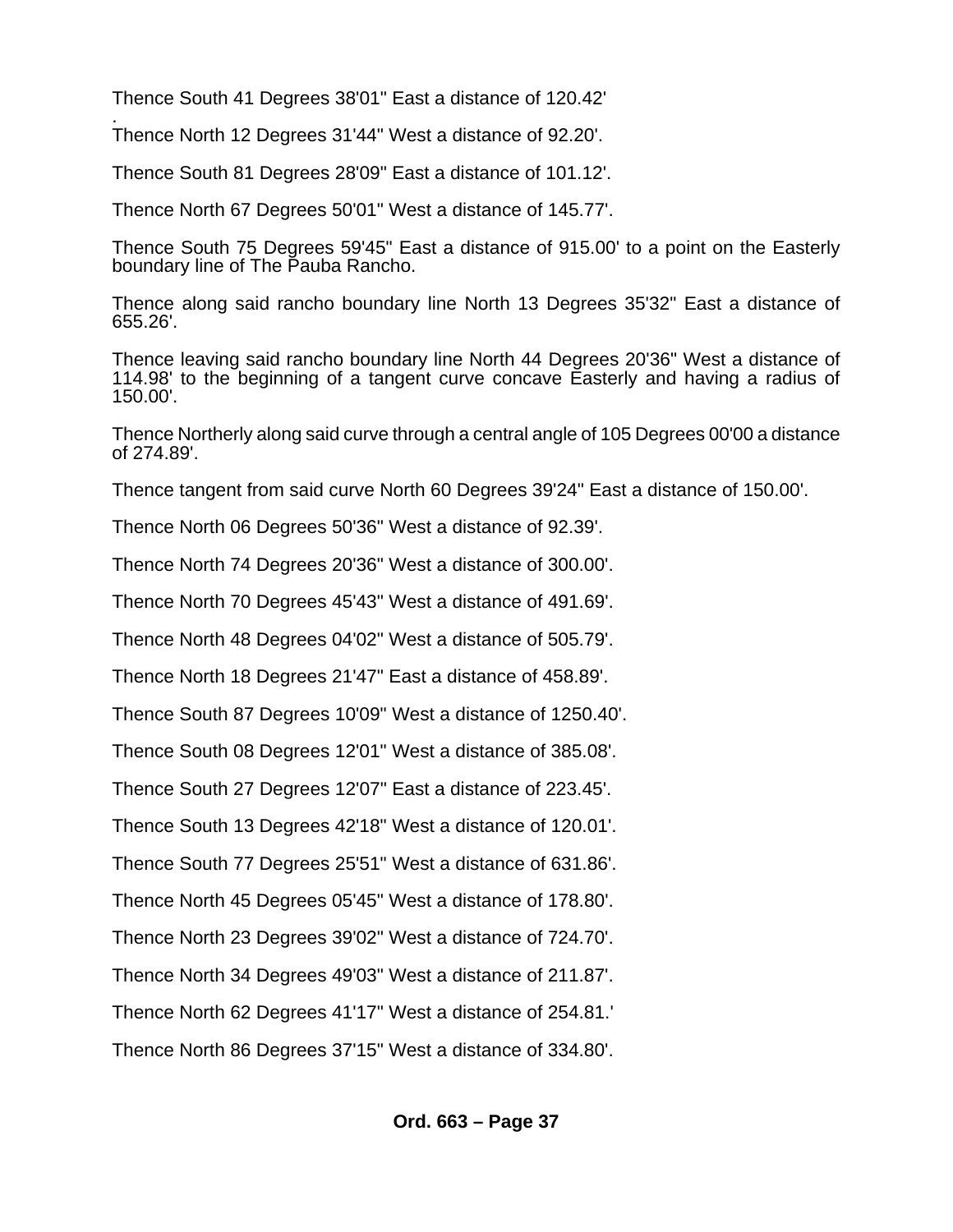Thence South 66 Degrees 05'48" West a distance of 261.74'.

Thence South 67 Degrees 10'15" West a distance of 293.59'.

Thence South 85 Degrees 01'36" West a distance of 375.77'.

Thence North 85 Degrees 49'14" West a distance of 446.34'.

Thence North 57 Degrees 51'27" West a distance of 292.38'.

Thence North 29 Degrees 42'26" West a distance of 214.87'.

Thence North 07 Degrees 53'17" East a distance of 210.39'.

Thence North 35 Degrees 38'42" East a distance of 394.07'.

Thence North 86 Degrees 55'06" West a distance of 417.69'.

Thence South 43 Degrees 16'41" West a distance of 211.99'.

Thence South 15 Degrees 17'49" West a distance of 573.11'.

Thence South 41 Degrees 49'02" West a distance of 255.56'.

Thence South 38 Degrees 27'42" East a distance of 391.47'.

Thence South 13 Degrees 21'05" East a distance of 767.66'.

Thence South 14 Degrees 02'10" East a distance of 176.87' to the beginning of a tangent curve concave Westerly and having a radius of 140.00'.

Thence Southerly along said curve through a central angle of 39 Degrees 14'14" a distance of 95.88'.

Thence tangent to said curve South 25 Degrees 12'04" West a distance of 17.44' to the beginning of a tangent curve concave Northerly and having a radius of 50.00'.

Thence Westerly along said curve through a central angle of 134 Degrees 56'37" a distance of 117.76'.

Thence tangent to said curve North 19 Degrees 51'19" West a distance of 70.84'.

Thence West a distance of 80.00'.

Thence South a distance of 130.00'.

Thence North 70 Degrees 01'01" West a distance of 117.05'.

Thence South 22 Degrees 14'56" West a distance of 118.85'.

Thence South 62 Degrees 06'10" East a distance of 96.18'.

Thence South 16 Degrees 18'50" West a distance of 213.60'.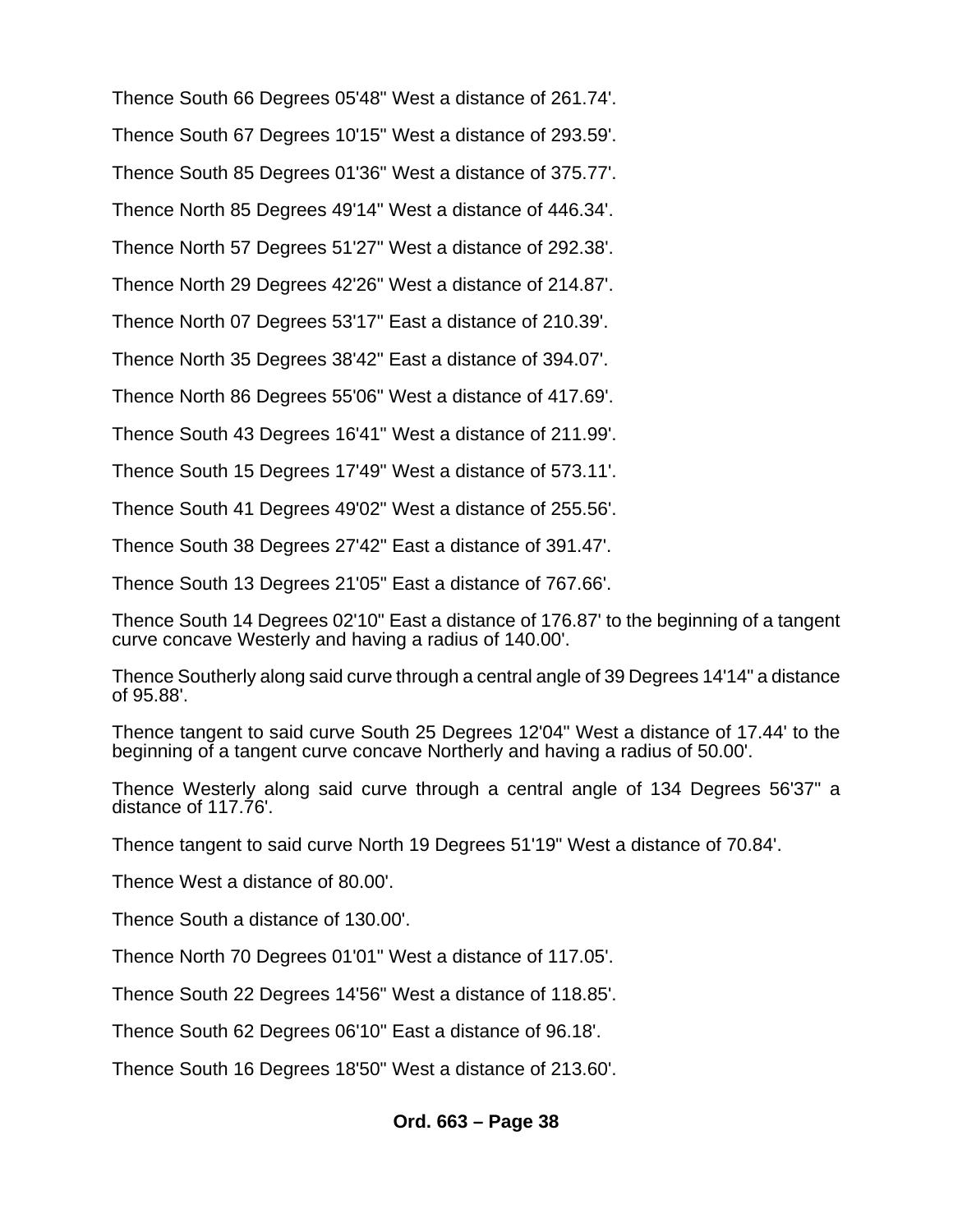Thence South 72 Degrees 28'28" West a distance of 99.62'. Thence North 48 Degrees 48'51" West a distance of 106.30'. Thence South 41 Degrees 11'09" West a distance of 159.45'. Thence North 23 Degrees 57'45" West a distance of 98.49'. Thence South 71 Degrees 33'54" West a distance of 94.87'. Thence North 53 Degrees 36'56" West a distance of 118.00'. Thence North 23 Degrees 25'43" East a distance of 163.48'. Thence North 06 Degrees 20'25" West a distance of 90.55'. Thence North 23 Degrees 11'55" East a distance of 76.16'. Thence South 48 Degrees 48'51" West a distance of 106.30'. Thence South 33 Degrees 41'24" West a distance of 108.17'. Thence South 48 Degrees 10'47" West a distance of 127.48'. Thence North 12 Degrees 31'44" West a distance of 138.29'. Thence South 82 Degrees 24'19" West a distance of 75.66'. Thence North 11 Degrees 18'36" West a distance of 50.99'. Thence North 71 Degrees 33'54" West a distance of 63.25'. Thence North 08 Degrees 07'48" West a distance of 70.71'. Thence South 75 Degrees 04'07" West a distance of 155.24'. Thence North 81 Degrees 52'12" West a distance of 106.07'. Thence South 34 Degrees 41'43" West a distance of 79.06'. Thence South 69 Degrees 26'38" West a distance of 128.016'. Thence North 80 Degrees 32'16" West a distance of 91.24'. Thence South 63 Degrees 26'06" West a distance of 67.08'. Thence North 33 Degrees 41'24" West a distance of 72.11'. Thence West a distance of 130.00'.

Thence North 18 Degrees 26'06" East a distance of 73.99' to the beginning of a tangent curve concave Southeasterly and having a radius of 150.00'.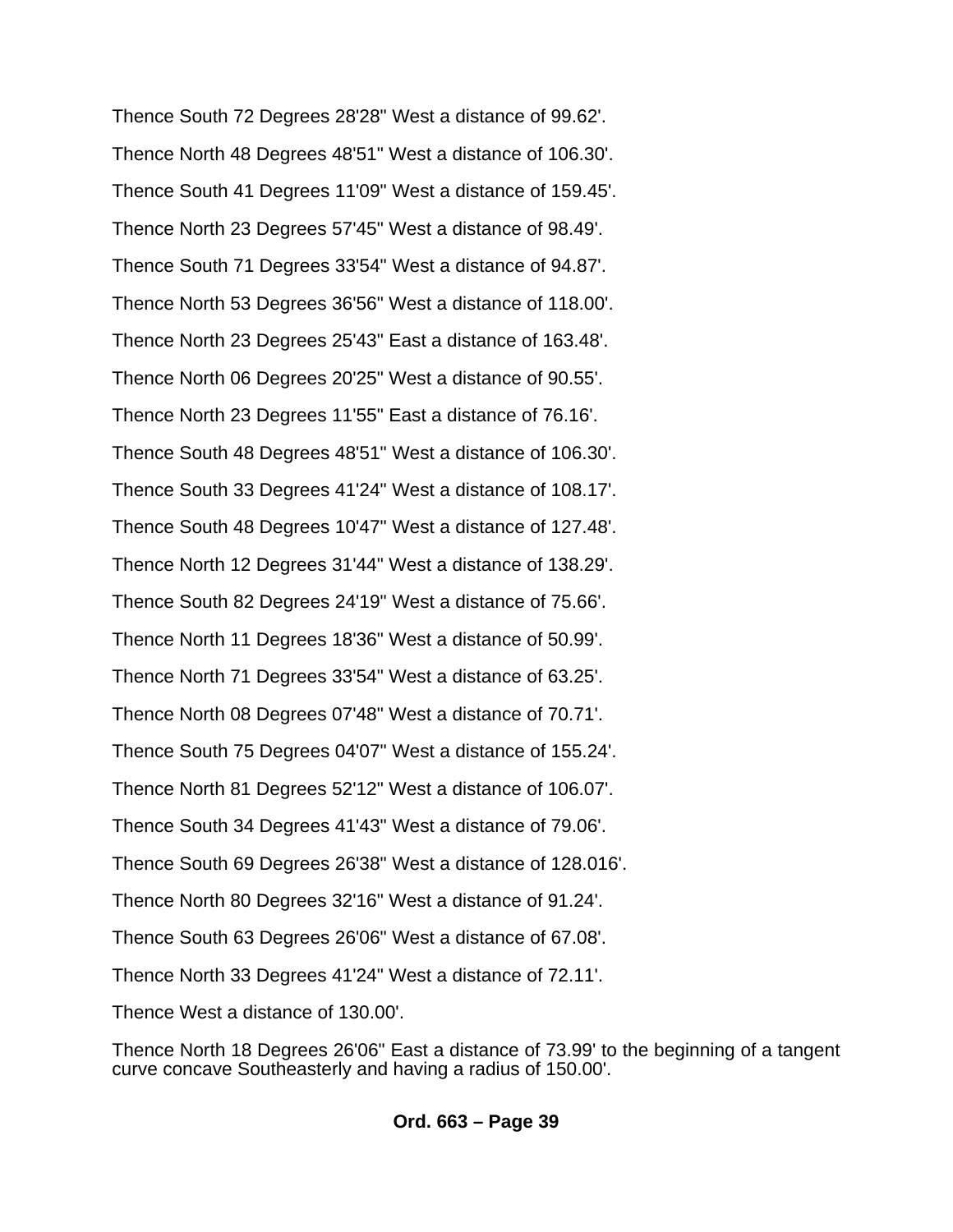Thence Easterly along said curve through a central angle of 58 Degrees 34'13" a distance of 153.34'.

Thence tangent to said curve North 77 Degrees 00'19" East a distance of 182.70'.

Thence North 40 Degrees 36'05" East a distance of 92.20'.

Thence North 66 Degrees 02'15" West a distance of 98.49'.

Thence North 29 Degrees 21'28" West a distance of 91.79'.

Thence North 77 Degrees 54'19" West a distance of 71.59'.

Thence South 62 Degrees 21'14" West a distance of 118.53'.

Thence North 02 Degrees 12'09" East a distance of 130.10'.

Thence North 17 Degrees 39'00" West a distance of 115.43'.

Thence North a distance of 85.00'.

Thence South 62 Degrees 06'10" West a distance of 96.18'. Thence South 16 Degrees 59'27" West a distance of 188.22'. Thence South 36 Degrees 01'39" West a distance of 136.02'. Thence South 15 Degrees 56'43" West a distance of 145.60'. Thence South 37 Degrees 34'07" West a distance of 82.01'. Thence South 18 Degrees 26'06" West a distance of 79.06'. Thence North 83 Degrees 36'35" West a distance of 135.83'. Thence South 62 Degrees 06'10" West a distance of 96.18'. Thence North 26 Degrees 33'54" West a distance of 78.26'. Thence North 38 Degrees 59'28" East a distance of 135.09'. Thence North 54 Degrees 46'57" East a distance of 104.04'. Thence North 20 Degrees 19'23" East a distance of 143.96'. Thence North 05 Degrees 21'21" East a distance of 321.40'. Thence South 31 Degrees 49'39" West a distance of 170.66'. Thence South 12 Degrees 31'34" West a distance of 92.20'. Thence South 40 Degrees 06'03" West a distance of 124.20'.

### **Ord. 663 – Page 40**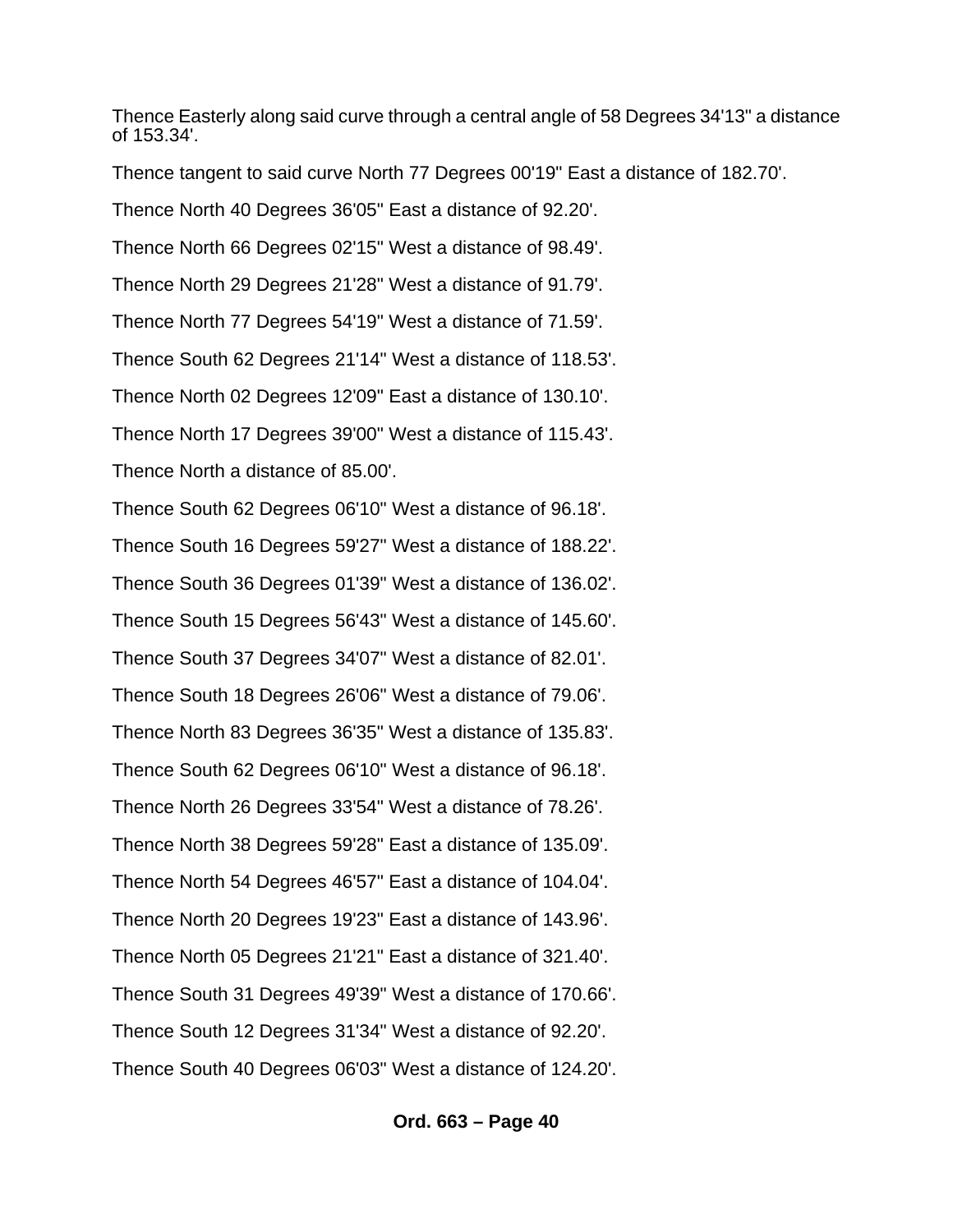Thence South 76 Degrees 36'27" West a distance of 107.94'. Thence South 55 Degrees 29'29" West a distance of 97.08'. Thence South 19 Degrees 39'14" West a distance of 74.33'. Thence North 82 Degrees 52'30" West a distance of 80.62'. Thence South 12 Degrees 05'41" West a distance of 143.18'. Thence South 86 Degrees 43'46" West a distance of 175.29'. Thence South 46 Degrees 16'23" West a distance of 159.14'. Thence West a distance of 70.00'.

Thence North 42 Degrees 16'25" West a distance of 74.33'. Thence North a distance of 105.00'.

Thence North 78 Degrees 01'26" West a distance of 168.67'. Thence North 56 Degrees 18'36" West a distance of 126.10'. Thence North 60 Degrees 15'18" East a distance of 120.93'. Thence South 87 Degrees 30'37" East a distance of 115.11'. Thence North 60 Degrees 38'32" East a distance of 183.58'. Thence North 73 Degrees 00'33" East a distance of 188.22'. Thence North 76 Degrees 45'34" West a distance of 174.64'. Thence North 01 Degrees 38'12" West a distance of 175.07'. Thence North 08 Degrees 31'51" West a distance of 303.36'. Thence South 39 Degrees 48'20" West a distance of 78.10'. Thence South 05 Degrees 26'25" East a distance of 105.48'. Thence South 15 Degrees 38'32" West a distance of 129.81'. Thence South 03 Degrees 34'35" West a distance of 80.16'. Thence South 31 Degrees 25'47" West a distance of 105.48'. Thence North 43 Degrees 09'09" West a distance of 109.66'. Thence South 25 Degrees 27'48" West a distance of 116.30'.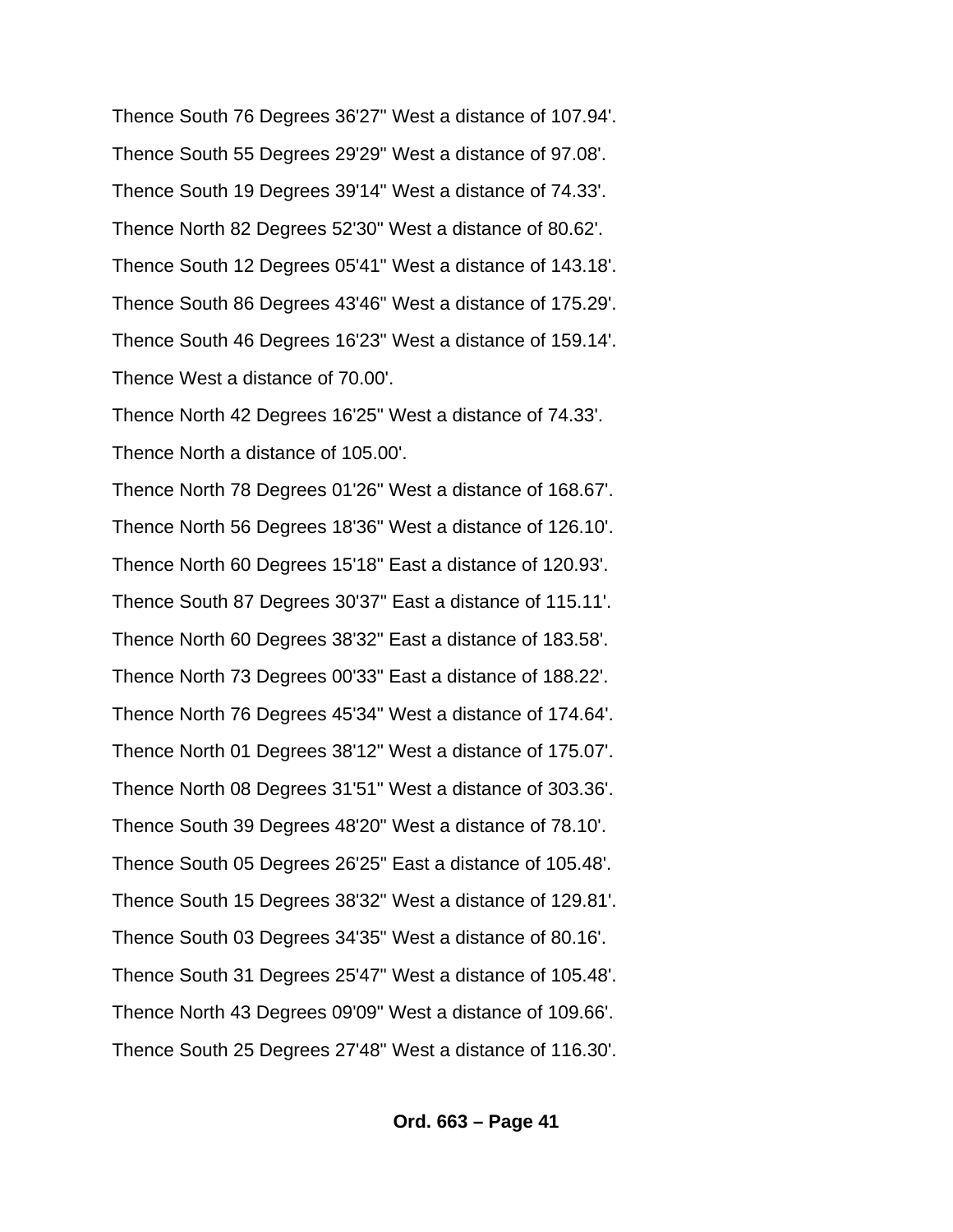Thence North 59 Degrees 44'37" West a distance of 138.92'. Thence North 80 Degrees 04'26" West a distance of 203.04'. Thence South 51 Degrees 20'25" West a distance of 96.05'. Thence South 20 Degrees 33'22" West a distance of 85.44'. Thence South 82 Degrees 38'51" West a distance of 312.57'. Thence South 57 Degrees 22'51" West a distance of 148.41'. Thence North 29 Degrees 14'56" East a distance of 143.27'. Thence North 10 Degrees 26'15" East a distance of 193.20'. Thence South 41 Degrees 25'25" West a distance of 113.36'. Thence South 33 Degrees 01'26" West a distance of 119.27'. Thence South 83 Degrees 17'25" West a distance of 171.17'. Thence North 40 Degrees 21'52" West a distance of 131.24'. Thence North 04 Degrees 34'10" East a distance of 125.45'. Thence North 07 Degrees 35'45" West a distance of 75.61'. Thence North 36 Degrees 23'04" East a distance of 118.00'. Thence South 71 Degrees 01'47" West a distance of 169.19'. Thence South 36 Degrees 52'12" West a distance of 100.00'. Thence North 05 Degrees 42'38" East a distance of 100.50'. Thence 38 Degrees 22'03" East a distance of 153.05'. Thence North 31 Degrees 40'32" East a distance of 276.13'. Thence North a distance of 125.00'. Thence North 14 Degrees 02'10" East a distance of 144.31'. Thence North 45 Degrees 00'00" East a distance of 141.42'. Thence North 06 Degrees 50'34" West a distance of 125.90'. Thence South 45 Degrees 00'00" West a distance of 113.14'. Thence South 21 Degrees 02'15" West a distance of 69.64'. Thence North 75 Degrees 04'07" West a distance of 77.62'.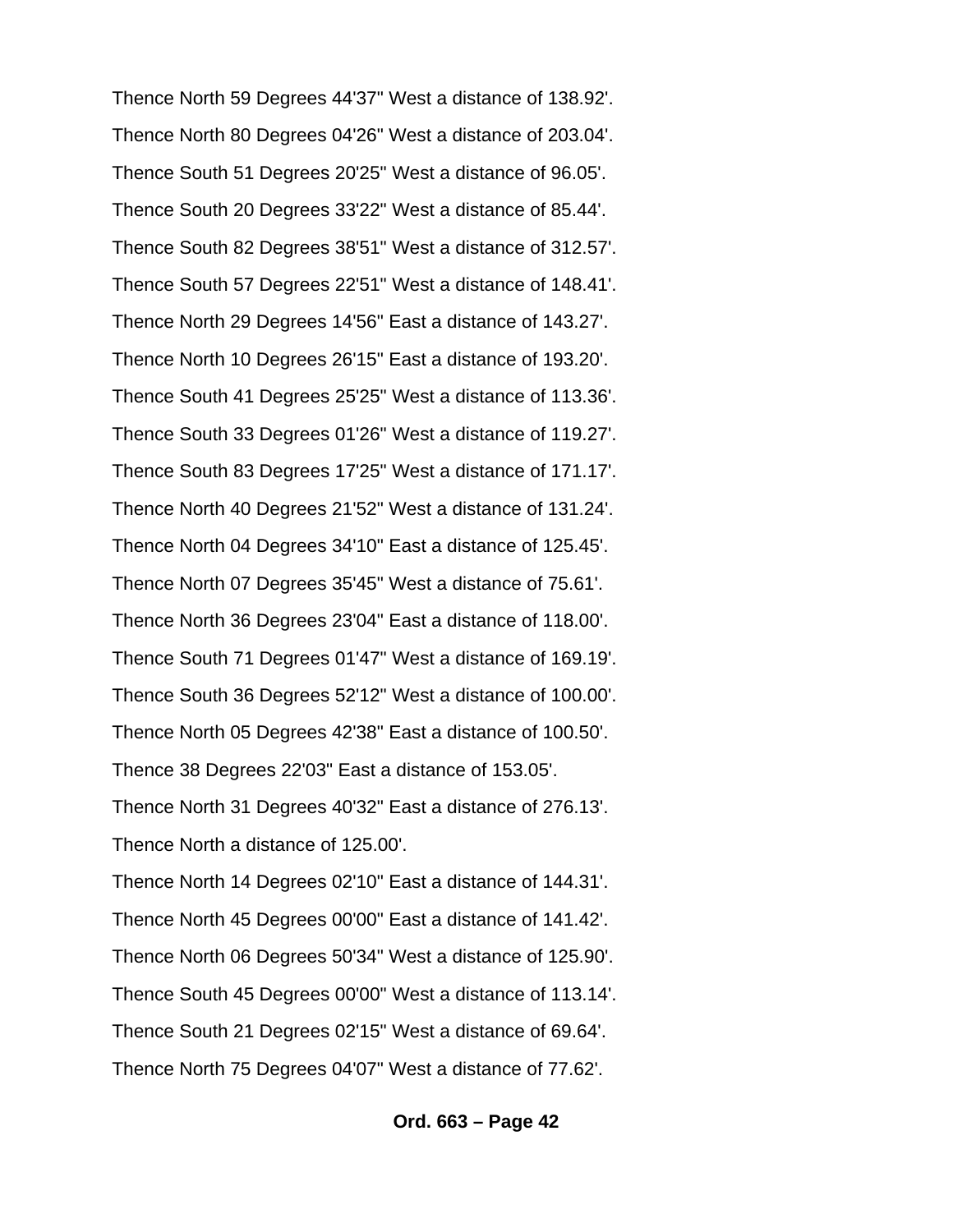Thence North 11 Degrees 46'05" West a distance of 122.58'. Thence North 27 Degrees 45'31" West a distance of 107.35'. Thence South 02 Degrees 07'16" West a distance of 135.09'. Thence South 06 Degrees 34'55" West a distance of 130.86'. Thence South 04 Degrees 34'26" East a distance of 125.40'. Thence South 11 Degrees 00'13" West a distance of 183.37'. Thence South 63 Degrees 26'06" West a distance of 145.34'. Thence South 38 Degrees 39'35" West a distance of 96.35'. Thence South 70 Degrees 42'36" West a distance of 105.95'. Thence South 25 Degrees 38'28" West a distance of 138.65'. Thence North 33 Degrees 41'24" West a distance of 108.17'. Thence North 09 Degrees 43'39" East a distance of 177.55'. Thence North 18 Degrees 26'06" East a distance of 110.68'. Thence North 49 Degrees 05'08" West a distance of 99.25'. Thence South 12 Degrees 31'44" West a distance of 92.20'. Thence North 71 Degrees 33'54" West a distance of 94.87'. Thence South 02 Degrees 43'35" East a distance of 105.12'. Thence South 57 Degrees 22'51" West a distance of 148.41'. Thence North 59 Degrees 02'10" West a distance of 87.46'.

Thence South 89 Degrees 07'55" West a distance of 174.53' to the beginning of a tangent curve concave Easterly and having a radius of 25.00'.

Thence Southerly along said curve through a central angle of 161 Degrees 44'04" a distance of 70.57'.

Thence tangent to said curve North 70 Degrees 51'59" East a distance of 103.82'.

Thence North 32 Degrees 44'07" East a distance of 83.22'.

Thence North 10 Degrees 05'51" West a distance of 74.15'.

Thence North 33 Degrees 00'11" East a distance of 115.66'.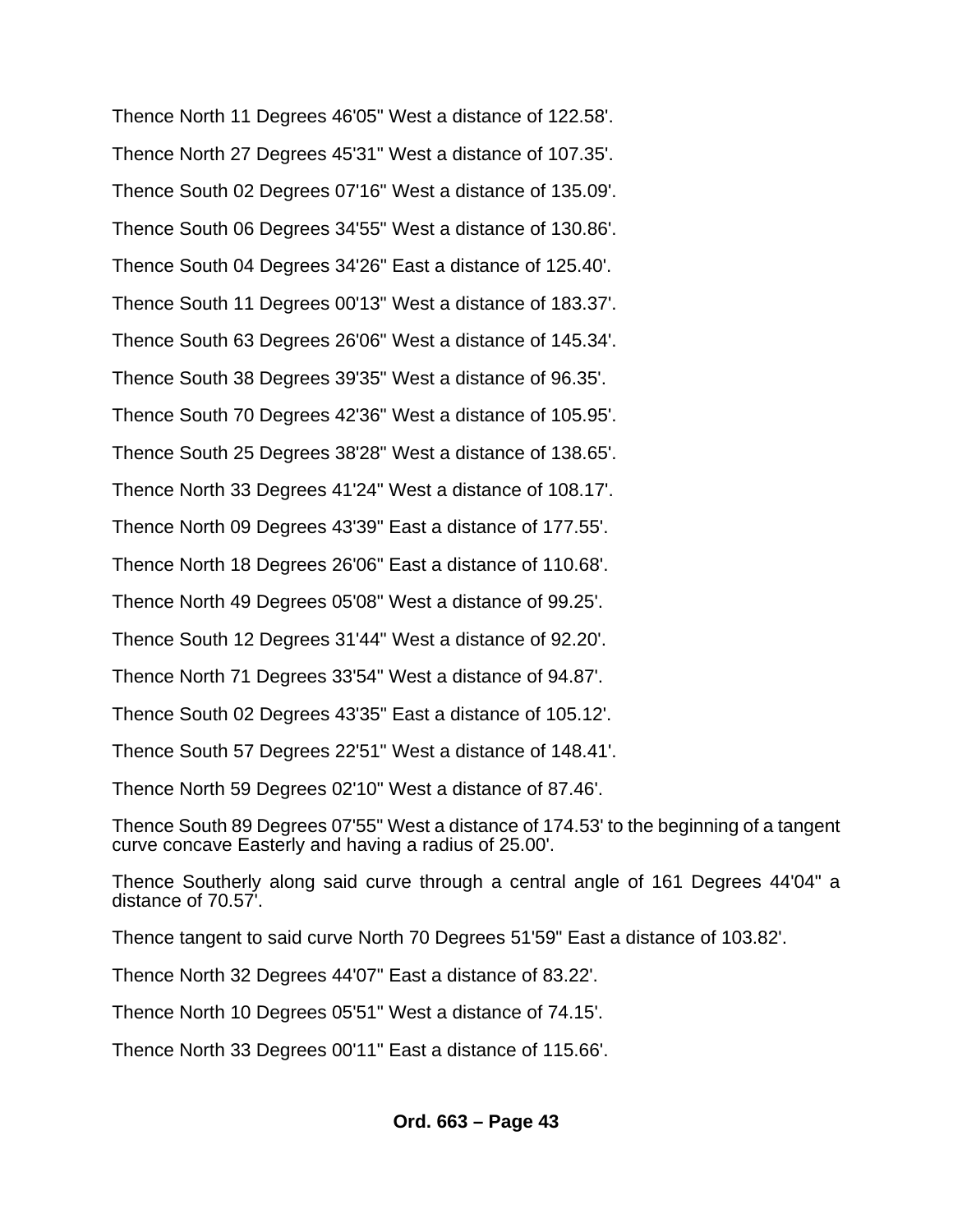Thence North 19 Degrees 21'32" East a distance of 196.09'. Thence North 23 Degrees 57'45" West a distance of 98.49'. Thence North 20 Degrees 51'16" East a distance of 112.36'. Thence South 67 Degrees 45'04" West a distance of 118.85'. Thence South 10 Degrees 32'21" West a distance of 218.69'. Thence South 87 Degrees 08'15" West a distance of 100.12'. Thence South 08 Degrees 44'46" East a distance of 65.75'. Thence South 49 Degrees 05'08" West a distance of 99.25'. Thence North 30 Degrees 57'50" West a distance of 145.77'. Thence South 14 Degrees 32'04" West a distance of 139.46'. Thence North 67 Degrees 50'01" West a distance of 145.77'. thence South a distance of 90.00'.

Thence South 25 Degrees 51'59" West a distance of 183.37'. Thence North 54 Degrees 09'44" West a distance of 111.02'. Thence North 02 Degrees 56'09" West a distance of 195.26'. Thence North 27 Degrees 45'31" East a distance of 107.35'. Thence North 23 Degrees 29'55" West a distance of 125.40'. Thence South 20 Degrees 37'48" West a distance of 454.12'. Thence South 07 Degrees 18'21" East a distance of 196.60'. Thence North 78 Degrees 13'54" West a distance of 122.58'. Thence North 12 Degrees 59'41" West a distance of 200.12'. Thence North 08 Degrees 58'21" East a distance of 192.35'. Thence North a distance of 205.05'.

Thence North 29 Degrees 44'42" West a distance of 241.87'. Thence South 02 Degrees 17'26" East a distance of 125.10'. Thence South 10 Degrees 29'29" East a distance of 137.30'. Thence South 15 Degrees 56'43" West a distance of 145.60'.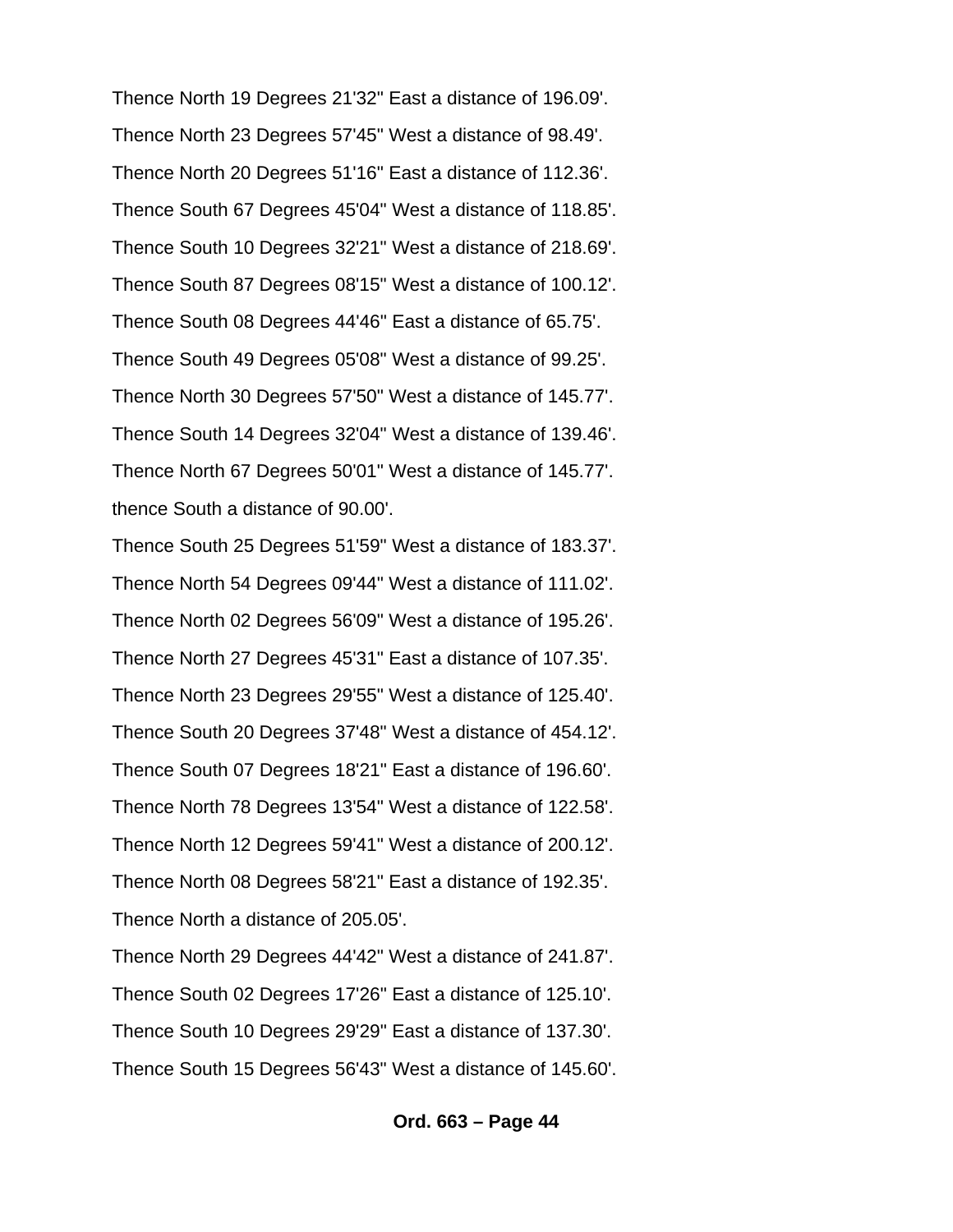Thence South 33 Degrees 41'24" West a distance of 108.17'. Thence South 23 Degrees 57'45" West a distance of 98.49'. Thence South 16 Degrees 35'14" West a distance of 245.20'. Thence South 68 Degrees 57'45" West a distance of 139.28'. Thence North a distance of 95.01'.

Thence South 54 Degrees 27'44" West a distance of 86.02'. Thence North 10 Degrees 18'17" West a distance of 111.80'. Thence North 02 Degrees 23'09" East a distance of 120.10'. Thence North 04 Degrees 23'55" West a distance of 130.38'. Thence North 38 Degrees 39'35" West a distance of 128.06'. Thence South 07 Degrees 54'26" East a distance of 181.73'. Thence South 16 Degrees 41'57" West a distance of 156.60'. Thence South 08 Degrees 31'51" West a distance of 202.24'. Thence South 82 Degrees 52'30" West a distance of 80.62'. Thence North 26 Degrees 33'54" East a distance of 111.80'. Thence North 05 Degrees 42'38" West a distance of 100.50'. Thence North 32 Degrees 37'09" West a distance of 148.41'. Thence North 47 Degrees 38'33" West a distance of 230.05'. Thence North 84 Degrees 41'08" West a distance of 215.93'. Thence North a distance of 90.03'. Thence South 30 Degrees 34'45" West a distance of 127.77'. Thence South 59 Degrees 32'04" East a distance of 197.23'. Thence South 12 Degrees 31'44" East a distance of 92.20'. Thence South 66 Degrees 22'14" East a distance of 87.32'.

Thence South 39 Degrees 33'35" East a distance of 119.16'.

Thence South 26 Degrees 33'54" West a distance of 167.71'.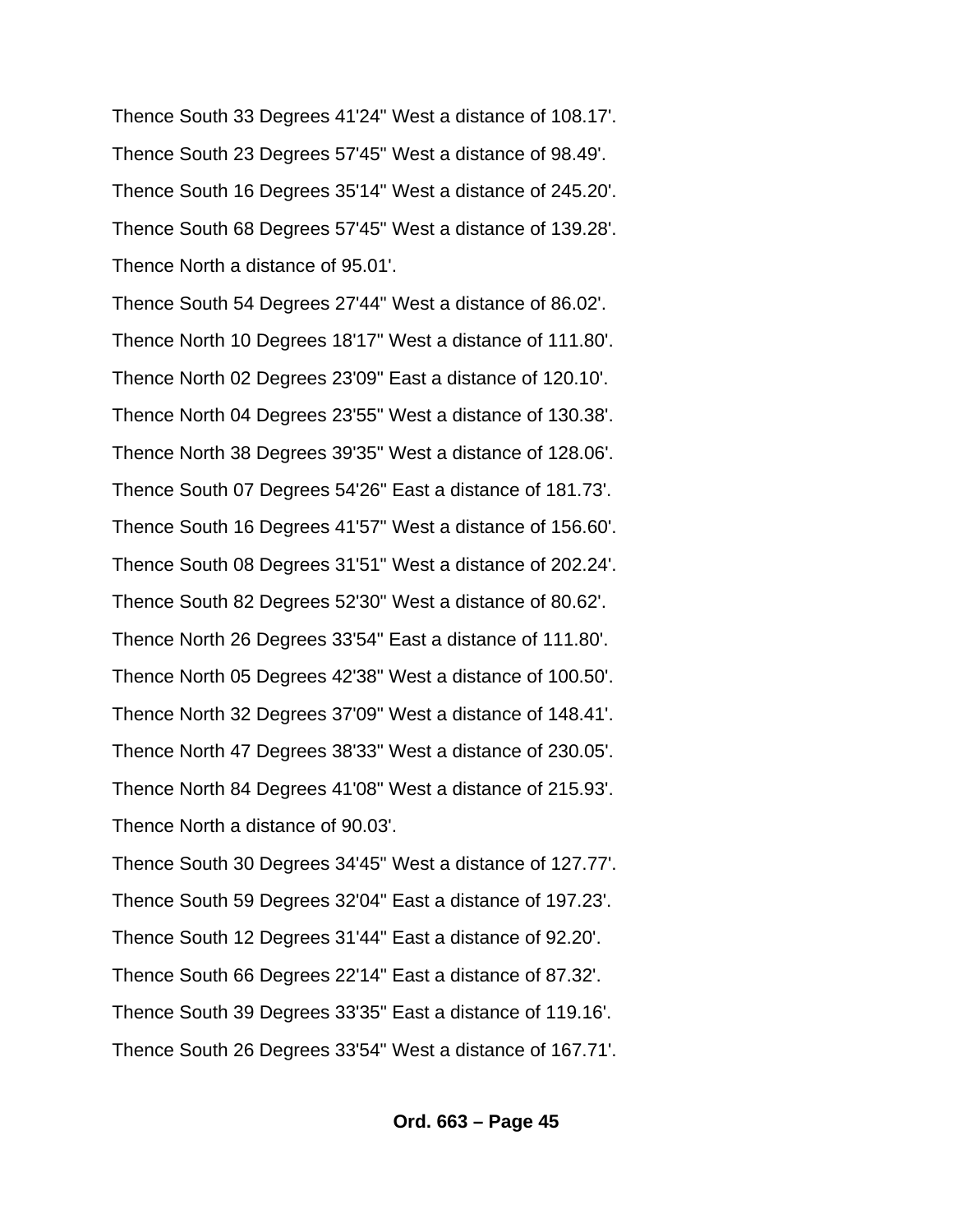Thence South 10 Degrees 18'17" West a distance of 111.80'. Thence South 45 Degrees 00'00" East a distance of 98.99'. Thence East a distance of 100.00'.

Thence South 23 Degrees 57'45" East a distance of 98.49'. Thence South 45 Degrees 00'00" East a distance of 113.14'. Thence South 41 Degrees 38'01" West a distance of 120.42'. Thence South 77 Degrees 28'16" West a distance of 138.29'. Thence South 87 Degrees 56'17" West a distance of 139.09'. Thence South 30 Degrees 57'55" West a distance of 93.29'. Thence North 82 Degrees 45'20" West a distance of 118.95'. Thence South 37 Degrees 34'07" West a distance of 246.02'. Thence North 54 Degrees 09'44" West a distance of 111.02'. Thence North 86 Degrees 25'25" West a distance of 160.31'. Thence South 49 Degrees 45'49" West a distance of 85.15'. Thence North 61 Degrees 36'25" West a distance of 210.30'. Thence South 84 Degrees 30'28" West a distance of 261.20'. Thence North 75 Degrees 57'50" West a distance of 268.00'. Thence South 71 Degrees 06'50" West a distance of 200.81'. Thence North 59 Degrees 25'15" West a distance of 127.77'. Thence North 45 Degrees 00'00" West a distance of 212.13'. Thence North 78 Degrees 41'24" West a distance of 127.48'. Thence North 49 Degrees 14'11" West a distance of 114.87'. Thence South 85 Degrees 42'00" West a distance of 133.38'. Thence North 86 Degrees 22'01" West a distance of 315.63'. Thence South 47 Degrees 36'09" West a distance of 155.72'. Thence North 74 Degrees 44'42" West a distance of 114.02'. Thence South 67 Degrees 22'48" West a distance of 260.00'.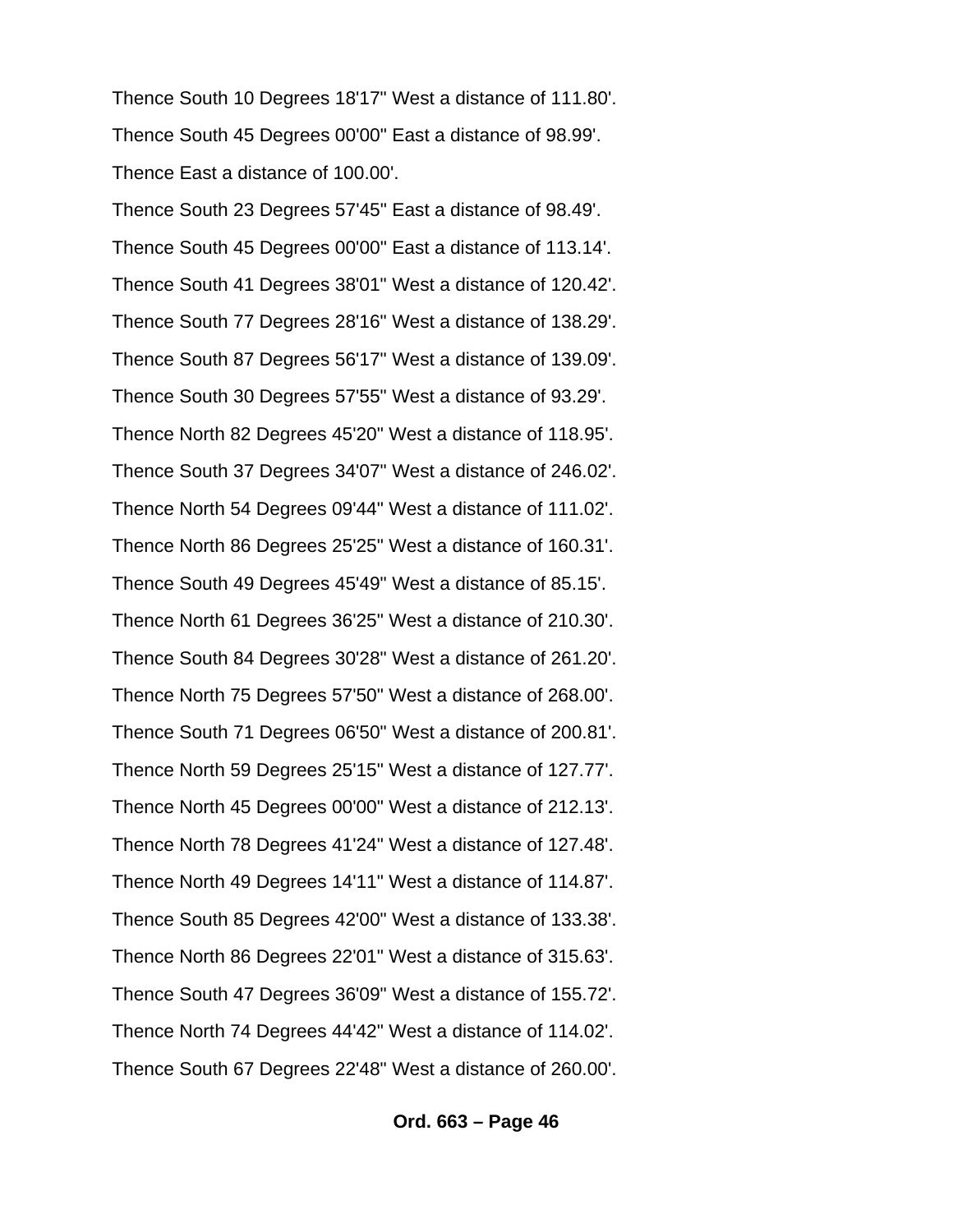Thence North 11 Degrees 00'13" West a distance of 183.37'. Thence North 14 Degrees 55'53" East a distance of 155.24'. Thence North 67 Degrees 45'04" East a distance of 118.85'. Thence South 73 Degrees 29'44" East a distance of 140.80'. Thence North 34 Degrees 35'32" West a distance of 176.14'. Thence North 19 Degrees 32'12" East a distance of 164.47'. Thence North 75 Degrees 10'25" East a distance of 175.86'. Thence North 25 Degrees 16'40" West a distance of 199.06'. Thence North 33 Degrees 30'12" East a distance of 425.73'. Thence North 03 Degrees 30'50" East a distance of 571.07'. Thence North 47 Degrees 02'43" West a distance of 198.12'. Thence South 78 Degrees 41'24" West a distance of 356.93'. Thence South 86 Degrees 59'14" West a distance of 380.53'. Thence South 63 Degrees 26'06" West a distance of 301.87'. Thence South 58 Degrees 46'54" West a distance of 192.94'. Thence South 39 Degrees 33'35" West a distance of 149.16'. Thence South 75 Degrees 15'23" West a distance of 196.47'. Thence North 77 Degrees 11'45" West a distance of 225.61'. Thence North 65 Degrees 53'52" West a distance of 208.15'. Thence North 31 Degrees 14'21" West a distance of 356.72'. Thence North 25 Degrees 36'56" West a distance of 809.57'. Thence North 55 Degrees 05'51" West a distance of 262.15'. Thence North 82 Degrees 28'03" West a distance of 244.11'. Thence South 60 Degrees 10'08" West a distance of 164.84'. Thence South 71 Degrees 43'56" West a distance of 542.33'. Thence South 37 Degrees 24'19" West a distance of 214.01'.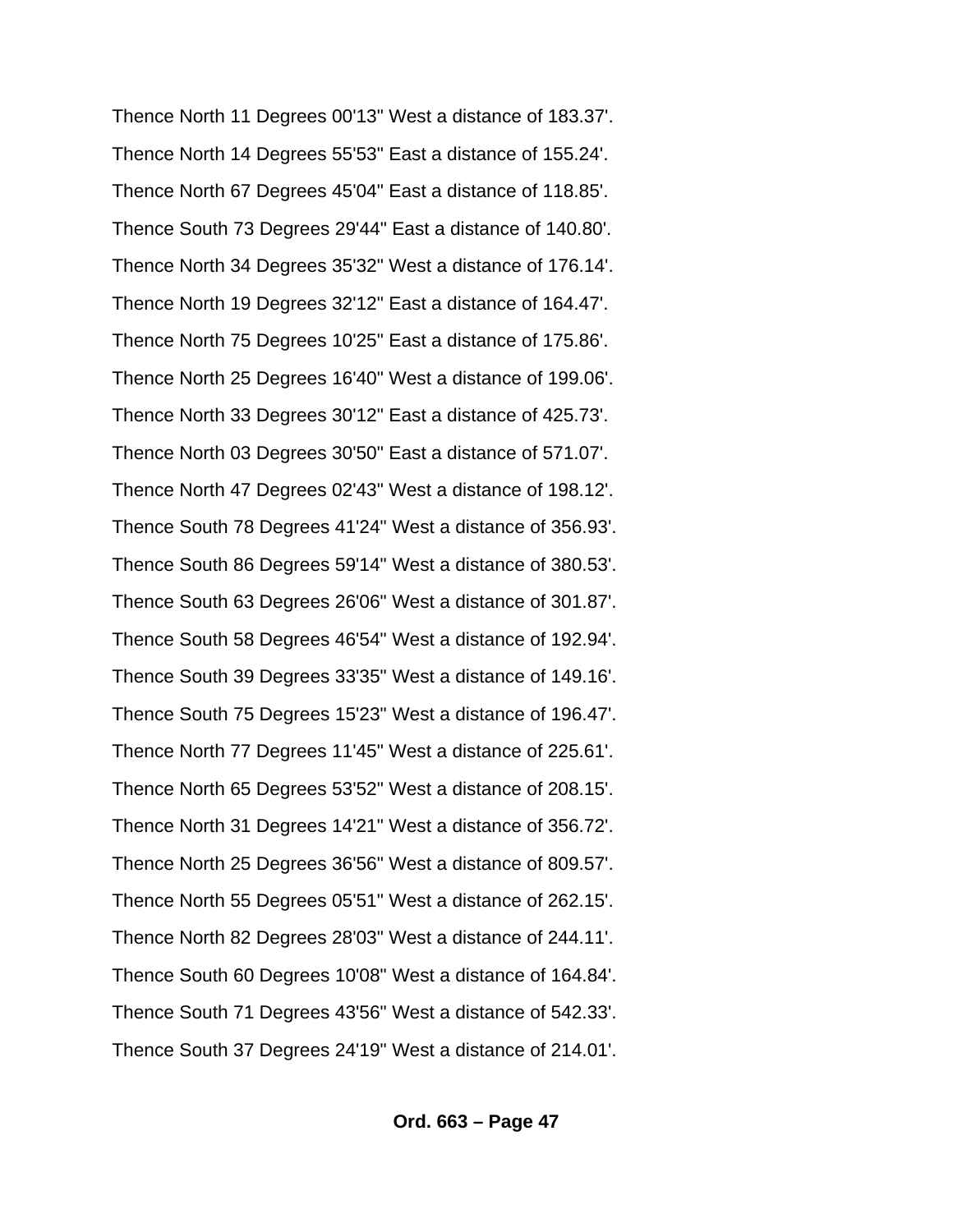Thence South 47 Degrees 21'12" West a distance of 206.65'.

Thence South 34 Degrees 23'22" West a distance of 545.31'.

Thence South 47 Degrees 29'23" West a distance of 162.79'.

Thence North 87 Degrees 13'47" West a distance of 310.36'.

Thence North 50 Degrees 11'40" West a distance of 117.15'.

Thence North 69 Degrees 46'30" West a distance of 202.48'.

Thence North 38 Degrees 59'28" West a distance of 135.09'.

Thence North 23 Degrees 47'35" West a distance of 240.44'.

Thence North 01 Degrees 38'12" West a distance of 280.10'.

Thence North 40 Degrees 36'05" East a distance of 92.20'.

Thence North 03 Degrees 04'44" East a distance of 181.92'.

Thence North 54 Degrees 46'57" West a distance of 1546.13' to the beginning of a tangent curve concave Southerly and having a radius of 1000.00'.

Thence Northwesterly and westerly along said curve through a central angle of 29 Degrees 44'48" a distance of 519.18'.

Thence tangent to said curve North 84 Degrees 31'45" West a distance of 492.72' to the Southeasterly corner of Parcel 7 of Parcel Map 38 as recorded in Book 4, Pages 12 through 13, records of Riverside County, California.

Thence Northeasterly to a turning point in the boundary line of The Pauba Rancho. Said point lies in the North 1/2 of Section 5, Township 8 South, Range 1 West.

Thence leaving said boundary line on a Northeasterly bearing to a point. Said point being an intersection of the East line of Section 8, Township 7 South, Range 1 West with the Northerly boundary line of the Pauba Rancho.

Thence Northerly along the East line of said Section 8 and the East line of Section 5, Township 7 South, Range 1 West to the Northeast corner thereof.

Thence Westerly along the North line of said Section 5 and the North line of the East 1/2 of Section 6, Township 7 South, Range 1 West to the Northwest corner thereof.

Thence Northerly along the East line of the West 1/2 of Sections 31 and 30, Township 6 South, Range 1 West to the Northeast corner thereof.

Thence Easterly along the South line of the East 1/2 of Section 19, Township 6 South, Range 1 West to the Southeast corner thereof.

Thence Northerly along the East line of said Section 19 to the Northeast corner thereof.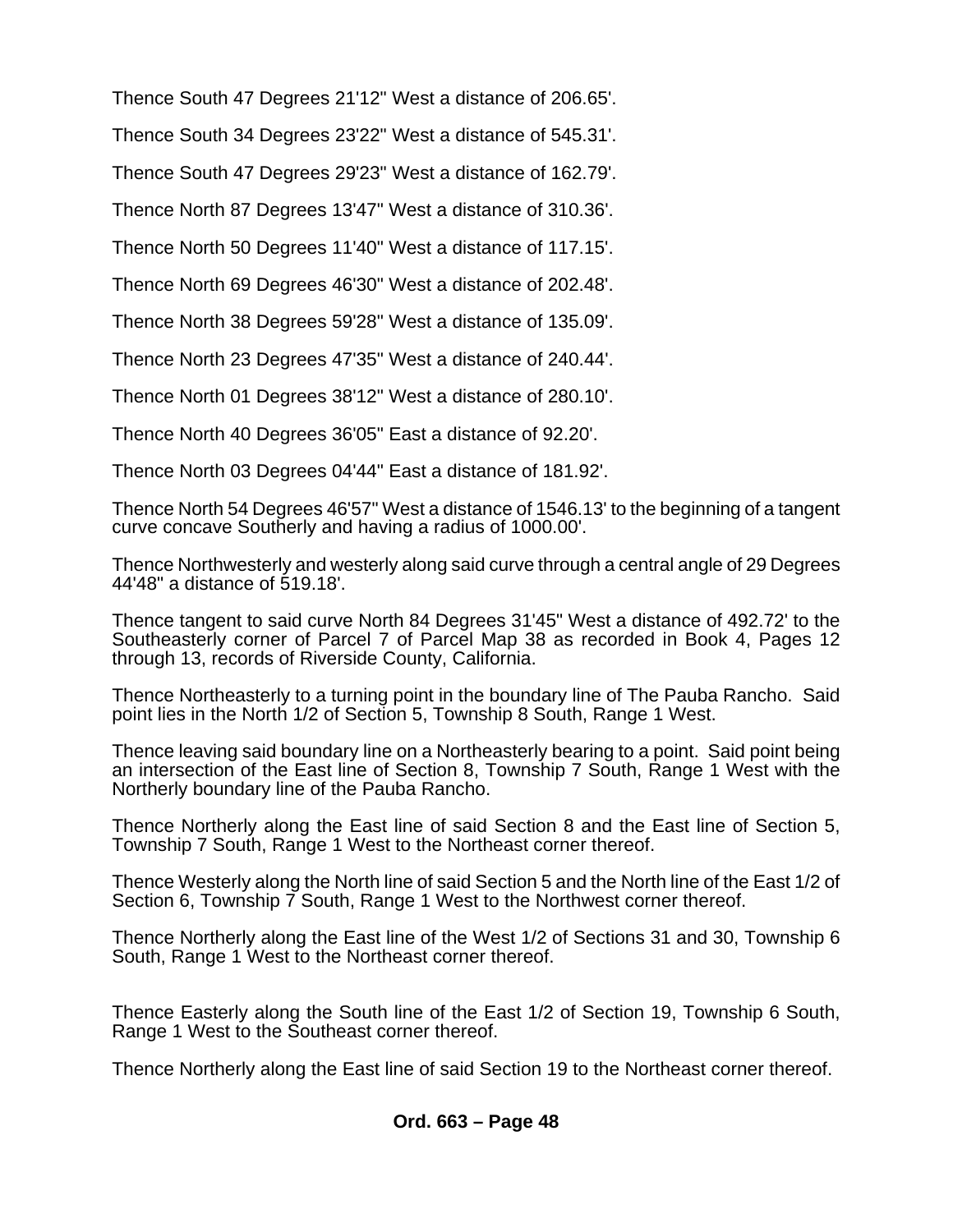Thence Easterly along the South line of the West 1/2 of the West 1/2 of Section 17, Township 6 South, Range 1 West to the Southeast corner thereof.

Thence Northerly along the East line of the West 1/2 of the West 1/2 of said Section 17 to the Northeast corner thereof.

Thence Easterly along the South line of the East 1/2 of the West 1/2 of Section 8, Township 6 South, Range 1 West to the Southeast corner thereof.

Thence Northerly along the East line of the East 1/2 of the West 1/2 of said Section 8 to the Northeast corner thereof.

Thence Easterly along the South line of the Southeast 1/4 of Section 5, Township 6 South, Range 1 West to the Southeast corner thereof.

Thence Northerly along the East line of the Southeast 1/4 of said Section 5 to the Northeast corner thereof.

Thence Easterly along the South line of the Northwest 1/4 of Section 4, Township 6 South, Range 1 West to the Southeast corner thereof.

Thence Northerly along the East line of the Northwest 1/4 of said Section 4 to the Northeast corner thereof.

Thence Easterly along the South line of the Southeast 1/4 of Section 33 and the South line of the Southwest 1/4 of Section 34, Township 5 South, Range 1 West to the Southeast corner thereof.

Thence Northerly along the East line of the Southwest 1/4 of said Section 34 to the Northeast corner thereof.

Thence Easterly along the South line of the Northeast 1/4 of said Section 34 and the South line of the South 1/2 of the North 1/2 of Section 35, Township 5 South, Range 1 West to the Southeast corner thereof.

Thence Northerly along the East line of the South 1/2 of the North 1/2 of said Section 35 to the Northeast corner thereof.

Thence Easterly along the South line of the North 1/2 of the North 1/2 of Section 36, Township 5 South, Range 1 West and the South line of the North 1/2 of the North 1/2 of Section 31, Township 5 South, Range 1 East to the Southeast corner thereof.

Thence Northerly along the East line of the North 1/2 of the North 1/2 of said Section 31 to the Northeast corner thereof.

Thence Easterly along the South line of the South 1/2 of Section 29 and 28, Township 5 South, Range 1 East to the Southeast corner thereof.

Thence Northerly along the East line of the South 1/2 of said Section 28 to the Northeast corner thereof.

Thence Easterly along the South line of the Northwest 1/4 of Section 27, Township 5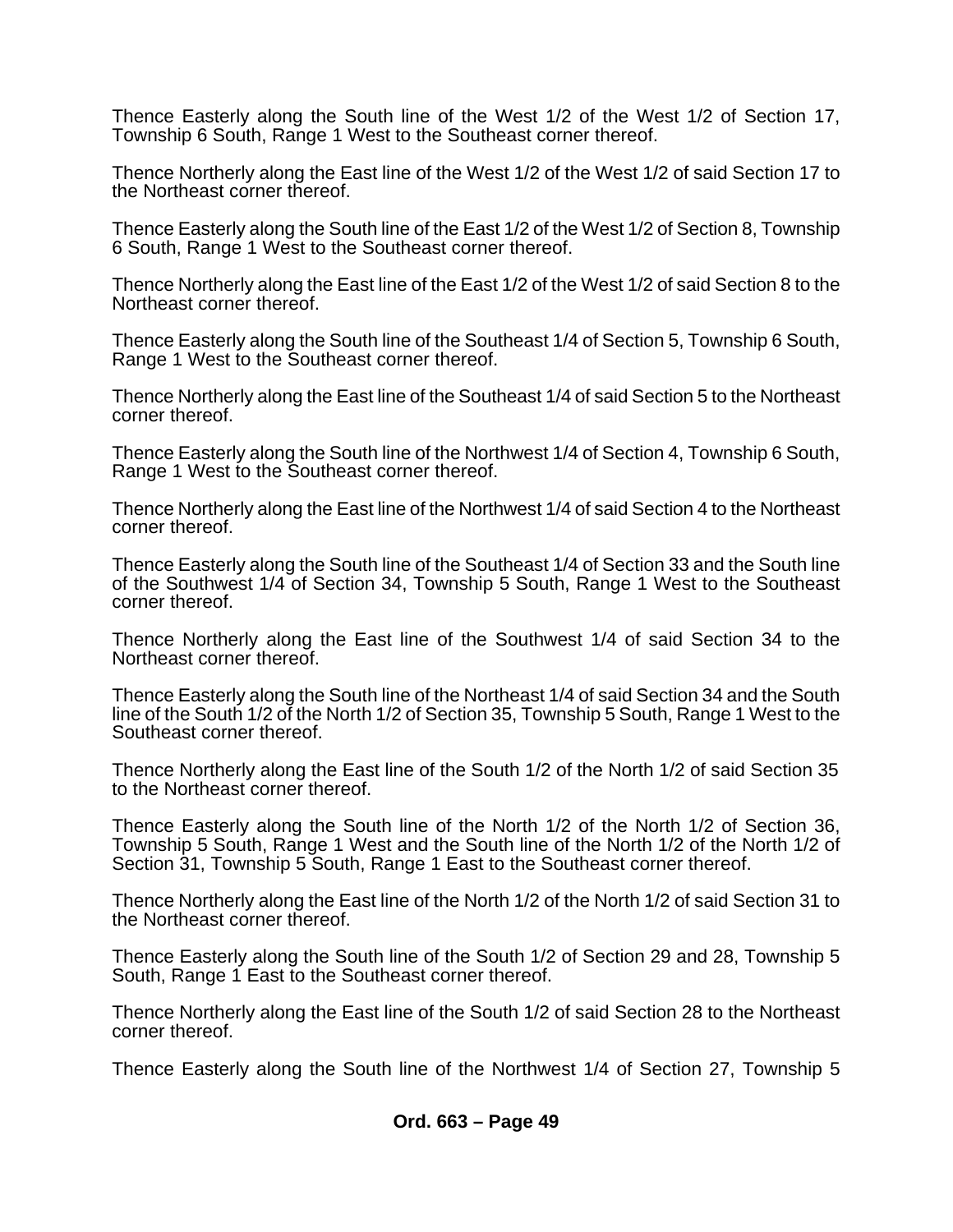South, Range 1 East to the Southeast corner thereof.

Thence Northerly along the East line of the Northwest 1/4 of said Section 27 to the Northeast corner thereof.

Thence Easterly along the South line of the East 1/2 of Section 22 and the South line of the West 1/2 of the West 1/2 of Section 23 to the Southeast corner thereof.

Thence Northerly along the East line of the West 1/2 of the West 1/2 of said Section 23 to the Northeast corner thereof.

Thence Westerly along the North line of the West 1/2 of the West 1/2 of said Section 23 to the Northwest corner thereof.

Thence Northerly along the East line of the East 1/2 of Section 15, Township 5 South, Range 1 East to the Northeast corner thereof.

Thence Westerly along the North line of the East 1/2 of said Section 15 to the Northwest corner thereof.

Thence Northerly along the East line of the West 1/2 of Sections 10 and 3, Township 5 South, Range 1 East to the Northeast corner thereof.

Thence Westerly along the North line of the West 1/2 of said Section 3 to the Northwest corner thereof.

Thence Northerly along the East line of the East 1/2 of Section 33, Township 4 South, Range 1 East to the Northeast corner thereof.

Thence Westerly along the North line of the East 1/2 of said Section 33 to the Northwest corner thereof.

Thence Northerly along the East line of the Southwest 1/4 of Section 28, Township 4 South, Range 1 East to the Northeast corner thereof.

Thence Westerly along the North line of the Southwest 1/4 of said Section 28 to the Northwest corner thereof.

Thence Northerly along the East line of the Northeast 1/4 of Section 29, Township 4 South, Range 1 East to the Northeast corner thereof.

Thence Westerly along the North line of the Northeast 1/4 of said Section 29 to the Northwest corner thereof.

Thence Northerly along the East line of the Southwest 1/4 of Section 20, Township 4 South, Range 1 East to the Northeast corner thereof.

Thence Westerly along the North line of the Southwest 1/4 of said Section 20 to the Northwest corner thereof.

Thence Northerly along the East line of the Northeast 1/4 of Section 19, Township 4 South, Range 1 East to the Northeast corner thereof.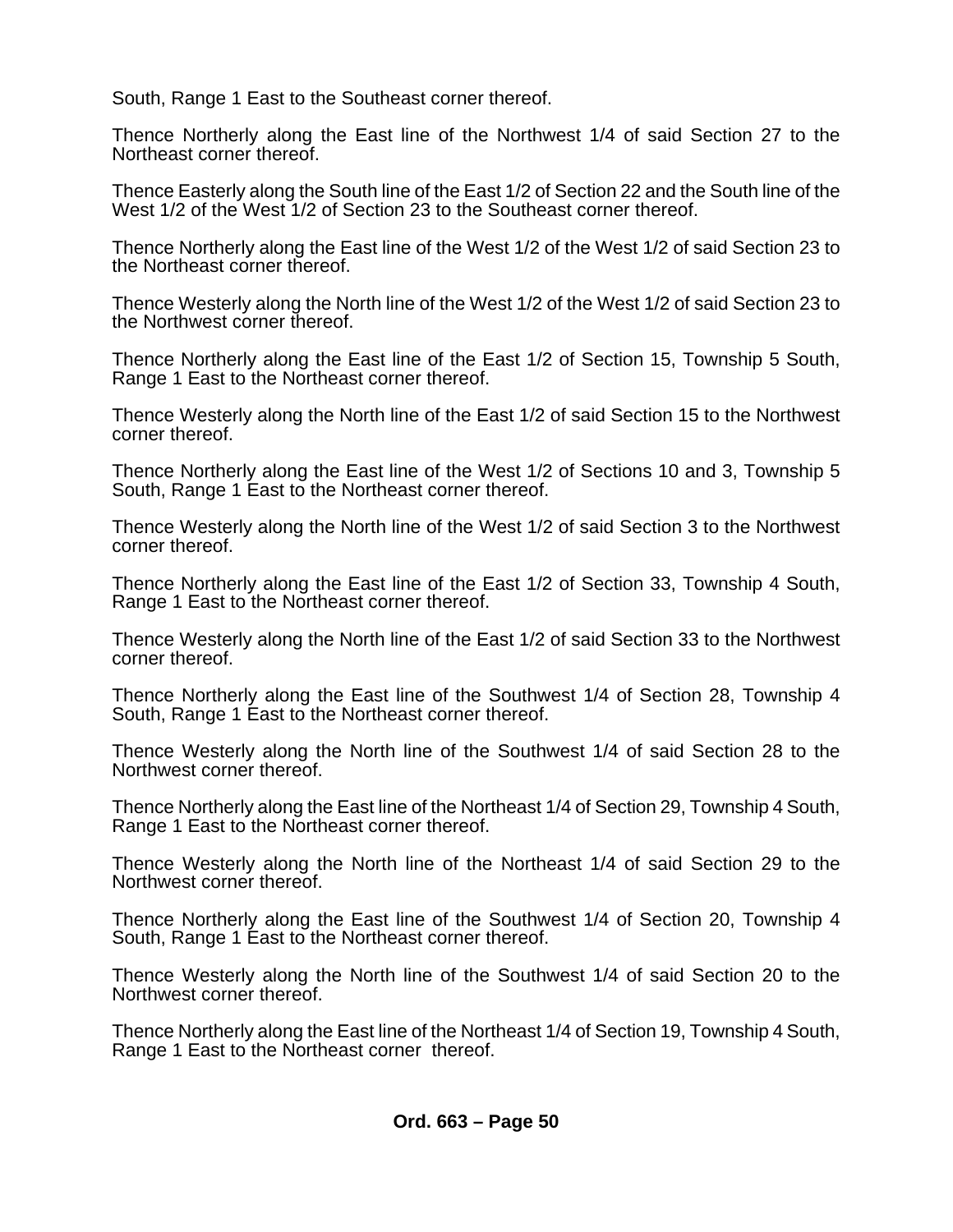Thence Westerly along the North line of the Northeast 1/4 of said Section 19 to the Northwest corner thereof.

Thence Northerly along the East line of the Southwest 1/4 of Section 18, Township 4 South, Range 1 East to the Northeast corner thereof.

Thence Westerly along the North line of the Southwest 1/4 of said Section 18 and the North line of the Southeast 1/4 of Section 13, Township 4 South, Range 1 West to the Northeast corner thereof.

Thence Northerly along the East line of the Northwest 1/4 of said Section 13 to the Northeast corner thereof.

Thence Westerly along the North line of the Northwest 1/4 of said Section 13 to the Northwest corner thereof.

Thence Northerly along the East line of the South 1/2 of Section 11, Township 4 South, Range 1 West to the Northeast corner thereof.

Thence Westerly along the North line of the South 1/2 of said Section 11 to the Northwest corner thereof.

Thence Northerly along the East line of the Northeast 1/4 of Section 10, Township 4 South, Range 1 West to the Northeast corner thereof.

Thence Westerly along the North line of the Northeast 1/4 of said Section 10 to the Northwest corner thereof.

Thence Northerly along the East line of the Southwest 1/4 of Section 3, Township 4 South, Range 1 West to the Northeast corner thereof.

Thence Easterly along the South line of the South 1/2 of the Northeast 1/4 of said Section 3 to the Southeast corner thereof.

Thence Northerly along the East line of the South 1/2 of the Northeast 1/4 of said Section 3 to the Northeast corner thereof.

Thence Easterly along the South line of the North 1/2 of the North 1/2 of Sections 2 and 1, Township 4 South, Range 1 West and the South line of the Northwest 1/4 of the Northwest 1/4 of Section 6, Township 4 South, Range 1 East to the Southeast corner thereof.

Thence Northerly along the East line of the Northwest 1/4 of the Northwest 1/4 of said Section 6 to the Northeast corner thereof.

Thence Easterly along the South line of the West 1/2 and the South line of the West 1/2 of the East 1/2 of Section 31, Township 3 South, Range 1 East to the Southeast corner thereof.

Thence Northerly along the East line of the West 1/2 of the East 1/2 of said Section 31 to the Northeast corner thereof.

Thence Easterly along the South line of the East 1/2 of the East 1/2 of Section 30,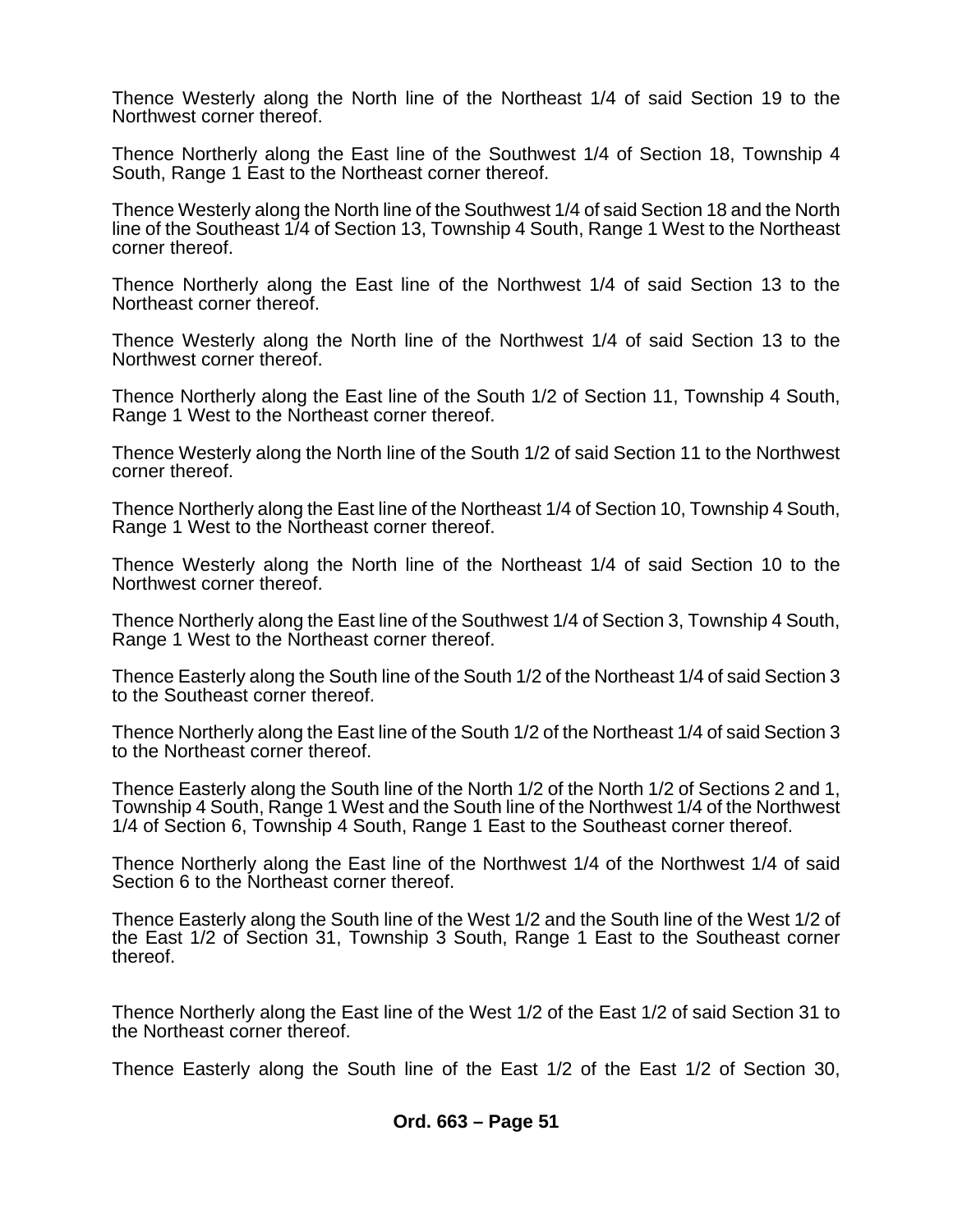Township 3 South, Range 1 East to the Southeast corner thereof.

Thence Northerly along the East line of said Section 30 to the Northeast corner thereof.

Thence Westerly along the North line of said Section 30 to the Northwest corner thereof.

Thence Northerly along the East line of the North 1/2 of Section 25 and the East line of the South 1/2 of Section 24, Township 3 South, Range 1 West to the Northeast corner thereof.

Thence Westerly along the North line of the South 1/2 of said Section 24 and the North line of the Southeast 1/4 of Section 23, Township 3 South, Range 1 West to the Northwest corner thereof.

Thence Southerly along the West line of the Southeast 1/4 of said Section 23 and the West line of the East 1/2 of Section 26 and the West line of the Northeast 1/4 of Section 35, Township 3 South, Range 1 West to the Southwest corner thereof.

Thence Westerly along the North line of the Southwest 1/4 of said Section 35 and the North line of the Southeast 1/4 and the North line of the East 1/2 of the Southwest 1/4 of Section 34, Township 3 South, Range 1 West to the Northwest corner thereof.

Thence Westerly along the North line of the West 1/2 of the Northwest 1/4 of Section 3 and the North line of Section 4, Township 3 South, Range 1 West to the Northwest corner thereof.

Thence Northerly along the East line of the Section 32, Township 3 South, Range 1 West to the Northeast corner thereof.

Thence Westerly along the North line of said Section 32 to the Northwest corner thereof.

Thence Northerly along the East line of Section 30, Township 3 South, Range 1 West to the Northeast corner thereof.

Thence Westerly along the North line of the said Section 30 to the Northwest corner thereof.

Thence Northerly along the East line of the East 1/2 of Section 24, Township 3 South, Range 2 West to the Northeast corner thereof.

Thence Westerly along the North line of the East 1/2 of said Section 24 to the Northwest corner thereof.

Thence Northerly along the East line of the West 1/2 of Sections 13 and 12, Township 3 South, Range 2 West to the Northeast corner thereof.

Thence Westerly along the North line of the West 1/2 of said Section 12 and the North line of Sections 11 and 10, Township 3 South, Range 2 West to the Northwest corner thereof.

Thence Northerly along the East line of Section 4, Township 3 South, Range 2 West to the Northeast corner thereof.

Thence Westerly along the North line of said Section 4 to the Northwest corner thereof.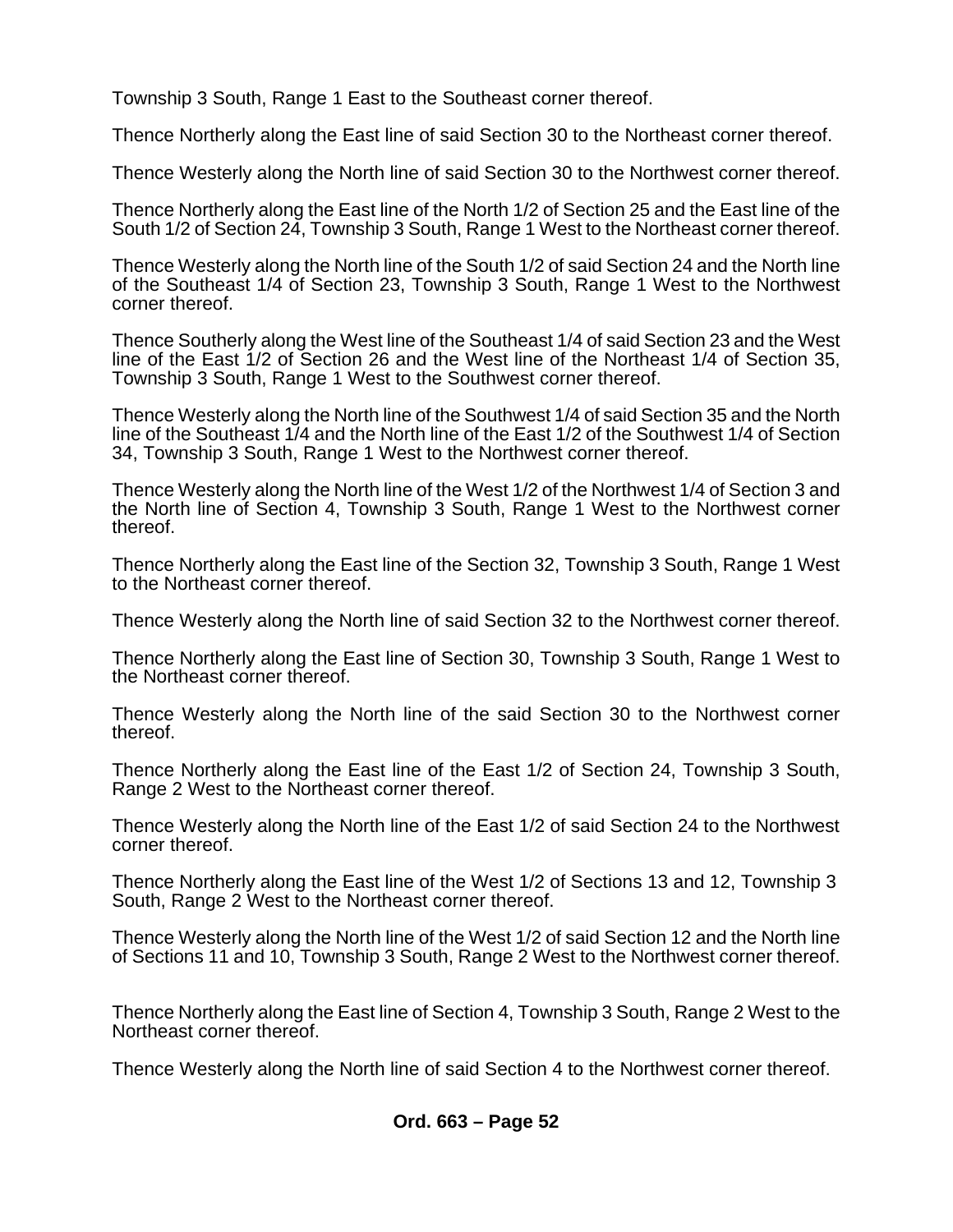Thence Northerly along the East line of the South 1/2 of Section 32, Township 2 South, Range 2 West to the Northeast corner thereof.

Thence Westerly along the North line of the South 1/2 of said Section 32 of the Northwest corner thereof.

Thence Northerly along the East line of the North 1/2 of Section 31, Township 2 South, Range 2 West to the Northeast corner thereof.

Thence Westerly along the North line of said Section 31 to the Northwest corner thereof.

Thence Northerly along the East line of the Southeast 1/4 of Section 25, Township 2 South, Range 3 West to the Northeast corner thereof.

Thence Westerly along the North line of the Southeast 1/4 of said Section 25 to the Northwest corner thereof.

Thence Northerly along the East line of the Northwest 1/4 of said Section 25 to the Northeast corner thereof.

Thence Westerly along the North line of the Northwest 1/4 of said Section 25 to the Northwest corner thereof.

Thence Northerly along the East line of the South 1/2 of Section 23, Township 2 South, Range 3 West to the Northeast corner thereof.

Thence Westerly along the North line of the South 1/2 of said Section 23 to the Northwest corner thereof.

Thence Northerly along the East line of the North 1/2 of Section 22, Township 2 South, Range 3 West to the Northeast corner thereof.

Thence Westerly along the North line of the North 1/2 of said Section 22 to the Northwest corner thereof.

Thence Northerly along the East line of the South 1/2 of Section 16, Township 2 South, Range 3 West to the Northeast corner thereof.

Thence Westerly along the North line of the South 1/2 of said Section 16 to the Northwest corner thereof.

Thence Northerly along the East line of the North 1/2 of Section 17, Township 2 South, Range 3 West to the Northeast corner thereof. Said point also being a point in the Northerly boundary line of the County of Riverside, California.

Thence following said boundary line Westerly, Northerly and Westerly to the TRUE POINT OF BEGINNING.

Section 6. MITIGATION FEE. All applicants for development permits within the boundaries of the Fee Assessment Area who cannot satisfy mitigation requirements through on-site mitigation as determined through the environmental review process shall pay a Mitigation Fee of \$500.00 per gross acre of the parcels proposed for development.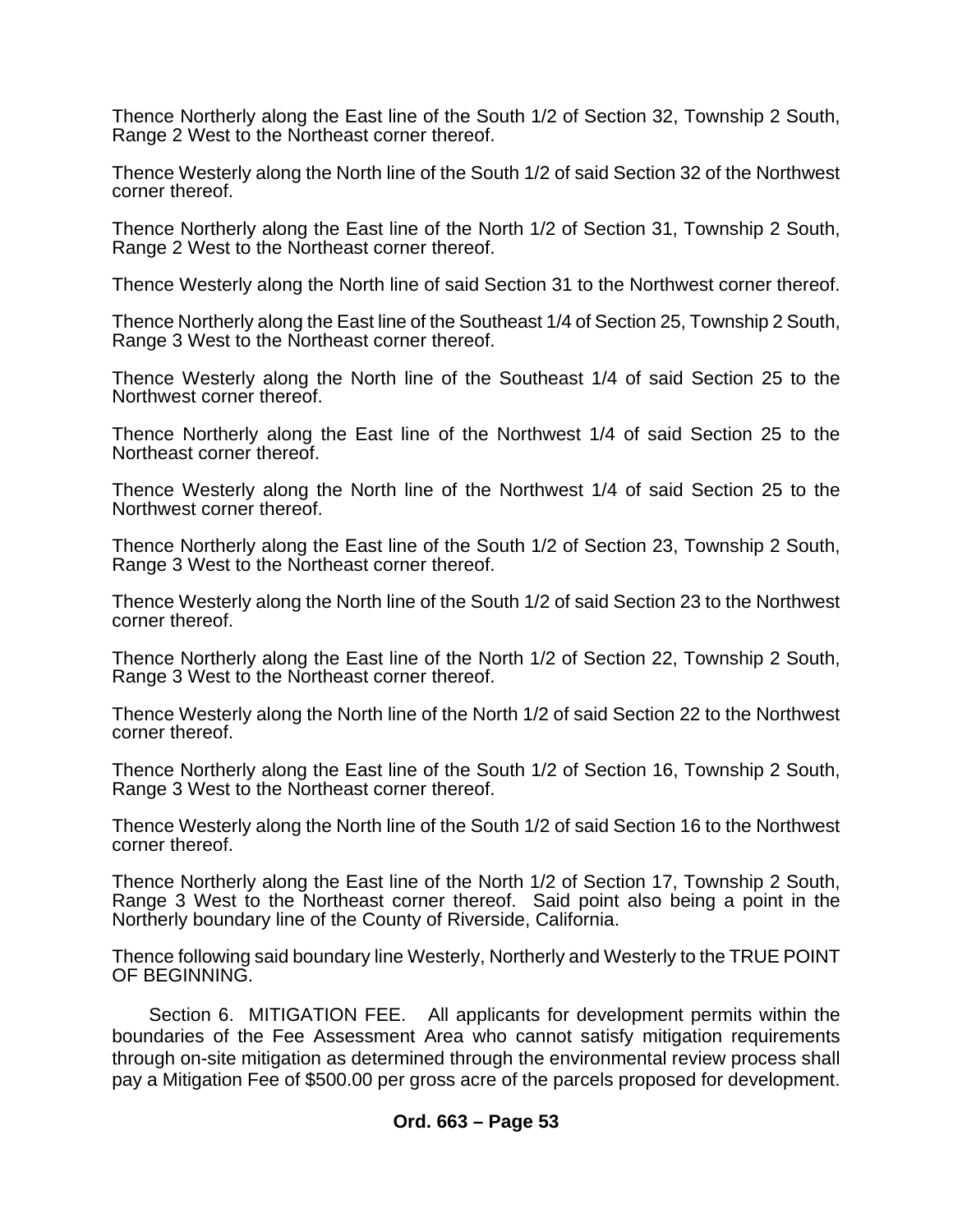However, for single family residential development, wherein all lots within the development are greater than one-half (1/2) acre in size, a Mitigation Fee of \$250.00 per residential unit shall be paid; and for agricultural development which requires a development permit excluding the construction of single family residences in connection with said agricultural development, a Mitigation Fee of \$100.00 or one percent (1%) of the valuation of the buildings to be constructed whichever is greater shall be paid, provided that at no time shall such fee exceed the amount required to be paid if a fee of \$500.00 per gross acre were applied to the parcel proposed for agricultural development. The determination of value or valuation of an agricultural building shall be made by the building official.

Section 7. IMPOSITION OF FEE. No development permit for real property located within the boundaries of the Fee Assessment Area shall be issued or approved except upon the condition that on-site mitigation will be provided as determined through the environmental review process or the Mitigation Fee required by this ordinance be paid, and it is determined that said development will not jeopardize the implementation of a Habitat Conservation Plan for the Stephens' Kangaroo Rat.

Section 8. PAYMENT OF FEE. The Mitigation Fee shall be paid upon issuance of a grading permit or a certificate of occupancy or upon final inspection, whichever occurs first. Payment of the Mitigation Fee shall satisfy County conditions of approval previously placed on development permits with regard to impact mitigation for the Stephens' Kangaroo Rat which have not been previously satisfied and no further review and approval pursuant to the provisions of this ordinance shall be required.

For a parcel subject to a surface mining permit, the Mitigation Fee due pursuant to the provisions of this ordinance shall be paid upon submission of an application for a special inspection permit under Ordinance No. 555 prior to the commencement of the mining operation or in the alternative, may be paid in increments upon submission of an application for a special inspection permit under Ordinance No. 555 prior to the commencement of each phase of the mining operation authorized by the surface mining permit. Each increment of payment shall be equal to \$1,950.00 multiplied by the sum of (1) the total number of surface acres of land within the applicable phase pursuant to the surface mining permit and (2) the quotient which results from dividing the total number of acres of land covered by the surface mining permit and subject to this ordinance, which are prohibited from disturbance or designated as setback or buffer areas pursuant to the surface mining permit, by the total number of approved phases. The total number of surface acres of land within each phase shall be determined through a physical survey prepared by a licensed surveyor or registered civil engineer.

Section 8.1. DEFERRAL OF PAYMENT OF THE FEE. At the option of the applicant for a grading permit, payment of the Mitigation Fee may be deferred until the issuance of the first building permit within the parcels proposed for development. Prior to issuance of the grading permit, an instrument shall be recorded by the applicant in the Office of the County Recorder of Riverside County which gives notice that prior to issuance of the first building permit, the entire Mitigation Fee as calculated prior to issuance of the grading permit shall be required to be paid.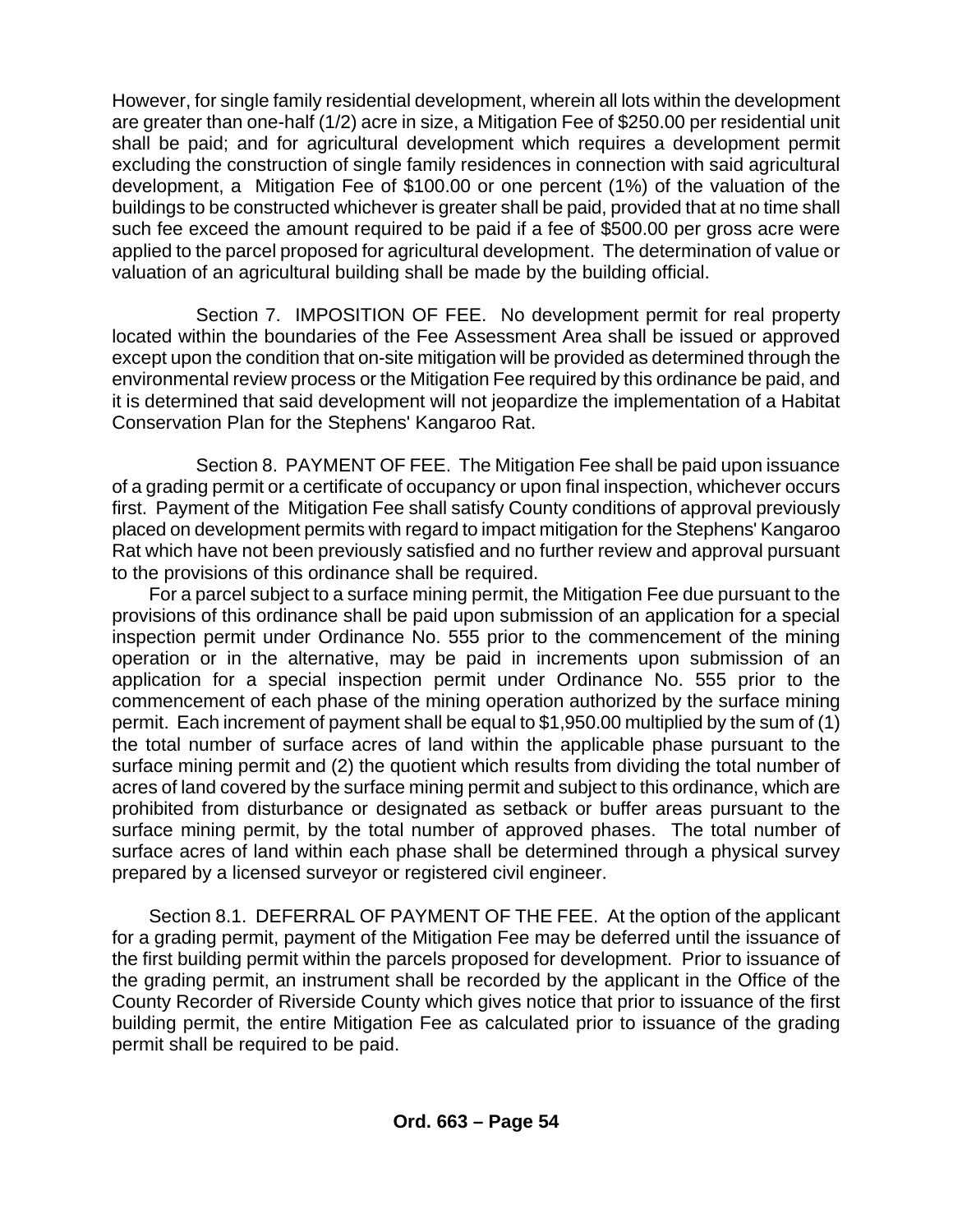Section 9. REDUCTION FOR NON-PROFIT ENTITIES. The fees required pursuant to Section 6 shall be reduced by 75 percent for non-profit entities. For purposes of this section, non-profit entities shall be defined as those entities identified in 26 U.S.C. Section 501(c)(3).

Section 10. EXEMPTIONS. For purposes of this ordinance, the following types of development shall not be required to pay the Mitigation Fee unless such development voluntarily participates in order to mitigate the disturbance of occupied Stephens' Kangaroo Rat habitat:

- (a) Reconstruction of any structure damaged or destroyed by fire or other natural causes;
- (b) Rehabilitation or remodeling of existing structures, or additions to existing structures;
- (c) Development of any parcel for which the California Department of Fish and Game has approved other mitigation procedures;
- (d) Development of any parcel used by local, state or federal entities for governmental purposes (i.e. public works, schools);
- (e) Development of any parcel for which the Mitigation Fee has been previously paid. However, in instances where the fee previously paid was the fee for single family residential development, wherein all lots within the development were greater than 1/2 gross acre in size, and the applicant for a development permit subsequently requests an increase in residential density or a change from a residential to a non-residential use, or in instances where the fee previously paid was the fee for agricultural development and the applicant for a development permit subsequently requests a change from an agricultural to a residential, commercial or industrial use, the fee shall be recalculated for the new density or use pursuant to the provisions of this ordinance. Any difference between the recalculated fee and the previously paid fee shall be required to be paid by the applicant.
- (f) The construction of public utility transmission facilities where ground surface disturbance is minimal or where substantially all of the disturbed ground surface can be restored to its original condition as may be determined by the Planning Director. Said exemption shall not include substations, treatment facilities or pumping stations.
- (g) Development of any parcel for which approval of a tentative tract map, tentative parcel map, conditional use permit, public use permit, plot plan or surface mining permit is sought and said development will not require the construction of new or additional buildings or the grading or mining of the parcel which may be considered negligible or insignificant as determined by the Planning Director.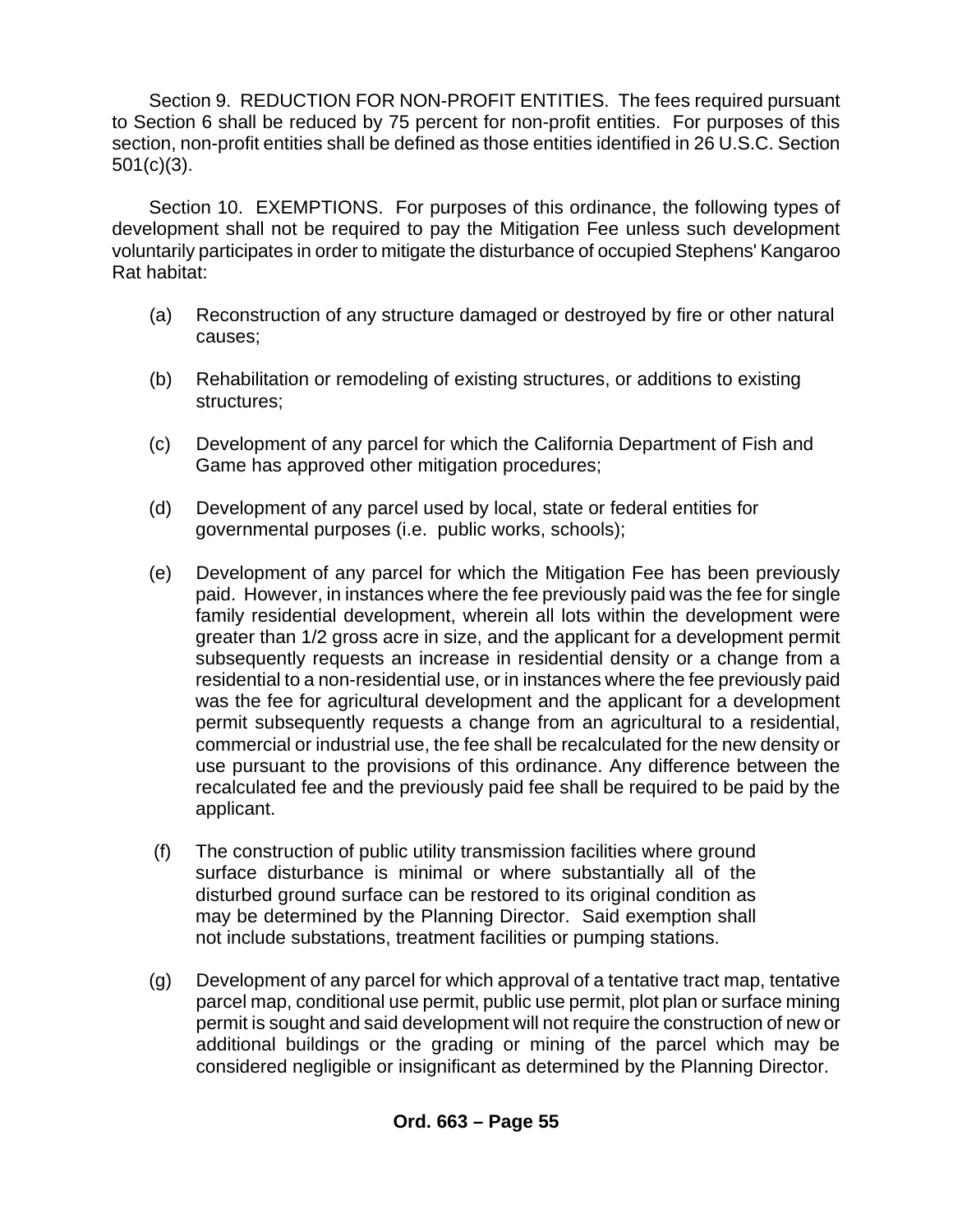(h) Development of any parcel for which approval of an amendment, minor change or revision to a tentative tract map or tentative parcel map is sought; or development of any parcel for which approval of a request for substantial conformance or a revised conditional use permit, public use permit or plot plan is sought; or development of any parcel for which approval of an application for substantial conformance or a minor change to a surface mining permit is sought; and all grading permits necessary for the development of the parcel have previously been issued.

Section 11. REFUND.

- (1) In the event that the fee provided for by the final Habitat Conservation Plan is Less than the Mitigation Fee paid, the current property owner of record may apply for a partial refund of said fee. The amount of any refund due shall be determined by the County in its sole discretion after review of said application and shall be limited to the funds collected in excess of any amount received as a credit against the Habitat Conservation and Open Space Land Bank Fee pursuant to the provisions of Ordinance No. 659.
- (2) If an applicant for a grading permit has paid the Mitigation Fee pursuant to the provisions of this ordinance and said fee would not have been required to be paid, had Subsections (m)(l) and (2) of Section 4 of Ordinance No. 663 been in effect at the time of payment, the applicant may apply for a refund of the Mitigation Fee paid. The Building Director shall make the determination as to whether the applicant is entitled to a refund of the fee paid and shall provide a refund, if appropriate.

Section 12. FEE ADJUSTMENT. The Board of Supervisors may periodically review and cause an adjustment to be made to the Mitigation Fee. By amendment to this ordinance, the fee may be increased or decreased to reflect changes in estimated costs for the development, preparation and implementation of a Habitat Conservation Plan. The adjustment in the fee may also reflect changes in estimated revenues received pursuant to this ordinance, as well as the availability or lack thereof of other funds with which to prepare and implement the Habitat Conservation Plan. Any adjustment in the fee shall be prospective only and shall become effective as of the date any such amendment is effective, provided however, that the amount of the Mitigation Fee for any development permit shall be the fee in effect at the time of payment.

Section 13. FEE ADMINISTRATION. All Mitigation Fees collected pursuant to the provisions of this ordinance shall be deposited into a Mitigation Fee Account. Funds in said account shall be expended solely for the development, preparation and implementation of a Habitat Conservation Plan for the Stephens' Kangaroo Rat, including the acquisition of habitat reserve sites, and for the application for a Section 10(a) permit under the Federal Endangered Species Act of 1973.

Section 14. VALIDITY. This ordinance and the various parts, sections and